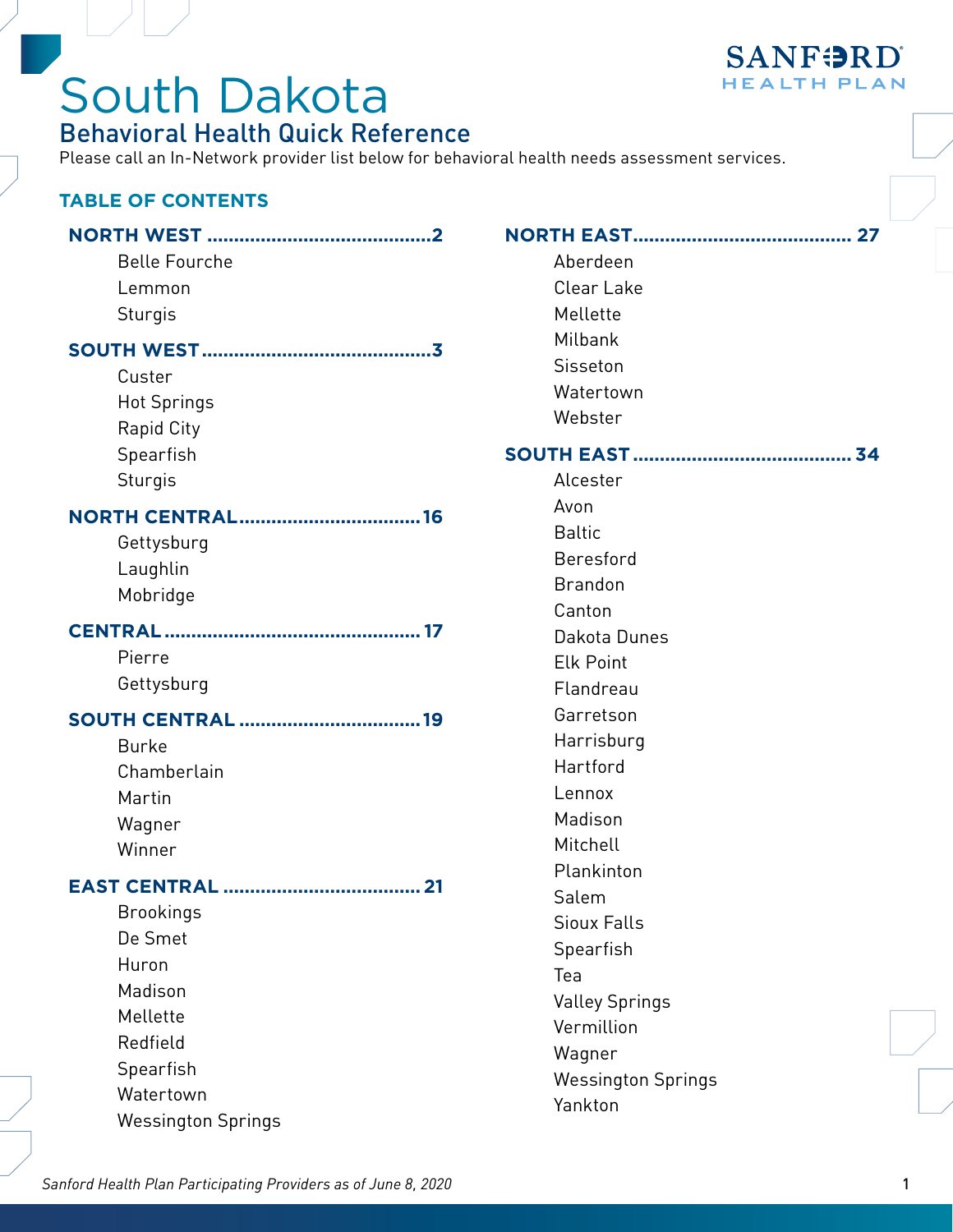### <span id="page-1-0"></span>Behavioral Health Quick Reference

| <b>LOCATION</b>                                 | <b>PHONE</b>     |
|-------------------------------------------------|------------------|
| <b>Belle Fourche Counseling, LLC</b>            |                  |
| 515 National St Ste 103 Belle Fourche, SD 57717 | (605) 722-8090   |
| Allison Bensen, LPC                             |                  |
| Karen Griffith, LPC                             |                  |
| Kayla Grams, LPC-MH                             |                  |
| <b>Black Hills Counseling Services</b>          |                  |
| 1238 Main St Ste 4 Sturgis, SD 57785            | (605) 722-8090   |
| Jeff DeKraai, LPC-MH, MS, QMHP                  |                  |
| Deer Oaks Mental Health Association PC          |                  |
| 2200 13th Ave Belle Fourche, SD 57717           | (701) 463-2226   |
| Ashley Rasch, LICSW                             |                  |
| Ashley Rasch, LICSW                             |                  |
| <b>Lemmon Clinic</b>                            |                  |
| 411 Main Ave Lemmon, SD 57638                   | (605) 374 3773   |
| Tara Jorgenson, LPC                             |                  |
| <b>Lutheran Social Services of South Dakota</b> |                  |
| 1061 Sherman St Sturgis, SD 57785               | (605) 348 0477   |
| Rachel Shepherd, LCSW-PIP                       |                  |
| Rebecca Caselli-Smith, MA                       |                  |
| Tamara Ulmer, CSW-PIP                           |                  |
| <b>Make it Happen Counseling LLC</b>            |                  |
| 1001 Lazelle St Sturgis, SD 57785               | $(307)$ 431-5626 |
| Kerri Kinzell, LCSW,LISW,QMHP                   |                  |
| <b>Monument Health Medical Clinic</b>           |                  |
| 2140 Junction Ave Sturgis, SD 57785             | (605) 720-2600   |
| Loree Siegfried, CSW-PIP,LCSW                   |                  |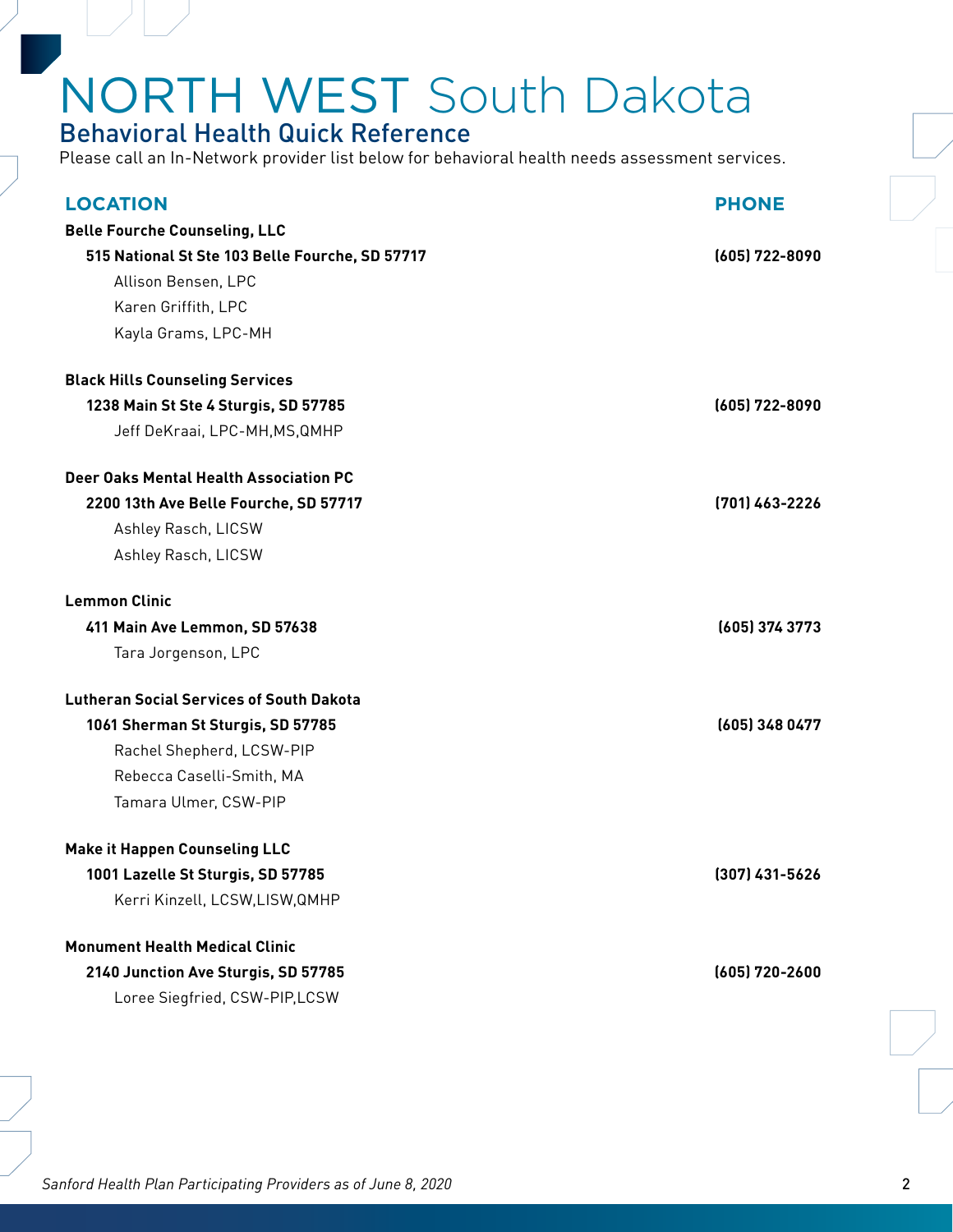### <span id="page-2-0"></span>Behavioral Health Quick Reference

Please call an In-Network provider list below for behavioral health needs assessment services.

| <b>LOCATION</b>                                  | <b>PHONE</b>     |
|--------------------------------------------------|------------------|
| <b>Abourezk Counseling Services</b>              |                  |
| 2020 W Omaha St Rapid City, SD 57702             | (605) 863-2881   |
| Illyani Abourezk, CAC, LLPC-MH, MS, QMHP         |                  |
|                                                  |                  |
| <b>Bach Counseling Services LLC</b>              |                  |
| 2218 Jackson Blvd Ste 13 Rapid City, SD 57702    | (605) 431-4106   |
| Mahala Bach, LPC, NCC, QMHP                      |                  |
| <b>Barse Counseling LLC</b>                      |                  |
| 811 E Saint Andrew St Ste 6 Rapid City, SD 57701 | $(605)$ 388-2258 |
| Jennifer Anderson, CSW-PIP, QMHP                 |                  |
| Lynnette Barse, LPC                              |                  |
| <b>Behavior Care Specialists, Inc.</b>           |                  |
| 3820 Jackson Blvd Ste 2 Rapid City, SD 57702     | (605) 791-3373   |
| Tracy Stephens, BCBA, PhD                        |                  |
|                                                  |                  |
| <b>Behavior Management Systems, Inc.</b>         |                  |
| 111 North St Rapid City, SD 57701                | $(605)$ 343-0650 |
| Aimee Janvrin, LLPC-MH                           |                  |
| Audra Hill, CSW-PIP                              |                  |
| Brian Mathis, CSW                                |                  |
| Diantha Voge, LMFT, QMHP                         |                  |
| Edmund Stamper, LPC                              |                  |
| Jennifer Martin, MSW                             |                  |
| Richelle Sims, LCSW                              |                  |
| 3 Canyon View Cir Hot Springs, SD 57747          | (605) 745-6222   |
| Dixie Yardley, LPC                               |                  |
| Kimberly McNemar, LPC-MH, MS, QMHP               |                  |
| Shanua Smith, LPC, LPC-MH, QMHP                  |                  |
| 350 Elk St Rapid City, SD 57701                  | (605) 343-7262   |
| Amber Roduner, LPC-MH, QMHP                      |                  |
| Brian Mathis, CSW                                |                  |
| Caitlin Hollearn, LPC, QMHP                      |                  |
| Diantha Voge, LMFT, QMHP                         |                  |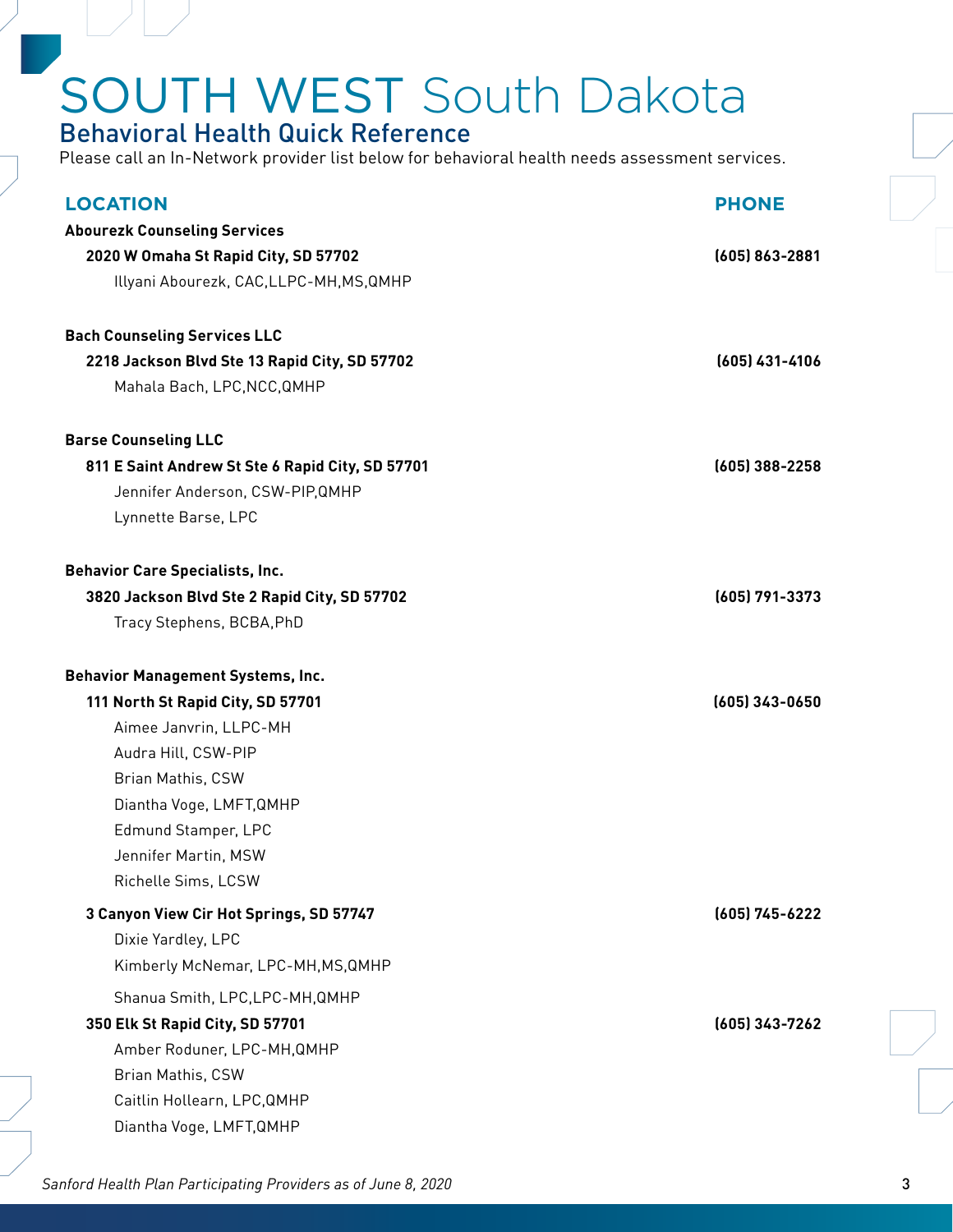### Behavioral Health Quick Reference

Please call an In-Network provider list below for behavioral health needs assessment services.

#### **LOCATION PHONE**

Edmund Stamper, LPC Gillian Farrell, LCSW,MSW James Ruhe, CSW-PIP Jeff Wahl, LPC,QMHP Jennifer Martin, MSW Jessica Cullum, LPC Joanna Prewitt, LPC,QMHP June Anderson, LAC,LPC,QMHP Kelcey Roberts, LPC,QMHP Lesley Dzintars, LPC-MH,QMHP Lindsey Skaare, MS Mark Garry, MD Nancy Middleton, CSW Randi Roerick, LSW Randy Allen, CSW-PIP,QMHP Richelle Sims, LCSW Russell Conti, CSW-PIP Shanua Smith, LPC,LPC-MH,QMHP

#### **623 Dahl Rd Spearfish, SD 57783 (605) 642-2777**

Abbey Vansteenwyk, LPC Amanda Makley, LPC Carmen Heaphy, LPC,NCC,QMHP Joanna Prewitt, LPC,QMHP Rachel Pettersen, LPC Sarah Hewitt, LPC Shannon Howard, LPC Susan Terveen, LAC,LPC-MH,MS,QMHP

#### **Black Hills Center for Healing & Advancement of Psychotherapy, PLC**

#### **2525 W Main St Ste 303a6 Rapid City, SD 57702 (605) 440-2287**

Elizabeth Ostolozaga, CSW-PIP

#### **Black Hills Counseling Services**

#### **1238 Main St Ste 4 Sturgis, SD 57785 (605) 722-8090**

Jeff DeKraai, LPC-MH,MS,QMHP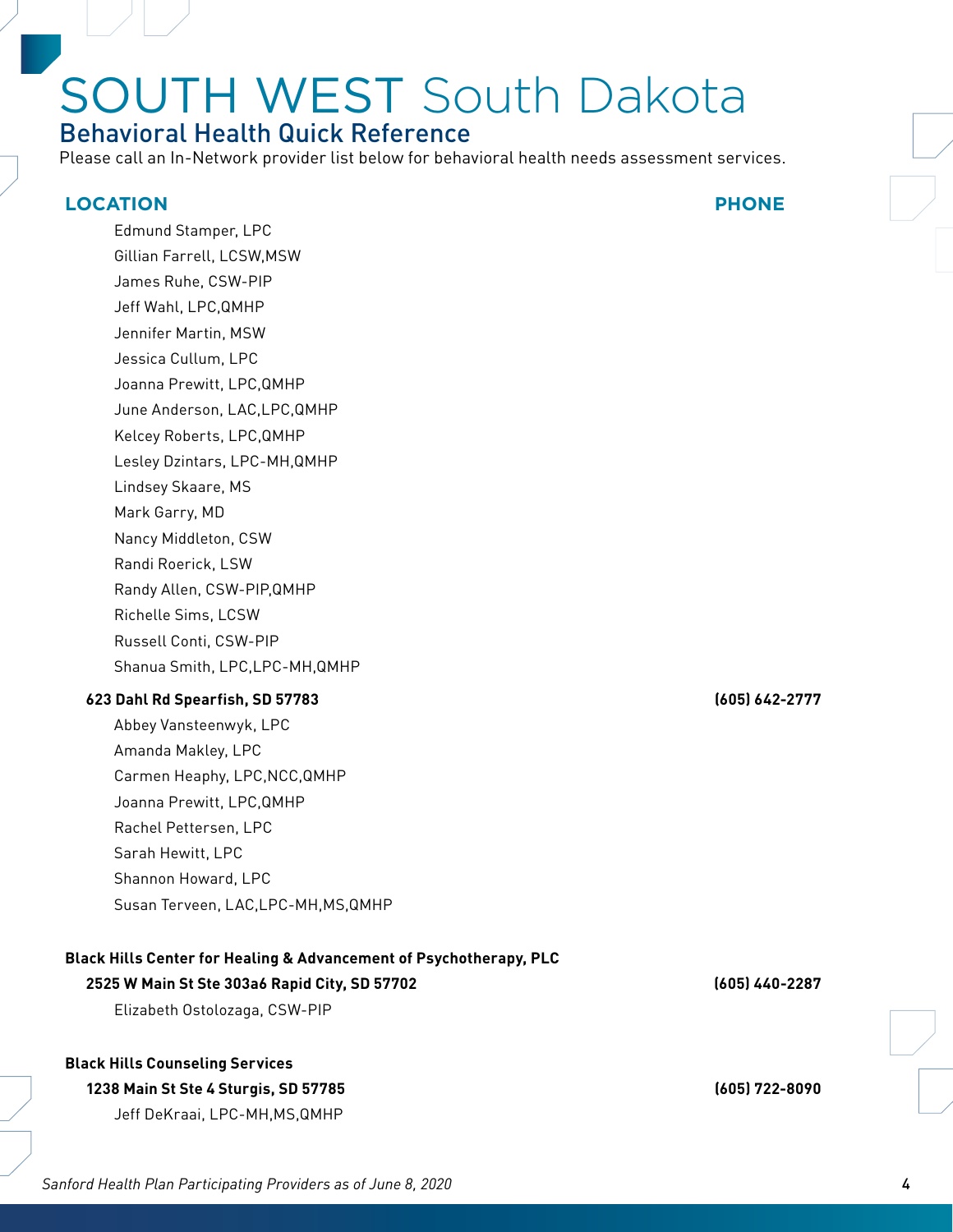### Behavioral Health Quick Reference

Please call an In-Network provider list below for behavioral health needs assessment services.

| <b>LOCATION</b>                                         | <b>PHONE</b>       |
|---------------------------------------------------------|--------------------|
| <b>Black Hills Firside Counseling, LLC</b>              |                    |
| 1369 Montgomery St Custer, SD 57730                     | (605) 673-3832     |
| Nancy Peterson, LPC-MH                                  |                    |
|                                                         |                    |
| <b>Black Hills Neurosurgery &amp; Spine</b>             |                    |
| 4141 5th St Rapid City, SD 57701                        | (800) 253-5876     |
| Robert MacLachlan, MD                                   |                    |
| <b>Black Hills Psychology, LLC</b>                      |                    |
| 115 N 7th St Ste 6 Spearfish, SD 57783                  | $(605) 645 - 0100$ |
| Adam Opbroek, MD                                        |                    |
| Cherise Lerew, PhD                                      |                    |
| Emilia Flint, PhD                                       |                    |
| Jacob Seidel, LPC, QMHP                                 |                    |
| Mark Britzman, EdD                                      |                    |
| Michele Clodfelder, MS                                  |                    |
| Rita Van Norman, LCSW                                   |                    |
| Sara Schilplin, PsyD                                    |                    |
| Shannon Maxwell, PsyD                                   |                    |
| Tara Ginter, LPC                                        |                    |
| Terry Turcano, MSW                                      |                    |
| <b>Bosworth Therapy and Consultation Services, Inc.</b> |                    |
| 420 Quincy St Rapid City, SD 57701                      | (605) 343-7755     |
| Thomas Bosworth, LCSW-PIP, MSW, RPT                     |                    |
| <b>Bridgewater Behavioral Health LLC</b>                |                    |
| 902 Columbus St Rapid City, SD 57701                    | (605) 791-1514     |
| Chantal Peterson, PsyD                                  |                    |
| Eric Traub, PsyD                                        |                    |
| Genni Goschke, LP, PsyD                                 |                    |
|                                                         |                    |
| <b>Choices Counseling</b>                               |                    |
| 809 South St Ste 212 Rapid City, SD 57701               | (605) 209-3688     |
| Cheryl Lindgren, MS                                     |                    |
|                                                         |                    |
|                                                         |                    |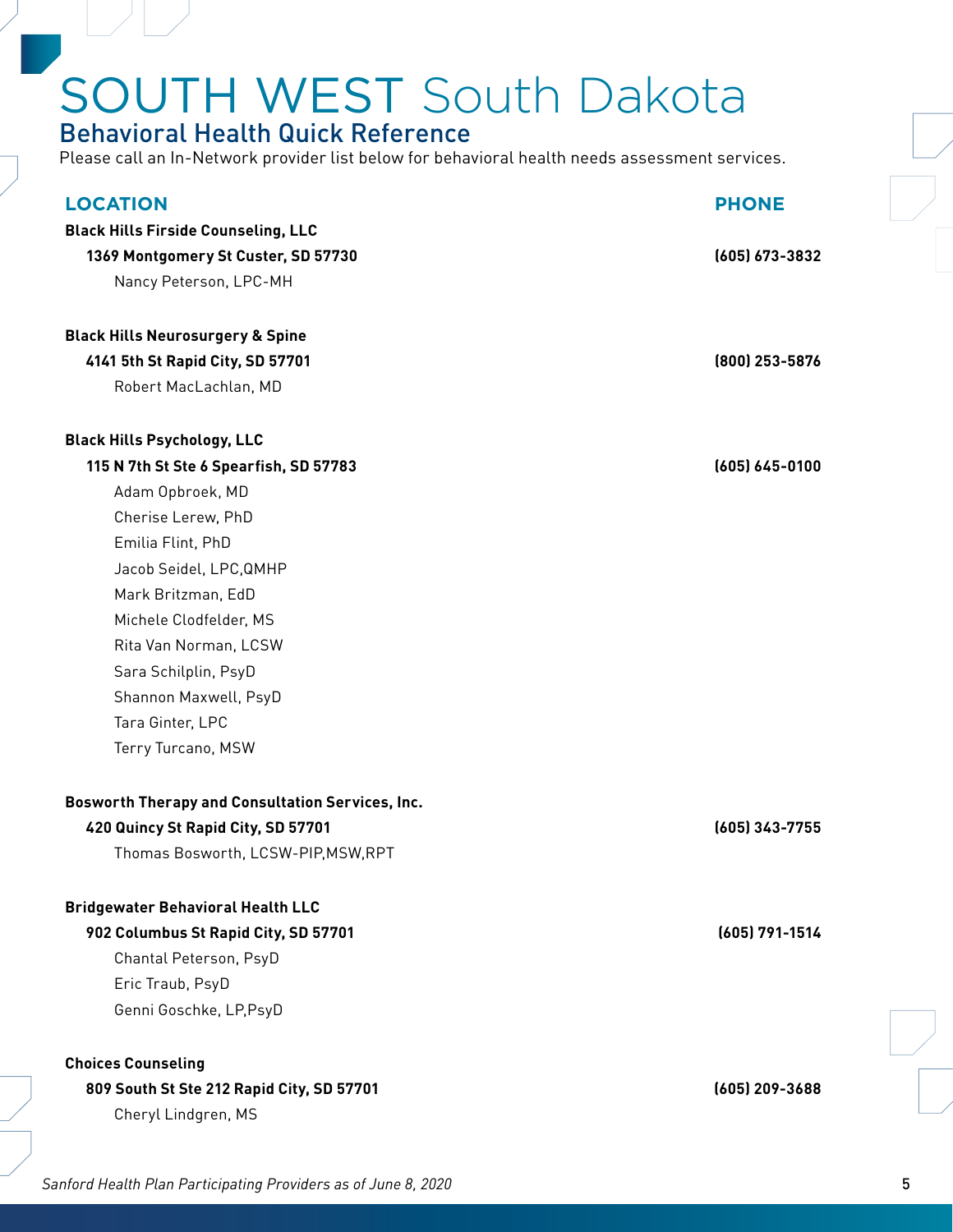### Behavioral Health Quick Reference

| <b>LOCATION</b>                                   | <b>PHONE</b>     |
|---------------------------------------------------|------------------|
| <b>Community Health Center of the Black Hills</b> |                  |
| 10 VanBuren St Rapid City, SD 57701               | (605) 394-6665   |
| Mark Garry, MD                                    |                  |
| 350 Pine St Rapid City, SD 57701                  | (605) 721-8939   |
| Amanda Woolridge, LLPC-MH                         |                  |
| Mark Garry, MD                                    |                  |
| Nicholas Isaacs, MSW                              |                  |
| <b>Craig Mullins</b>                              |                  |
| 4447 S Canyon Rd Ste 5 Rapid City, SD 57702       | (605) 412-4443   |
| Craig Mullins, LPC                                |                  |
| <b>Crisis Care Center</b>                         |                  |
| 121 N St Rapid City, SD 57701                     | $(605)$ 391-4863 |
| Heather Armstrong, LPC, QMHP                      |                  |
| Teresa Corrigan, LCSW, QMHP                       |                  |
| <b>Crossroads Counseling Services</b>             |                  |
| 809 South St Ste 208 Rapid City, SD 57701         | (605) 430-9521   |
| Beverly Dafler, LPC-MH, NCC                       |                  |
| <b>Dakota Hills Counseling Inc</b>                |                  |
| 623 Quincy St, Ste 102 Rapid City, SD 57701       | (605) 390-1029   |
| Eileen Leir, LCSW                                 |                  |
| <b>Dakota Psychiatry Clinic PC</b>                |                  |
| 419 Quincy St Rapid City, SD 57701                | $(605)$ 348-6365 |
| Charles Lord, MD                                  |                  |
| James Kienitz, MSW                                |                  |
| Jean Hoem, LPC-MH, QMHP                           |                  |
| Tammy Arens-Beauchamp, LCSW                       |                  |
| Dewey J. Ertz EdD/PETR, Ltd.                      |                  |
| 403 National St Ste 1 Rapid City, SD 57702        | (605) 341-8647   |
| Dewey Ertz, EdD                                   |                  |
|                                                   |                  |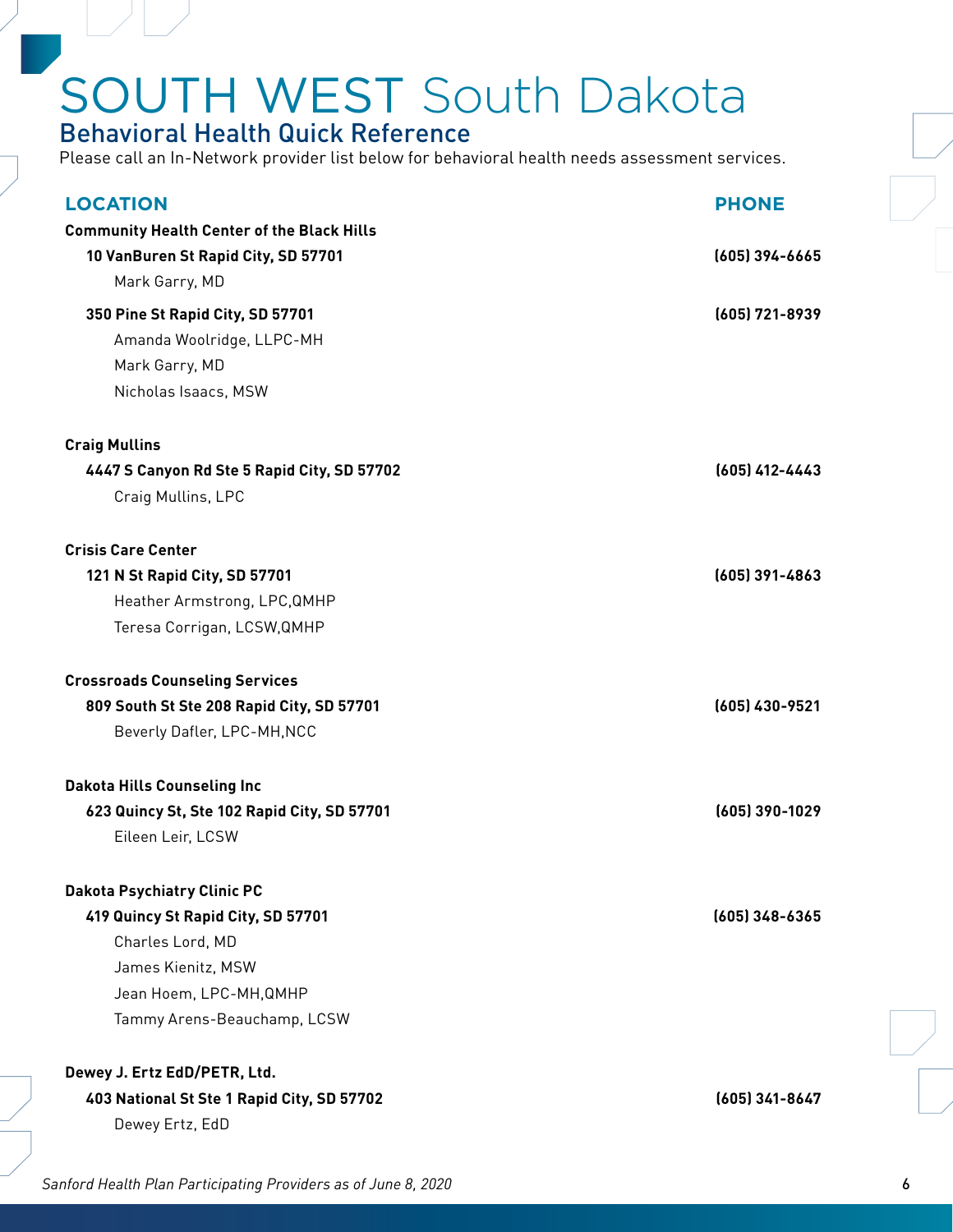### Behavioral Health Quick Reference

| <b>LOCATION</b>                                      | <b>PHONE</b>     |
|------------------------------------------------------|------------------|
| <b>Dharma Wellness Institute</b>                     |                  |
| 518 6th St Ste 4 Rapid City, SD 57701                | (605) 939-0340   |
| Nicole Heenan, LPC                                   |                  |
|                                                      |                  |
| <b>Enso Mental Health</b>                            |                  |
| 211 Main St Ste 104 Spearfish, SD 57783              | (605) 519-5850   |
| Joanna Prewitt, LPC, QMHP                            |                  |
| <b>Fall River Health Services Hospital</b>           |                  |
| 1201 Hwy 71 S Hot Springs, SD 57747                  | (605) 745-8910   |
| Brian Wilson, DO                                     |                  |
| James Parker, PhD                                    |                  |
| Jan Weber, MD                                        |                  |
| Tracy Romey, FPMH-NP                                 |                  |
|                                                      |                  |
| <b>Gammeter &amp; Associates LLC</b>                 |                  |
| 810 Mountain View Rd Rapid City, SD 57702            | $(605)$ 341-0028 |
| Barbara Gammeter, LPC                                |                  |
| Gaylen Bendewald, MSW                                |                  |
| 1719 W Main Rapid City, SD 57702                     | (605) 360-6566   |
| Gaylen Bendewald, MSW                                |                  |
|                                                      |                  |
| <b>Greene &amp; Greene Psychotherapy</b>             |                  |
| 41 N 6th St Custer, SD 57730<br>Suzanne Greene, LCSW | (207) 649-4047   |
| 810 Mount View Rd Rapid City, SD 57702               | (605) 791-4665   |
| Suzanne Greene, LCSW                                 |                  |
| <b>Haven Counseling, LLC</b>                         |                  |
| 625 Main St Ste 1 Rapid City, SD 57701               | (605) 863-2498   |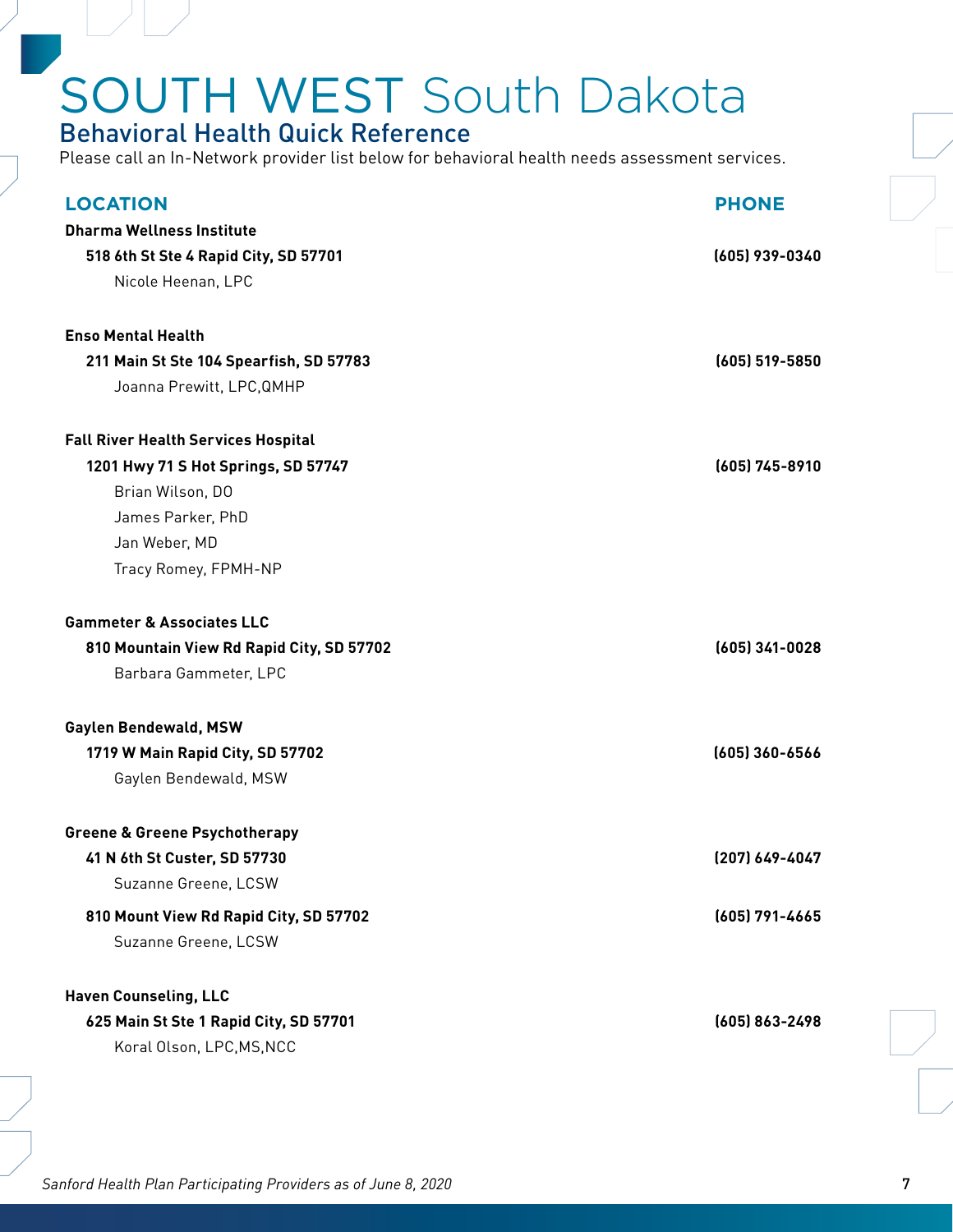### Behavioral Health Quick Reference

| <b>LOCATION</b>                               | <b>PHONE</b>     |
|-----------------------------------------------|------------------|
| <b>Hope Counseling Center Inc</b>             |                  |
| 1245 Sherman St Hot Springs, SD 57747         | (605) 745-5334   |
| Alison Ritterbush, LPC-MH, QMHP               |                  |
| <b>Horse Sense Counseling LLC</b>             |                  |
| 2040 W Main St St 305 Rapid City, SD 57701    | (605) 431-3349   |
| Evelyn Wilder, LAC, LPC-MH, QMHP              |                  |
| <b>Irene Summers Temple PHD LLC</b>           |                  |
| 2218 Jackson Blvd Ste 13 Rapid City, SD 57702 | (206) 790-3406   |
| Irene Summers Temple, PhD                     |                  |
| <b>Isaacs Behavioral Health, LLC</b>          |                  |
| 2650 Jackson Blvd Ste 18 Rapid City, SD 57702 | $(605)$ 877-2010 |
| Nicholas Isaacs, MSW                          |                  |
| Jean M Hoem, MS, LPC-MH, QMHP, Inc            |                  |
| 419 Quincy St Rapid City, SD 57701            | (605) 348-6365   |
| Jean Hoem, LPC-MH, QMHP                       |                  |
| Jennifer L. Jackson, LPC, PLLC                |                  |
| 1301 W Omaha St Ste 209 Rapid City, SD 57702  | (605) 342-8082   |
| Jennifer Jackson, LPC                         |                  |
| Katherine Bendewald, LCSW-PIP                 |                  |
| 1719 W Main St Ste 303 Rapid City, SD 57702   | (605) 310-0356   |
| Katherine Bendewald, LCSW-PIP                 |                  |
| Kelly Marker dba Choose Wellness Counseling   |                  |
| 623 Qunicy St Ste 102 Rapid City, SD 57701    | $(605)$ 381-4608 |
| Kelly Marker, LPC-MH                          |                  |
| <b>Knuppe Counseling, LLC</b>                 |                  |
| 2650 Jackson Blvd #11 Rapid City, SD 57702    | (309) 360-2464   |
| Triscell Knuppe, LCSW                         |                  |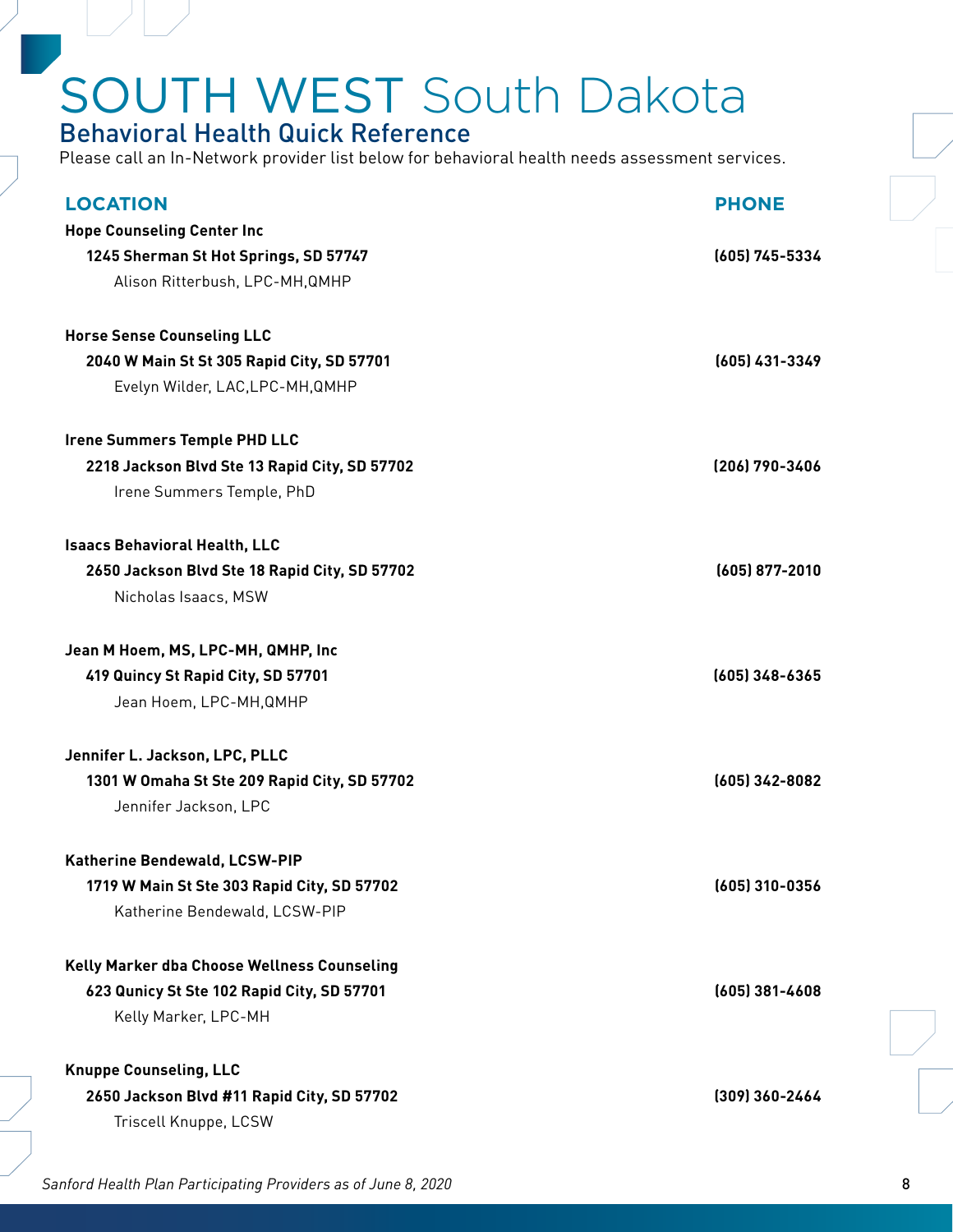### Behavioral Health Quick Reference

Please call an In-Network provider list below for behavioral health needs assessment services.

| <b>LOCATION</b>                                 | <b>PHONE</b>     |
|-------------------------------------------------|------------------|
| <b>Lesley A Dzintart LPC-MH</b>                 |                  |
| 403 National St Ste 1 Rapid City, SD 57702      | (605) 341-8647   |
| Lesley Dzintars, LPC-MH, QMHP                   |                  |
|                                                 |                  |
| <b>Life States Counseling LLC</b>               |                  |
| 811 E St Andrew St Ste 3 Rapid City, SD 57701   | $(605)$ 388-2163 |
| Janet Kuske, LPC, QMHP                          |                  |
| LifeScape DBA Brain Injury - Outreach           |                  |
| 7110 Jordan Dr Rapid City, SD 57702             | (605) 791-7400   |
| Michael Huxford, PsyD                           |                  |
|                                                 |                  |
| <b>Linda J Nordquist</b>                        |                  |
| 811 Columbus St Rapid City, SD 57701            | (605) 877-4354   |
| Linda Nordquist, CSW-PIP, MSW                   |                  |
|                                                 |                  |
| Linda K. Thoreson-Holcomb MSW, CSW-PIP          |                  |
| 403 National St Ste 1 Rapid City, SD 57702      | (605) 341-8647   |
| Linda Thoreson-Holcomb, CSW-PIP, MSW            |                  |
| <b>Lutheran Social Services of South Dakota</b> |                  |
| 1024 State St Spearfish, SD 57783               | (605) 642-7188   |
| Rachel Shepherd, LCSW-PIP                       |                  |
| Tamara Ulmer, CSW-PIP                           |                  |
| 1061 Sherman St Sturgis, SD 57785               | (605) 348-0477   |
| Rachel Shepherd, LCSW-PIP                       |                  |
| Rebecca Caselli-Smith, MA                       |                  |
| Tamara Ulmer, CSW-PIP                           |                  |
| 2920 Sheridan Lake Rd Rapid City, SD 57702      | (605) 348-0477   |
| Darnel Dorenkamp, CSW-PIP                       |                  |
| Kerri Kinzell, LCSW, LISW, QMHP                 |                  |
| Melissa Good, LPC                               |                  |
| Rachel Shepherd, LCSW-PIP                       |                  |
| Rebecca Caselli-Smith, MA                       |                  |
| Susan Wheeler, DOT, LAC, LPC-MH, QMHP, SAP      |                  |
| Tamara Ulmer, CSW-PIP                           |                  |
|                                                 |                  |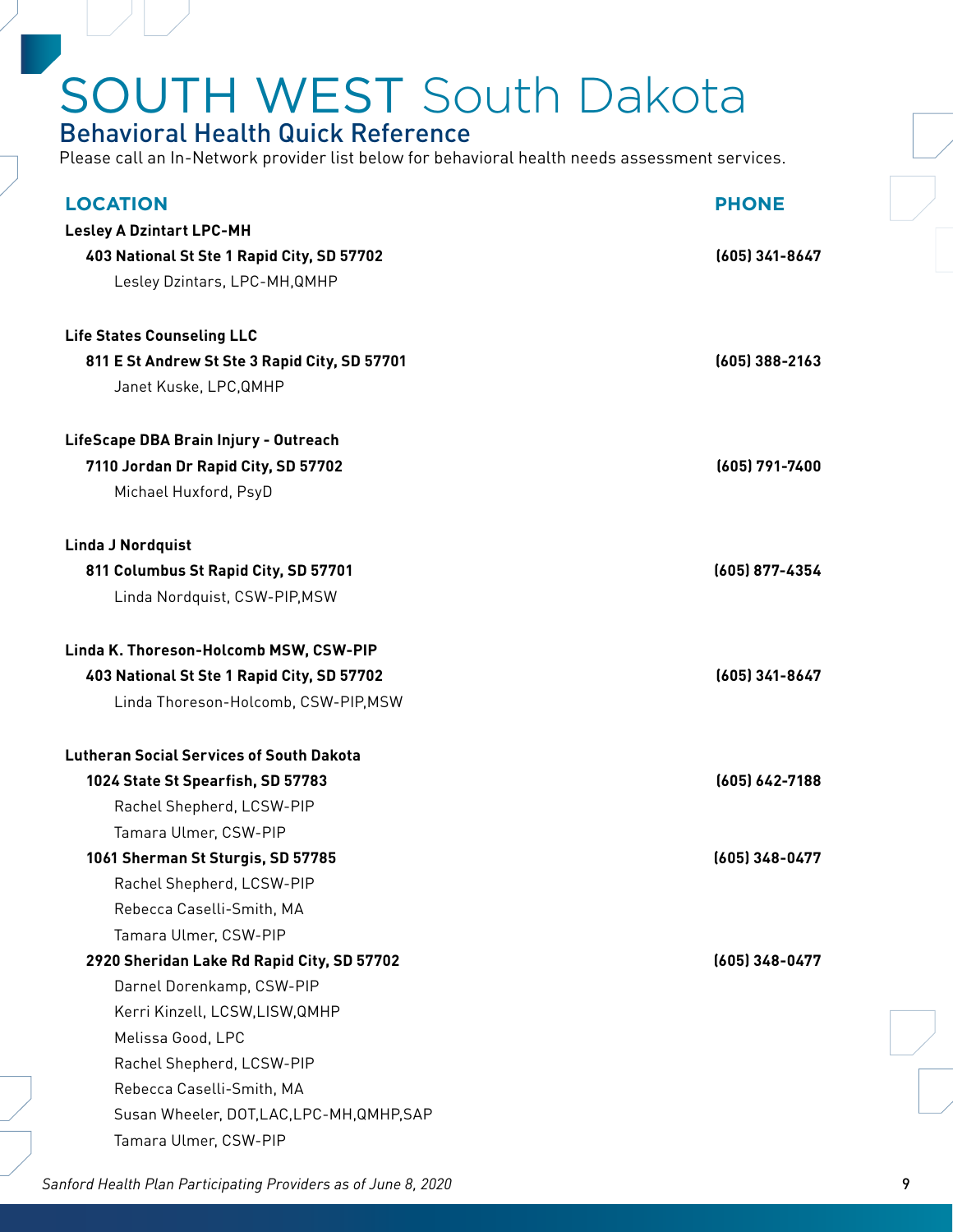### Behavioral Health Quick Reference

Please call an In-Network provider list below for behavioral health needs assessment services.

| <b>LOCATION</b>                                 | <b>PHONE</b>     |
|-------------------------------------------------|------------------|
| <b>Make it Happen Counseling LLC</b>            |                  |
| 1001 Lazelle St Sturgis, SD 57785               | $(307)$ 431-5626 |
| Kerri Kinzell, LCSW, LISW, QMHP                 |                  |
| <b>Manlove Psychiatric Group</b>                |                  |
| 636 St Anne St Ste 100 Rapid City, SD 57701     | $(605)$ 348-8000 |
| Gregory Howard, LCSW-PIP, MSW, PhD              |                  |
| Kay Foland, CNP                                 |                  |
| Stephen Manlove, MD                             |                  |
| Marvin Bouska, M.S., L.L.C                      |                  |
| 1818 W Fulton St Ste 201 Rapid City, SD 57702   | $(605)$ 348-6500 |
| Marvin Bouska, MS                               |                  |
| <b>Medicine Voice Healing Center</b>            |                  |
| 1738 Albany Ave Ste 2 Hot Springs, SD 57747     | (605) 745-5251   |
| Danialle Rose, LCSW-PIP, MSW, QMHP              |                  |
| Mindfulness Matters Behavioral Health, LLC      |                  |
| 1719 W Main St Ste101 Rapid City, SD 57702      | (701) 213-1508   |
| Kambra Deitz, LCSW                              |                  |
| <b>Monument Health Behavioral Health Center</b> |                  |
| 915 Mt. View Rd Rapid City, SD 57702            | (605) 7557200    |
| Adam Opbroek, MD                                |                  |
| Harry Hamlyn, MD                                |                  |
| James Hassell, MD                               |                  |
| Kirsten Butz, MD                                |                  |
| Mark Garry, MD                                  |                  |
| Mary Kurniawan, LCSW-PIP                        |                  |
| Susan Howard, MD                                |                  |
| <b>Monument Health Cancer Care Institute</b>    |                  |
| 353 Fairmont Blvd Rapid City, SD 57701          | (605) 7197101    |
| Melanie Morrow, CSW                             |                  |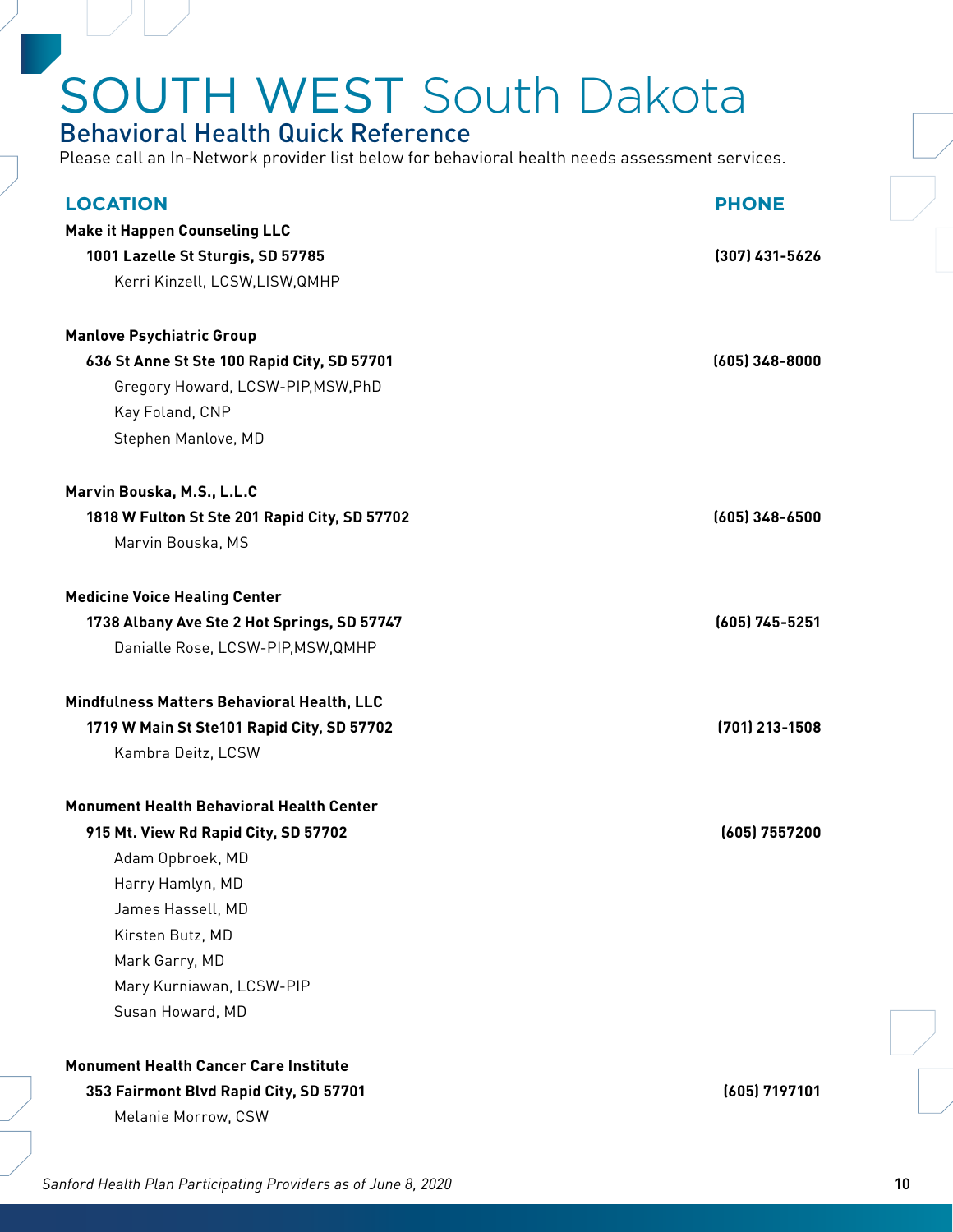### Behavioral Health Quick Reference

Please call an In-Network provider list below for behavioral health needs assessment services.

| <b>LOCATION</b>                                         | <b>PHONE</b>   |
|---------------------------------------------------------|----------------|
| <b>Monument Health Family Medicine Residency Clinic</b> |                |
| 502 E Monroe St Rapid City, SD 57701                    | (605) 755-4060 |
| Mary Kurniawan, LCSW-PIP                                |                |
|                                                         |                |
| <b>Monument Health Medical Clinic</b>                   |                |
| 2140 Junction Ave Sturgis, SD 57785                     | (605) 720-2600 |
| Loree Siegfried, CSW-PIP,LCSW                           |                |
| 2929 5th St Ste 240 Rapid City, SD 57701                | (605) 341-3770 |
| Barbara Merriman, DO                                    |                |
| Brett Theeler, MD                                       |                |
| Brian Tschida, MD                                       |                |
| David Moore, MD, PhD                                    |                |
| Douglas Brown, MD                                       |                |
| Eric Kelts, MD                                          |                |
| Gaston Da Costa, MD                                     |                |
| Heather Cwach, MD                                       |                |
| Henry Comiter, MD                                       |                |
| Homer Moore, MD                                         |                |
| James Starr, DO                                         |                |
| Jennifer Kruger, MD                                     |                |
| Jorge Sanchez, MD                                       |                |
| Joseph Brown, MD                                        |                |
| Matthew Simmons, MD                                     |                |
| Robert Finley, MD                                       |                |
| Steven Hata, MD                                         |                |
| Suprasad Rao, MD                                        |                |
| Monument Health Rapid City Clinic, Flormann Street      |                |
| 640 Flormann St Rapid City, SD 57701                    | (605) 755-3300 |
| Mary Kurniawan, LCSW-PIP                                |                |
| Morgan Hoffman, CSW-PIP                                 |                |
| <b>Monument Health Rapid City Hospital</b>              |                |
| 353 Fairmont Blvd Rapid City, SD 57701                  | (605) 755-1000 |
| Barbara Merriman, DO                                    |                |

Sanford Health Plan Participating Providers as of June 8, 2020 11

Brett Theeler, MD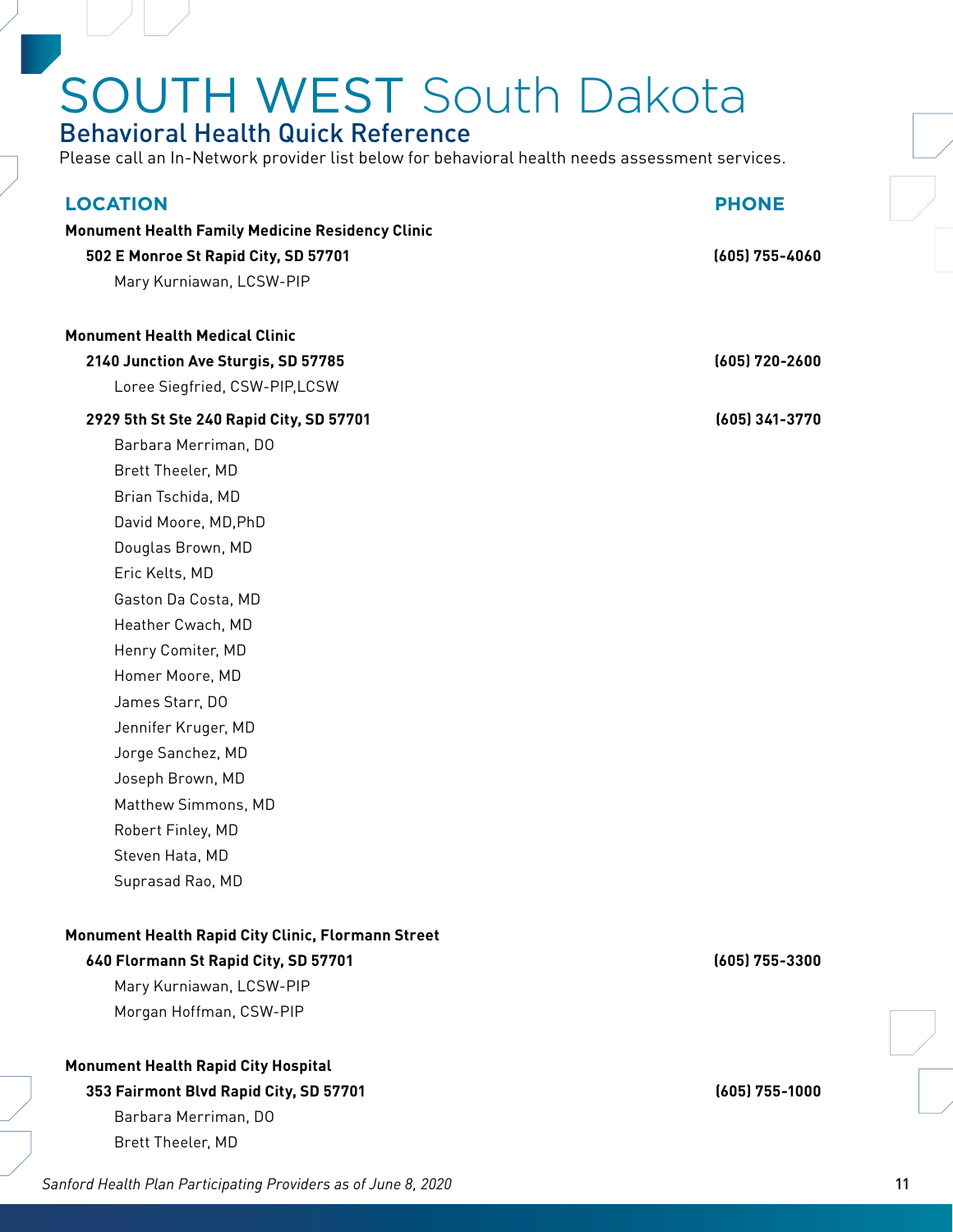### Behavioral Health Quick Reference

Please call an In-Network provider list below for behavioral health needs assessment services.

| <b>LOCATION</b><br>David Moore, MD, PhD<br>Dolly Boughaba, MD<br>Eric Kelts, MD<br>Erika LaHood-Burns, CSW<br>Henry Comiter, MD<br>James Hassell, MD<br>Jorge Sanchez, MD<br>Morgan Hoffman, CSW-PIP<br>Richard Lango, MD<br>Scott Cherry, PhD | <b>PHONE</b>       |
|------------------------------------------------------------------------------------------------------------------------------------------------------------------------------------------------------------------------------------------------|--------------------|
| Monument Health Spearfish Clinic, North 10th Street<br>1420 N 10th St Spearfish, SD 57783<br>Matthew Simmons, MD<br>Robert Finley, MD                                                                                                          | (605) 717-8595     |
| Monumental Health Neuropsychology<br>677 Cathedral Dr Ste 201 Rapid City, SD 57701<br>Laura Hughes, PsyD<br>Scott Cherry, PhD<br>Tecie Turner-Newman, CSW-PIP                                                                                  | (605) 755-5216     |
| <b>Mott Counseling, LLC</b><br>809 South St Ste 102 Rapid City, SD 57701<br>Michelle Mott, LAC, LPC-MH                                                                                                                                         | (605) 580-1092     |
| <b>Northern Hills Counseling Services</b><br>211 N Main St Ste 203 Spearfish, SD 57783<br>Linda Gross, LPC-MH, QMHP                                                                                                                            | $(605) 559 - 2006$ |
| Northern Hills Psychological Service, LLC<br>1130 N Main St Ste 1 Spearfish, SD 57783<br>Shannon Maxwell, PsyD<br>Peak Vitality Counseling LLC                                                                                                 | (605) 641-8880     |
| 403 National St Ste 1 Rapid City, SD 57702<br>Michelle Veneklasen, LAC, LPC-MH                                                                                                                                                                 | (605) 341-8647     |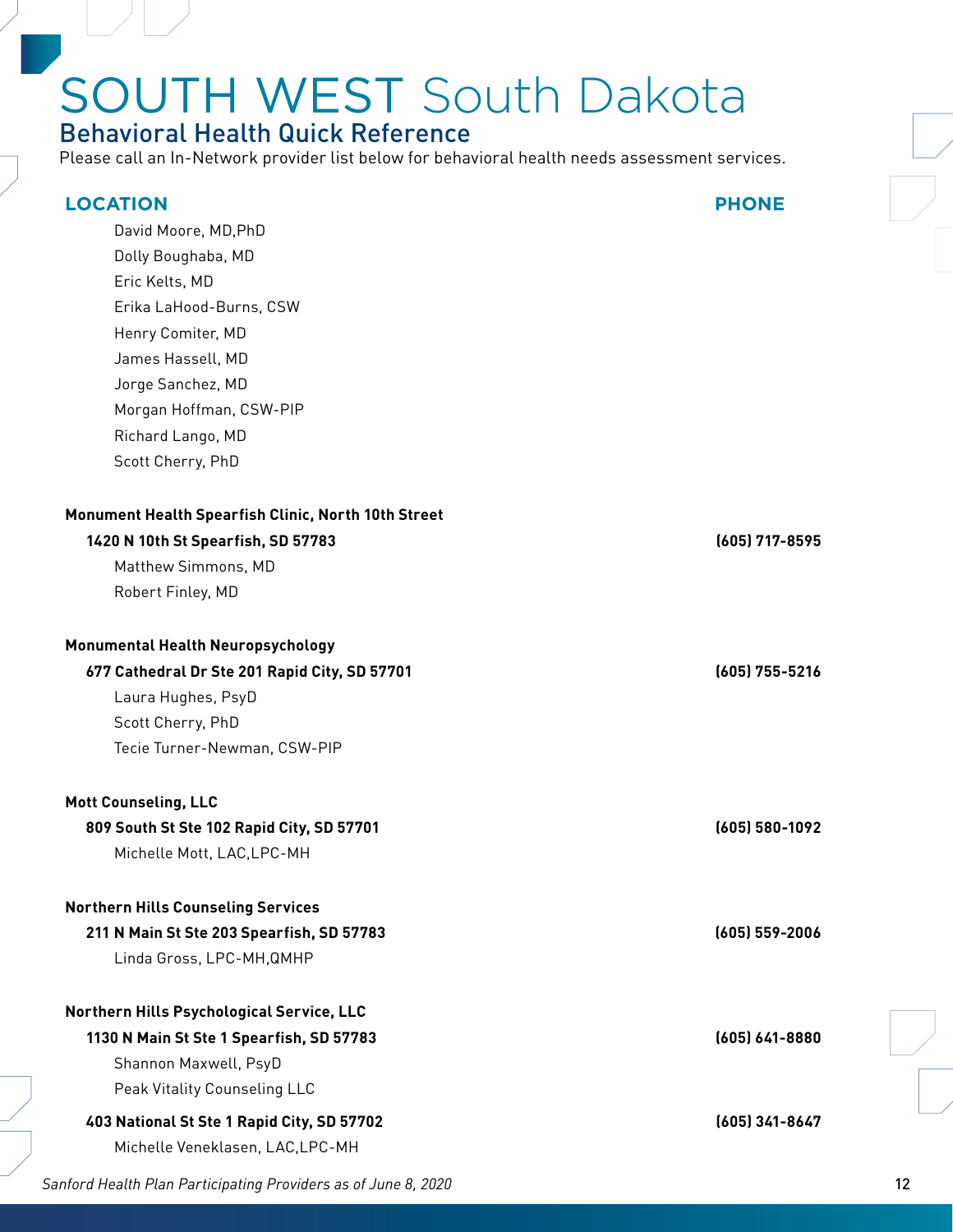### Behavioral Health Quick Reference

Please call an In-Network provider list below for behavioral health needs assessment services.

| <b>LOCATION</b>                                    | <b>PHONE</b>     |
|----------------------------------------------------|------------------|
| Psychological Associates of the Black Hills, LLC   |                  |
| 1818 W Fulton St Ste 201 Rapid City, SD 57702      | $(605)$ 348-6500 |
| Jennifer Kozel, PhD                                |                  |
| Lisa Porisch, LPC-MH                               |                  |
| Lynette Quast, LP, PhD                             |                  |
| Margaret Kelsey, PhD                               |                  |
| Mark Perrenoud, PhD                                |                  |
| <b>Rapid City Counseling Services</b>              |                  |
| 832 Saint Joseph St Ste 204 Rapid City, SD 57701   | $(605)$ 348-6500 |
| Stacy Keyser, LPC, NCC                             |                  |
| <b>Rapid City Medical Center Fifth Street</b>      |                  |
| 3615 5th St Ste 100 Rapid City, SD 57701           | (605) 342-3280   |
| Elisabeth Hansen, LAC, LADC                        |                  |
| <b>Rex Briggs, MSW</b>                             |                  |
| 811 Columbus St Rapid City, SD 57701               | (605) 343-4172   |
| Rex Briggs, MSW                                    |                  |
| <b>Robert Holmes</b>                               |                  |
| 929 Kansas City St Rapid City, SD 57701            | (605) 342-4737   |
| Robert Holmes, LCSW-PIP, MSW                       |                  |
| <b>Scovel Psychological and Counseling Service</b> |                  |
| 2902 W Main St Ste 2 Rapid City, SD 57702          | (605) 721-8822   |
| Adria Hagg, CSW-PIP                                |                  |
| Caitlin Nissen, LPC-MH, QMHP                       |                  |
| Emily Gunn, LPC                                    |                  |
| James Gardiner, PhD                                |                  |
| Kari Scovel, PhD                                   |                  |
| Kay Ermish, LCSW                                   |                  |
| Michael Forgy, LCSW, QMHP                          |                  |
| Peggy Heuston, LPC-MH, QMHP                        |                  |
| Scott Sternhagen, PhD, PsyD                        |                  |
| Shannon Maxwell, PsyD                              |                  |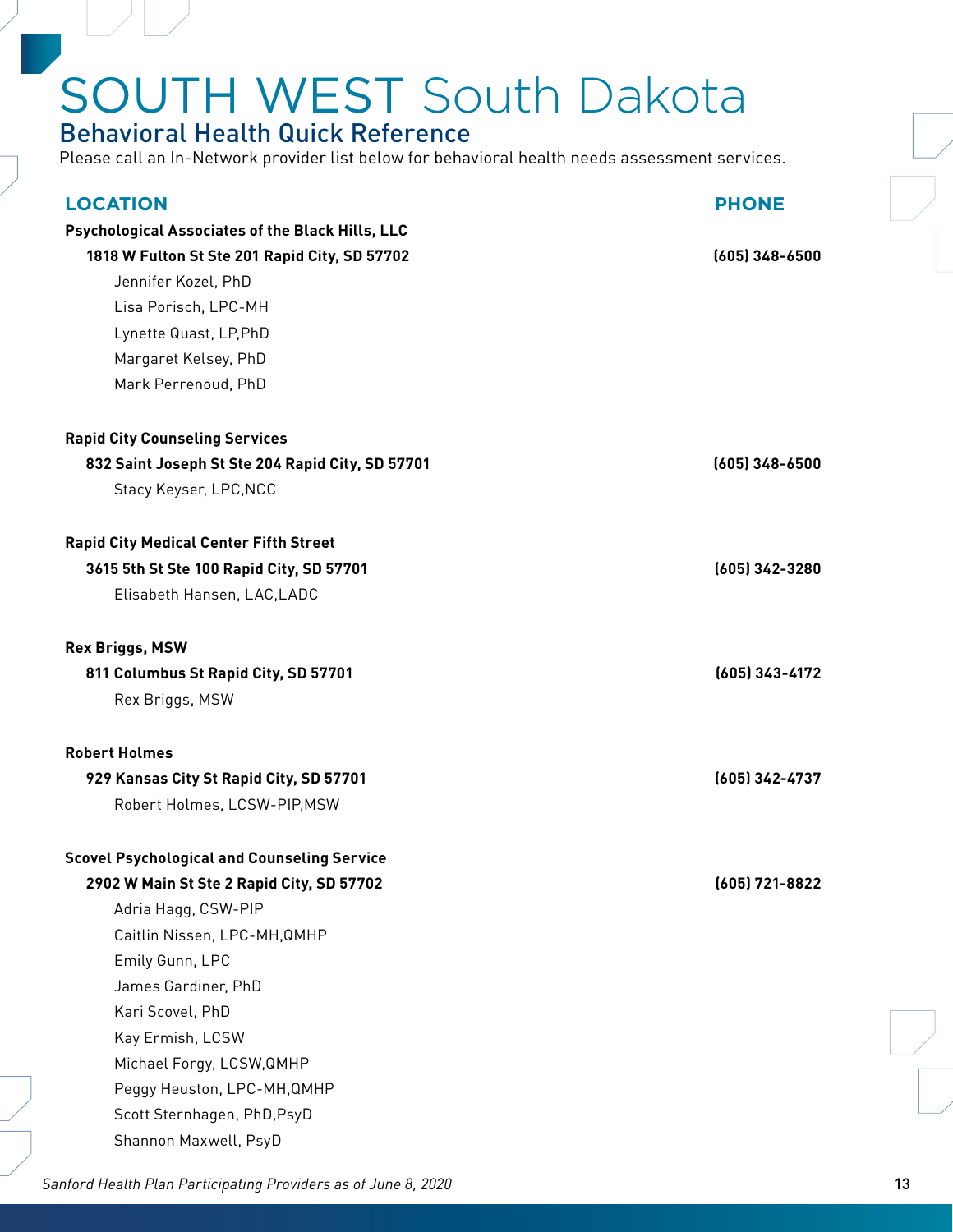#### Behavioral Health Quick Reference

| <b>LOCATION</b>                                     | <b>PHONE</b>   |
|-----------------------------------------------------|----------------|
| <b>Sharon K Hansen</b>                              |                |
| 27003 US Hwy 385 Hot Springs, SD 57747              | (605) 610-8974 |
| Sharon Hansen, CNS, LMFT                            |                |
| <b>Stephen Greene PhD</b>                           |                |
| 810 Mountain View Rd Rapid City, SD 57702           | (605) 791-4665 |
| Stephen Greene, PhD                                 |                |
|                                                     |                |
| <b>Stronghold Counseling Services, Inc.</b>         |                |
| 1320 North Ave Spearfish, SD 57783                  | (866) 802-0003 |
| James Simpson, LPC-MH                               |                |
| Sheri Short, CSW-PIP                                |                |
| Susan Terveen, LAC, LPC-MH, MS, QMHP                |                |
| <b>Suzette Wasvick Counseling Services LLC</b>      |                |
| 2218 Jackson Blvd Ste 13 Rapid City, SD 57702       | (605) 390-8791 |
| Suzette Wasvick, LPC-MH, QMHP                       |                |
| The Brain Injury Rehabilitation                     |                |
| 3650 Range Rd Rapid City, SD 57702                  | (605) 343-7297 |
| Justine Ashokar, PhD                                |                |
| Michael Huxford, PsyD                               |                |
| <b>Thorn Counseling</b>                             |                |
| 1301 W Omaha St Ste 220 Rapid City, SD 57701        | (605) 716-9944 |
| David Jetson, LPC-MH.MS                             |                |
| Elizabeth Thorn, MA                                 |                |
| <b>Torno Mediation &amp; Mental Health Services</b> |                |
| 324 Saint Joseph St Ste 202 Rapid City, SD 57701    | (605) 718-3613 |
| Melanie Torno, LPC-MH, QMHP                         |                |
|                                                     |                |
| Tracie Johnson, LLC                                 |                |
| 211 N Main St Ste 203 Spearfish, SD 57783           | (605) 641-7534 |
| Tracie Johnson, LPC                                 |                |
|                                                     |                |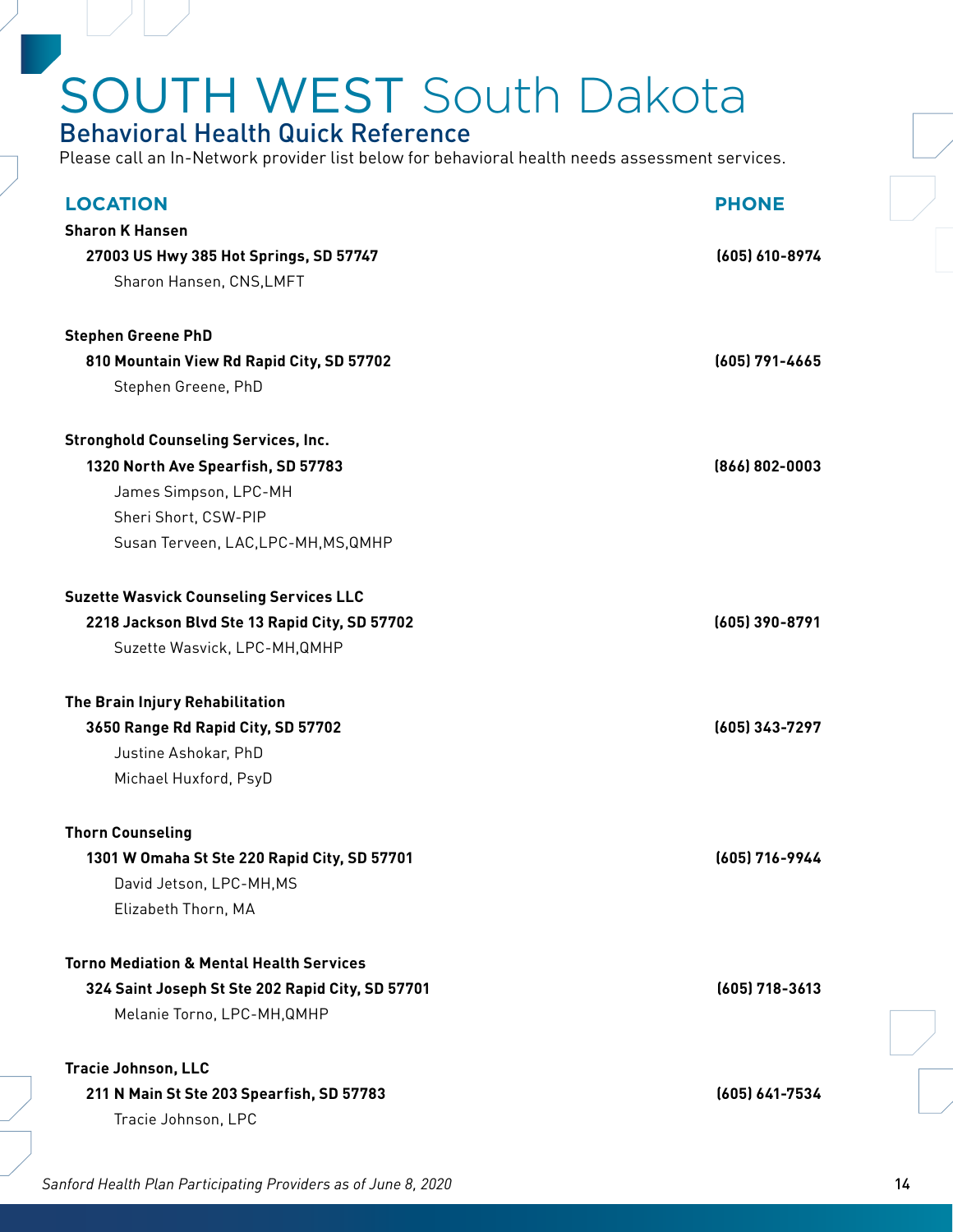#### Behavioral Health Quick Reference

| <b>LOCATION</b>                               | <b>PHONE</b>     |
|-----------------------------------------------|------------------|
| Trisha T. Miller, PhD, Inc.                   |                  |
| 1818 W Fulton St Ste 201 Rapid City, SD 57702 | $(605)$ 348-6500 |
| Trisha Miller, PhD                            |                  |
| <b>Wendy Mullins</b>                          |                  |
| 4447 S Canyon Rd Ste 5 Rapid City, SD 57702   | (605) 412-4443   |
| Wendy Mullins, PhD                            |                  |
| William Moss, Psy.D., LLC                     |                  |
| 403 National St Ste 1 Rapid City, SD 57702    | (605) 341-8647   |
| William Moss, PsyD                            |                  |
| <b>Youth and Family Services</b>              |                  |
| 202 E Adams St Rapid City, SD 57701           | (605) 342-4789   |
| Barbara Gammeter, LPC                         |                  |
| Deb Hughes, CSW-PIP                           |                  |
| Holly Trimble, CSW, MSW                       |                  |
| Jodi Burke, CSW-PIP                           |                  |
| Maureen Murray, CCDC-III, LPC-MH, QMHP        |                  |
| William Eilers, LPC-MH                        |                  |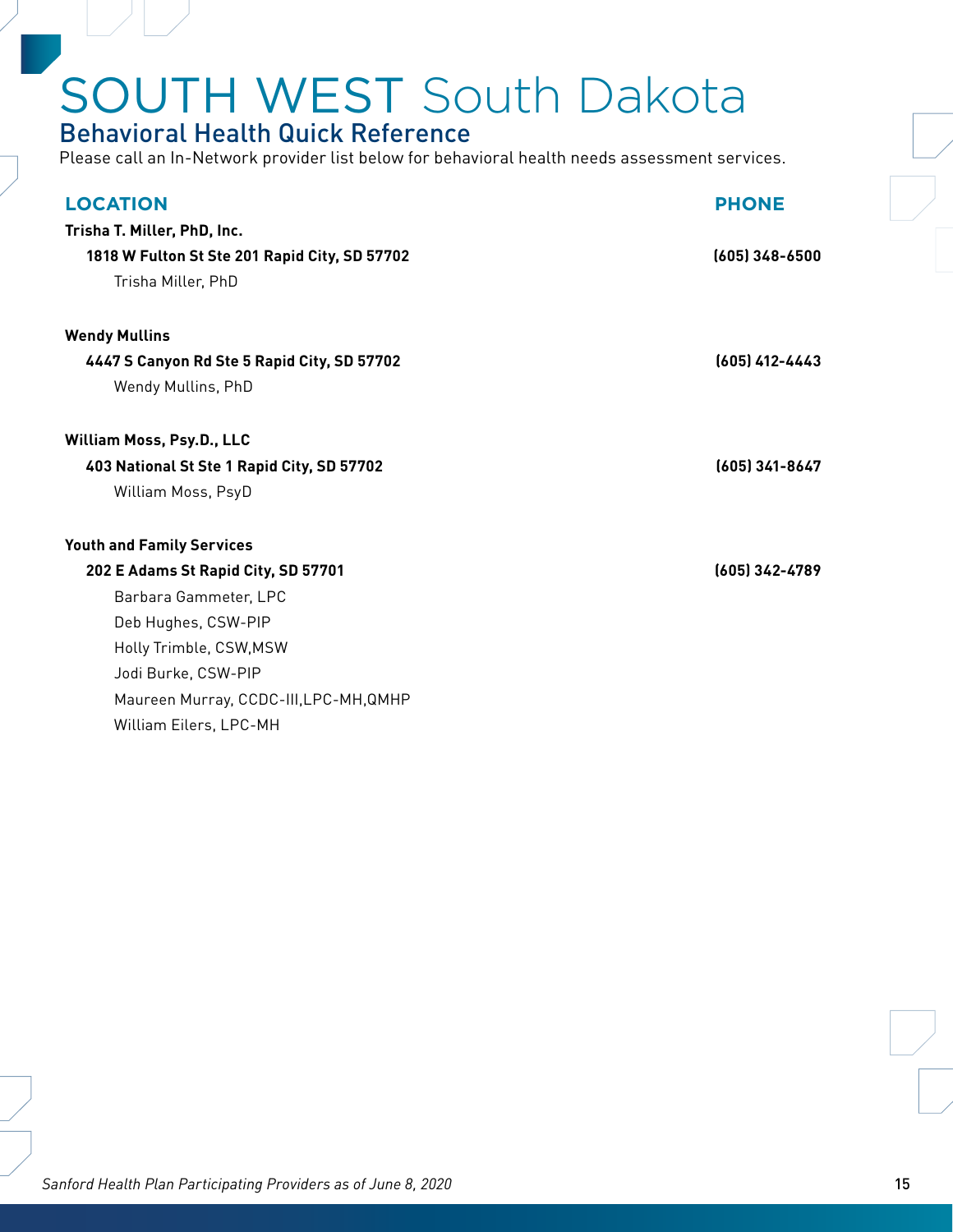# <span id="page-15-0"></span>NORTH CENTRAL South Dakota

### Behavioral Health Quick Reference

Please call an In-Network provider list below for behavioral health needs assessment services.

| <b>LOCATION</b>                         | <b>PHONE</b>   |
|-----------------------------------------|----------------|
| <b>Catholic Family Services</b>         |                |
| 105 N Exene Ste 17 Gettysburg, SD 57442 | (605) 765-4130 |
| Fran VanBockel, LPC, RN                 |                |
| <b>McLaughlin Health Center</b>         |                |
| 701 2nd Ave E Mc Laughlin, SD 57642     | (605) 823-4458 |
| Jeff Mowrer, LPC                        |                |
| Tawa Witko, PsyD                        |                |
| <b>The Support Circle</b>               |                |
| 321 2nd Ave E Mobridge, SD 57601        | (605) 845-2058 |
| Jessica Haefner, LPC,LPC-MH, QMHP       |                |
| <b>Wakpala Health Station</b>           |                |
| 701 E 6th St Mc Laughlin, SD 57642      | (605) 823-4458 |
| Jeff Mowrer, LPC                        |                |

Tawa Witko, PsyD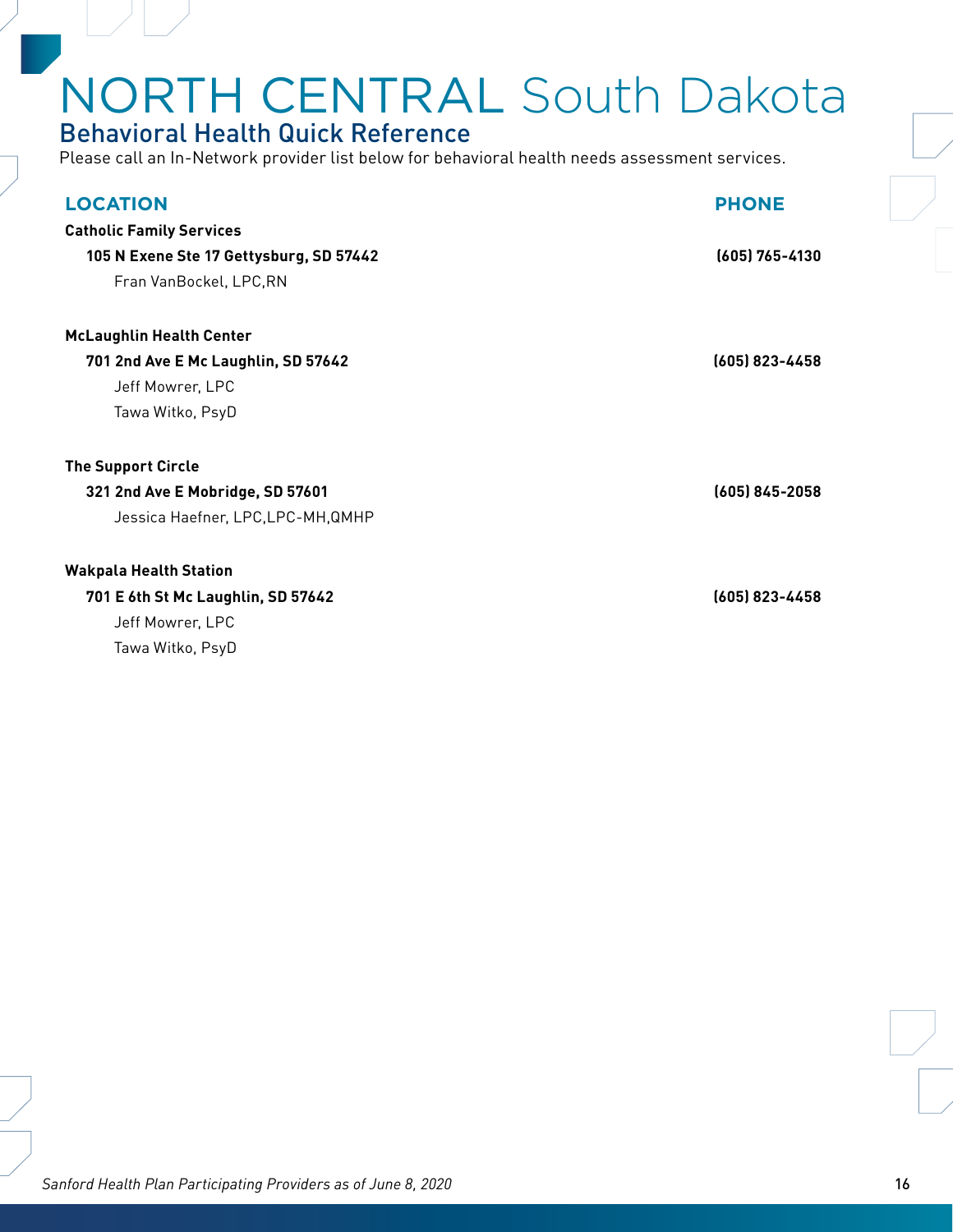# <span id="page-16-0"></span>CENTRAL South Dakota

### Behavioral Health Quick Reference

Please call an In-Network provider list below for behavioral health needs assessment services.

| <b>LOCATION</b>                                | <b>PHONE</b>   |
|------------------------------------------------|----------------|
| <b>Behavior Care Specialists, Inc.</b>         |                |
| 200 W Pleasant Dr Pierre, SD 57501             | (605) 223-5500 |
| Tracy Stephens, BCBA, PhD                      |                |
|                                                |                |
| <b>Capital Area Counseling Service</b>         |                |
| 2001 Eastgate Ave Pierre, SD 57501             | (605) 224-5811 |
| Christine Bisek, LPC-MH,LSWA                   |                |
| Crystal Hanson, LAC, LLPC-MH, QMHP             |                |
| Debra Ness, LPC-MH, NCC, QMHP                  |                |
| Kacy Gill, LPC, MS, NCC, QMHP                  |                |
| Kristin Meyers, LAC, LPC, QMHP                 |                |
| Shelli Ness, LSW                               |                |
| Therese Heyer, CSW-PIP, MSW, QMHP              |                |
| Ulises Pesce, MD                               |                |
| <b>Catholic Family Services</b>                |                |
| 105 N Exene Ste 17 Gettysburg, SD 57442        | (605) 765-4130 |
| Fran VanBockel, LPC, RN                        |                |
| 1221 E Broadway Pierre, SD 57501               | (605) 224-6400 |
| Fran VanBockel, LPC, RN                        |                |
| <b>Dakota Patriot LLC, Counseling Services</b> |                |
| 105 S Euclid Ave Ste A-1 Pierre, SD 57501      | (803) 466-7031 |
| Glynis Collier, LPC                            |                |
| <b>Jockheck Counseling and Consulting, LLC</b> |                |
| 740 E Sioux Ave Ste 110 Pierre, SD 57501       | (605) 224-7247 |
| Melissa Jockheck, LPC-MH, QMHP                 |                |
| <b>Missouri River Counseling LLC</b>           |                |
| 110 W Missouri Ave Pierre, SD 57501            | (605) 222-5989 |
| Cheryl Feiock, LPC-MH                          |                |
| Kari Scheil, CSW-PIP, QMHP                     |                |
|                                                |                |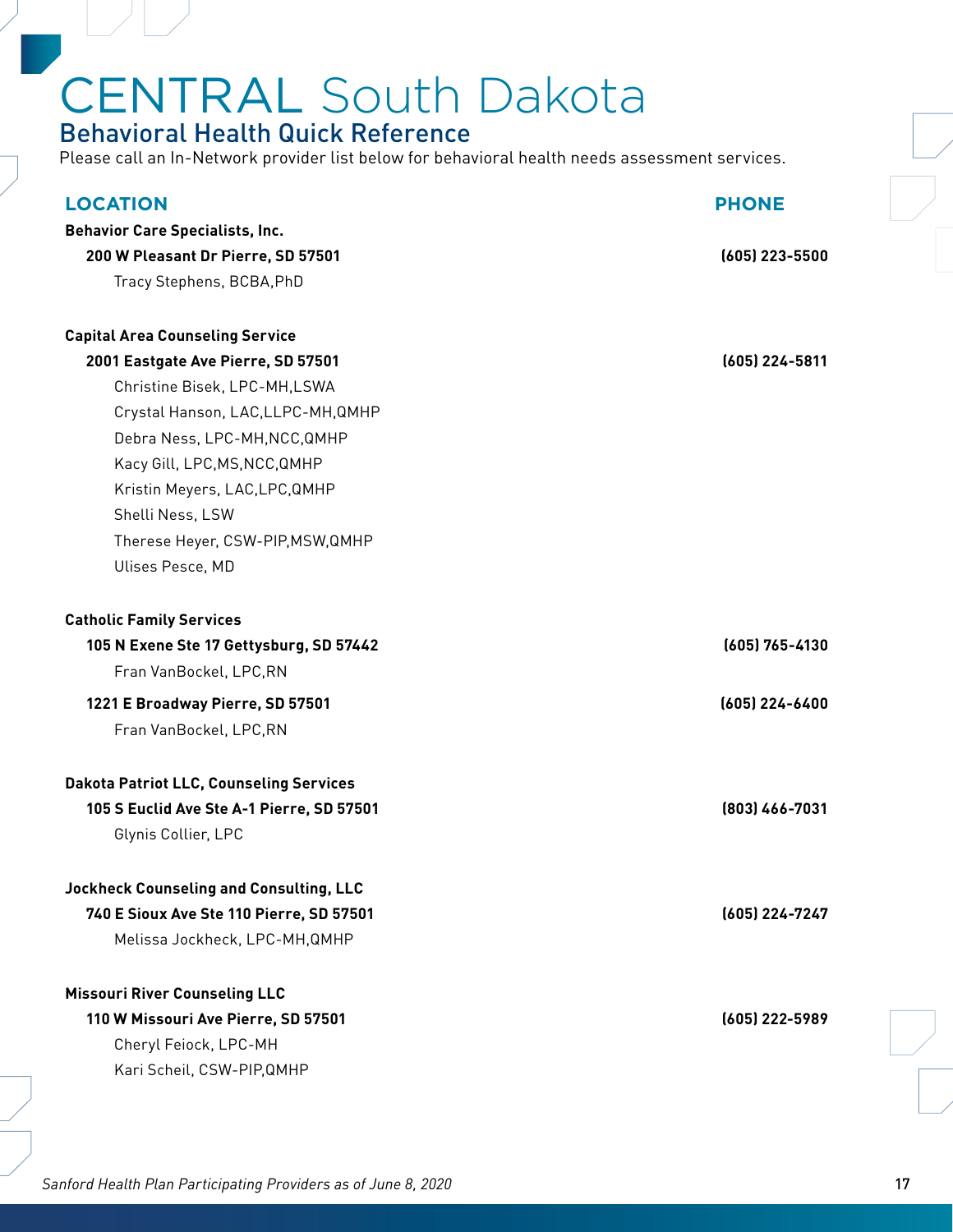# CENTRAL South Dakota

### Behavioral Health Quick Reference

Please call an In-Network provider list below for behavioral health needs assessment services.

| <b>Professional Counseling Associates</b><br>(605) 522-47247<br>2520 E Franklin St Pierre, SD 57501<br>Gayle Stover, LAC<br>Roseanna Ogan, LCSW, MSW<br>740 E Sioux Ave Ste 110 Pierre, SD 57501<br>(605) 224-7247<br>Mary Mueller, LPC-MH, QMHP<br><b>RISE Counseling and Consulting, LCC</b><br>(605) 494-0301<br>1801 E Wells Ave Ste 1 Pierre, SD 57501<br>Jill Viedt, LAC<br><b>Rising Hope Counseling, LLC</b><br>(605) 494-1500<br>420 S Henry St Pierre, SD 57501<br>Blair Sedlacek, CSW-PIP<br>Jill Janecke, LPCC, LPC-MH, QMHP<br><b>Sanford Clinic Pierre</b> |
|--------------------------------------------------------------------------------------------------------------------------------------------------------------------------------------------------------------------------------------------------------------------------------------------------------------------------------------------------------------------------------------------------------------------------------------------------------------------------------------------------------------------------------------------------------------------------|
|                                                                                                                                                                                                                                                                                                                                                                                                                                                                                                                                                                          |
|                                                                                                                                                                                                                                                                                                                                                                                                                                                                                                                                                                          |
|                                                                                                                                                                                                                                                                                                                                                                                                                                                                                                                                                                          |
|                                                                                                                                                                                                                                                                                                                                                                                                                                                                                                                                                                          |
|                                                                                                                                                                                                                                                                                                                                                                                                                                                                                                                                                                          |
|                                                                                                                                                                                                                                                                                                                                                                                                                                                                                                                                                                          |
|                                                                                                                                                                                                                                                                                                                                                                                                                                                                                                                                                                          |
|                                                                                                                                                                                                                                                                                                                                                                                                                                                                                                                                                                          |
|                                                                                                                                                                                                                                                                                                                                                                                                                                                                                                                                                                          |
|                                                                                                                                                                                                                                                                                                                                                                                                                                                                                                                                                                          |
|                                                                                                                                                                                                                                                                                                                                                                                                                                                                                                                                                                          |
|                                                                                                                                                                                                                                                                                                                                                                                                                                                                                                                                                                          |
|                                                                                                                                                                                                                                                                                                                                                                                                                                                                                                                                                                          |
|                                                                                                                                                                                                                                                                                                                                                                                                                                                                                                                                                                          |
| 521 E Sioux Ave Pierre, SD 57501<br>(605) 945-5560                                                                                                                                                                                                                                                                                                                                                                                                                                                                                                                       |
| Patty Juhnke, CSW-PIP, MSW                                                                                                                                                                                                                                                                                                                                                                                                                                                                                                                                               |
| <b>Visionary Mental Health Services LLC</b>                                                                                                                                                                                                                                                                                                                                                                                                                                                                                                                              |
| 108 W Missouri Ave Pierre, SD 57501<br>(605) 280-9778                                                                                                                                                                                                                                                                                                                                                                                                                                                                                                                    |
|                                                                                                                                                                                                                                                                                                                                                                                                                                                                                                                                                                          |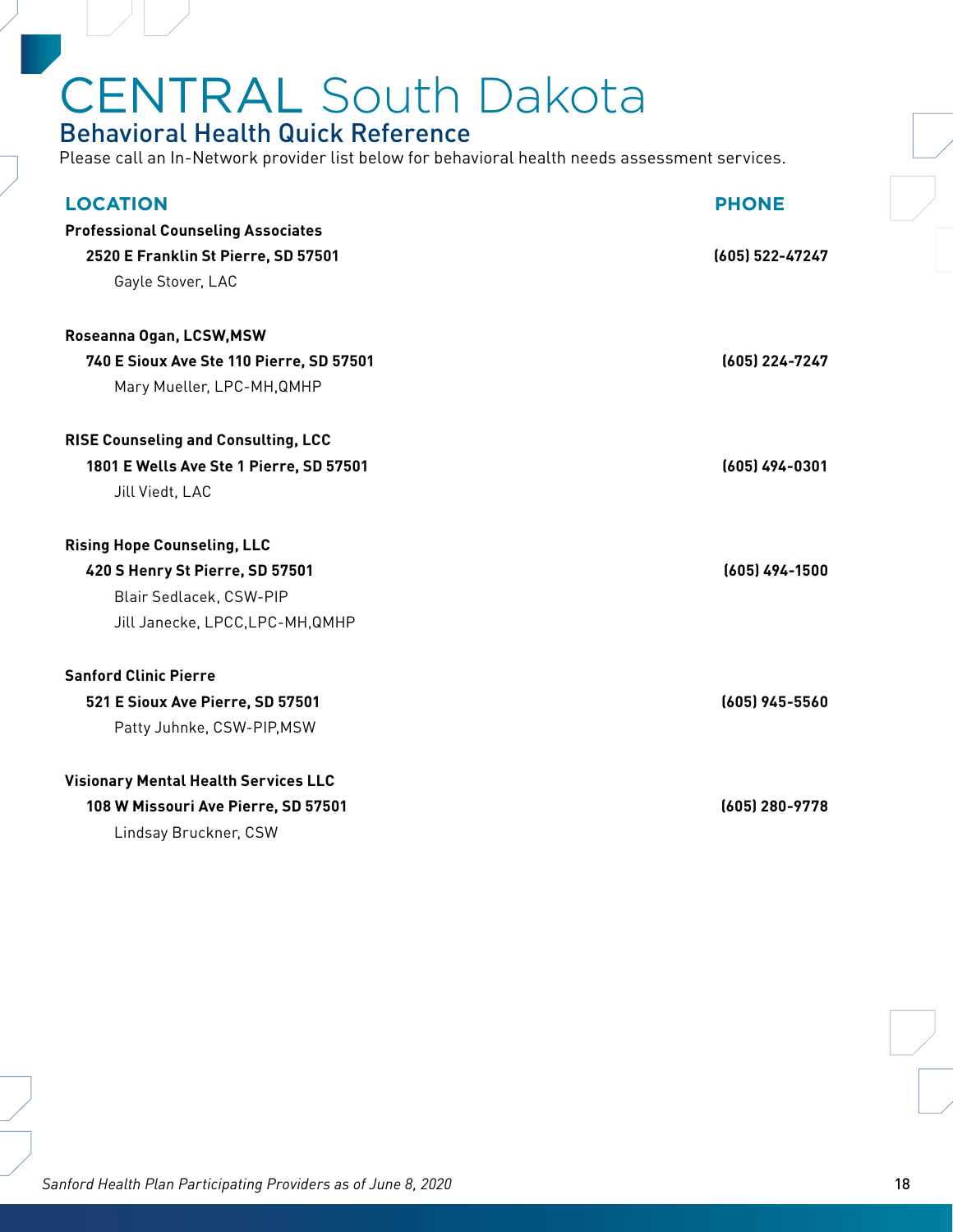### <span id="page-18-0"></span>Behavioral Health Quick Reference

| <b>LOCATION</b>                                 | <b>PHONE</b>       |
|-------------------------------------------------|--------------------|
| <b>Bennett County Hospital and Nursing Home</b> |                    |
| 102 Major Allen St Martin, SD 57551             | $(605) 685 - 6622$ |
| Tracy Romey, FPMH-NP                            |                    |
|                                                 |                    |
| <b>Dakota Counseling Institute</b>              |                    |
| 200 Paul Gust Rd Ste 102 Chamberlain, SD 57325  | (605) 734-6535     |
| LaNae Oyen, LAC, LPC-MH, QMHP                   |                    |
| <b>Engage Services LLC</b>                      |                    |
| 105 E Beebe Ave Chamberlain, SD 57325           | (605) 942-7332     |
| Jonathan Busch, LPC-MH                          |                    |
| Sylvia Espinoza, LPC                            |                    |
| <b>Hope Psychological Services</b>              |                    |
| 108 E Clemmer Ave Chamberlain, SD 57325         | (605) 734-6347     |
| Karen Wiemers, PhD                              |                    |
| <b>Rising Hope Counseling, LLC</b>              |                    |
| 841 Jackson St Ste C Burke, SD 57523            | $(605)$ 494-1500   |
| Blair Sedlacek, CSW-PIP                         |                    |
| Jill Janecke, LPCC, LPC-MH, QMHP                |                    |
| <b>Sanford Chamberlain Clinic</b>               |                    |
| 300 S Byron Blvd Chamberlain, SD 57325          | (605) 234-6551     |
| Patty Juhnke, CSW-PIP, MSW                      |                    |
| Penny Virchow, LPC-MH                           |                    |
|                                                 |                    |
| The Right Path Counseling Services              |                    |
| 417 S Main St Winner, SD 57580                  | (605) 840-0687     |
| Lenna Thieman, LPC-MH                           |                    |
|                                                 |                    |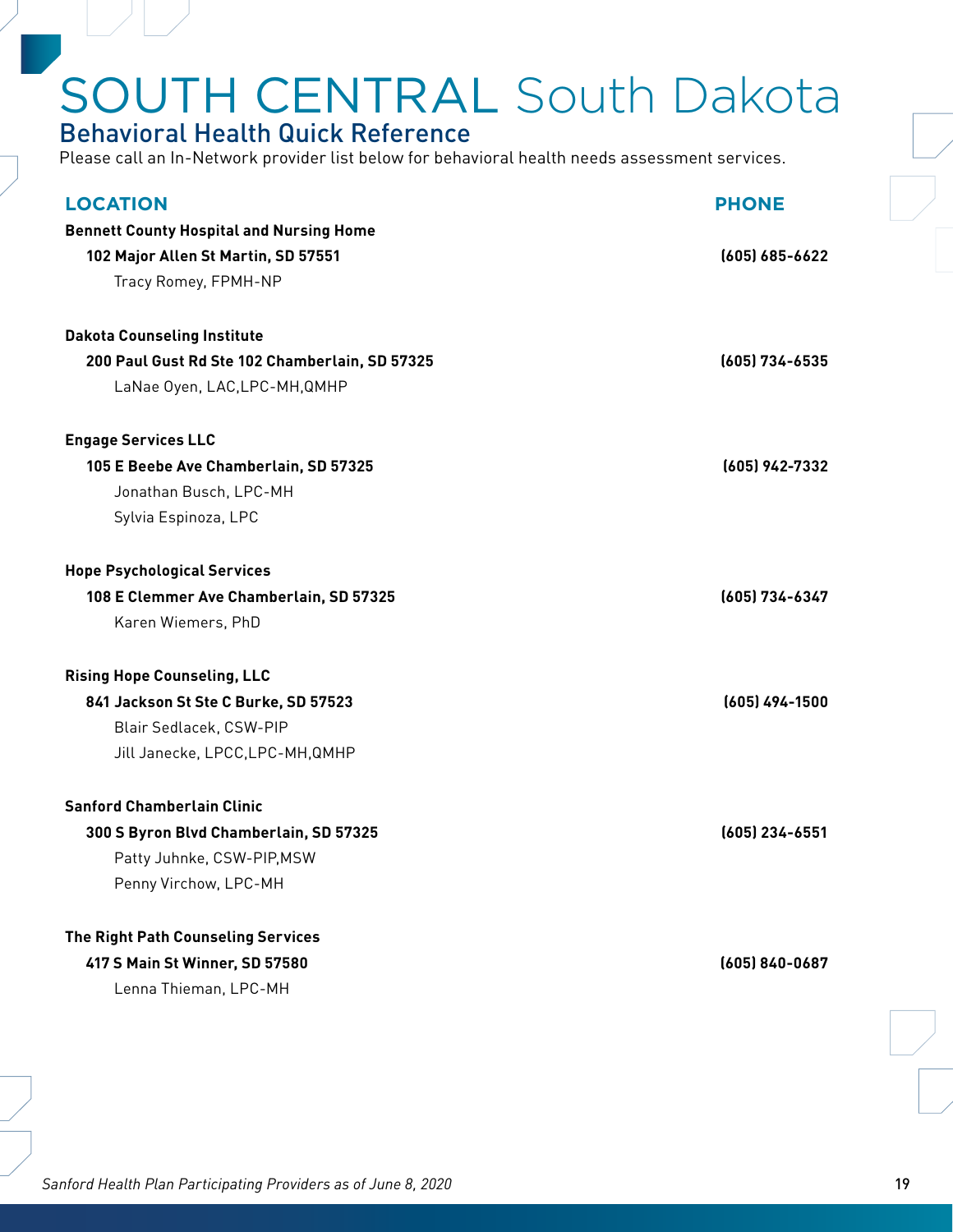### Behavioral Health Quick Reference

Please call an In-Network provider list below for behavioral health needs assessment services.

#### **LOCATION PHONE**

**Wagner Community Clinic Avera**

**513 3rd St SW Wagner, SD 57380 (605) 384-3611**

Amanda Reed, PhD Tiffany Browder, LPC

#### **Winner Regional Healthcare Center**

**745 E 8th St Winner, SD 57580 (605) 842-7100**

Dione Rowe, CNP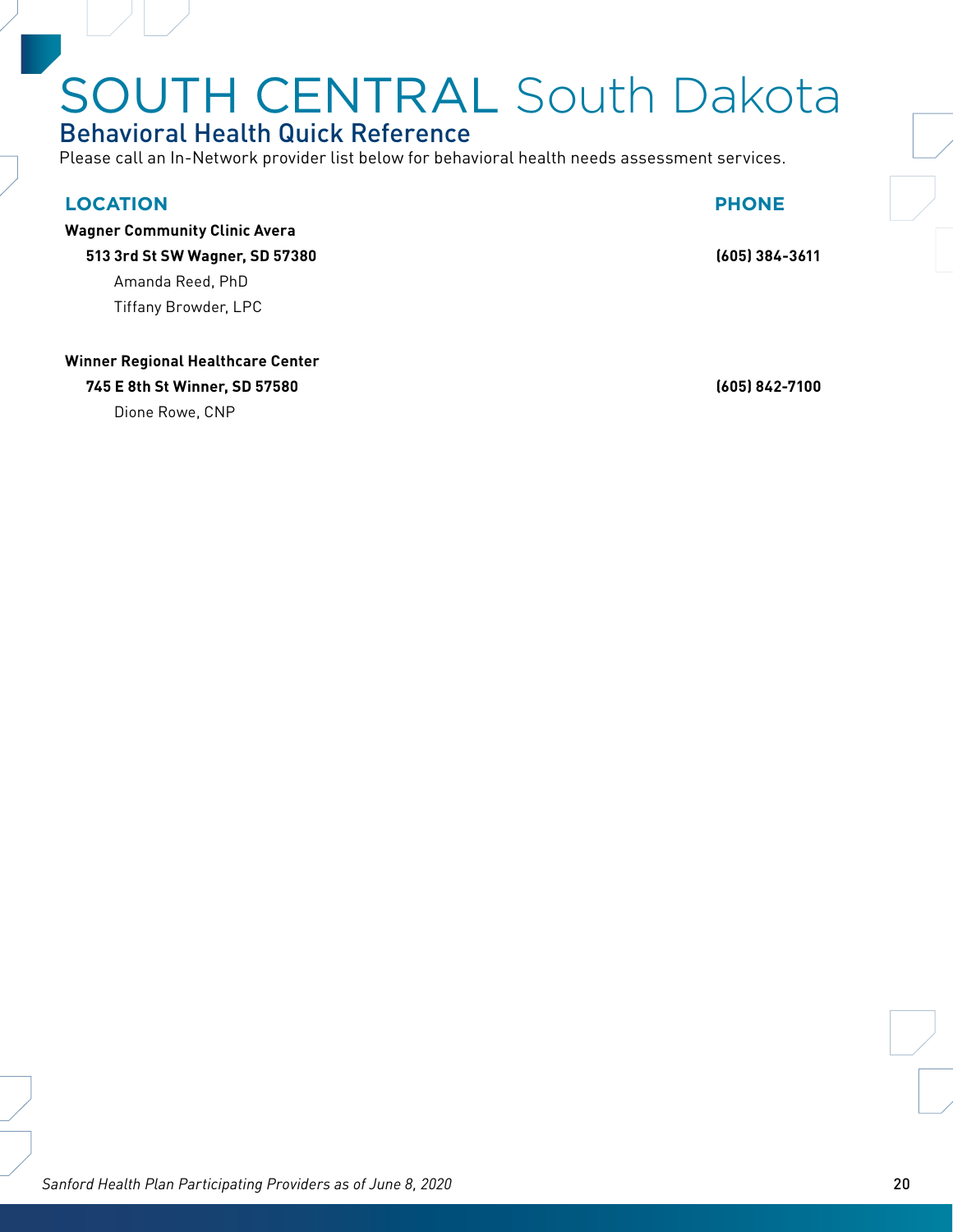### <span id="page-20-0"></span>Behavioral Health Quick Reference

| <b>LOCATION</b>                                                    | <b>PHONE</b>     |
|--------------------------------------------------------------------|------------------|
| Alicia Sterud, LLC                                                 |                  |
| 1451 6th St Brookings, SD 57006                                    | (605) 692-8997   |
| Alicia Sterud, LPC-MH                                              |                  |
|                                                                    |                  |
| Amanda Carter-Boomsma                                              |                  |
| 100 S Maple Ste 204 Watertown, SD 57201                            | (605) 450-5490   |
| Amanda Carter-Boomsma, LPC                                         |                  |
| <b>Aspen Counseling Services PLLC</b>                              |                  |
| 1019 6th Ave SE Watertown, SD 57201                                | $(605)$ 878-0606 |
| Angela Arnold, LPC                                                 |                  |
| Jillian Viessman, LCSW-PIP                                         |                  |
| At Ease Counseling Services LLC                                    |                  |
| 222 Twin Oaks Ln Brookings, SD 57006                               | (605) 360-2870   |
| Jessica McLaughlin, LPC                                            |                  |
| Avera Medical Group Behavioral Health Clinic Brookings             |                  |
|                                                                    | (605) 322-4079   |
|                                                                    |                  |
| 601 4th St Ste 101 Brookings, SD 57006                             |                  |
| Elizabeth Milton, LPCC                                             |                  |
| Else Munsterteiger, CSW-PIP,LSW                                    |                  |
| Michelle Ruesink, LPC-MH, QMHP                                     |                  |
| Nikki Eining, CSW-PIP, QMHP                                        |                  |
| <b>Behavior Care Specialists, Inc.</b>                             |                  |
| 151 Airport Ave Brookings, SD 57006                                | (605) 906-8801   |
| Tracy Stephens, BCBA, PhD                                          |                  |
|                                                                    |                  |
| <b>Better Me Counseling</b>                                        |                  |
| 818 S Broadway Ste 113 Watertown, SD 57201<br>Stacy Solsaa, LPC-MH | (605) 237-0985   |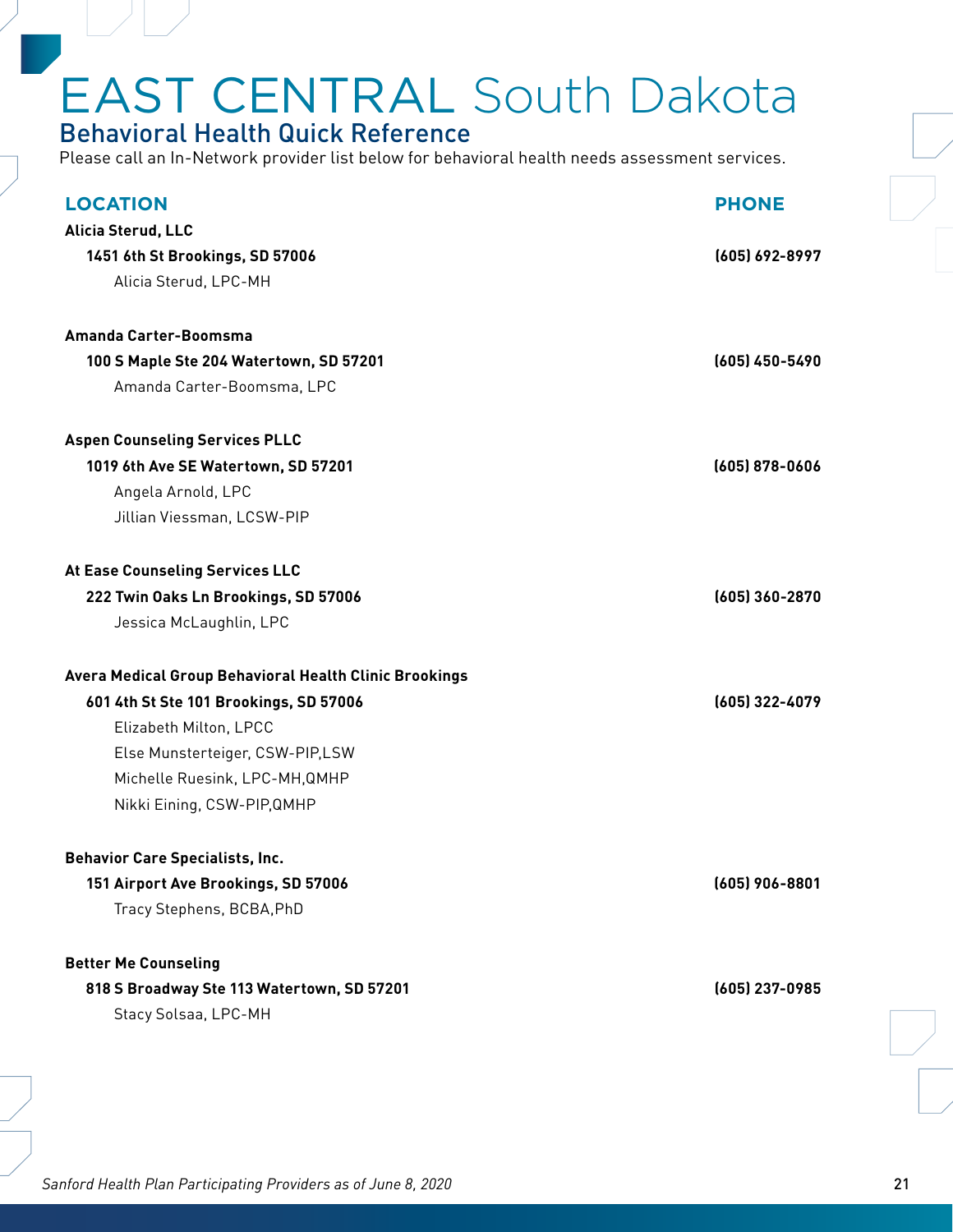### EAST CENTRAL South Dakota Behavioral Health Quick Reference

Please call an In-Network provider list below for behavioral health needs assessment services.

| <b>LOCATION</b>                                           | <b>PHONE</b>   |
|-----------------------------------------------------------|----------------|
| <b>Bridgeway Counseling Center</b>                        |                |
| 600 4th St NE Ste 203 Watertown, SD 57201                 | (605) 886-5262 |
| Kimberly Ammann, LPC-MH                                   |                |
| Lee Hendricks, PsyD                                       |                |
| Melissa Meester, CSW-PIP, MSW                             |                |
| Rachael Stangeland, CSW-PIP                               |                |
| Robert Buri, PhD                                          |                |
| Sarah Dykstra, CSW-PIP                                    |                |
| <b>Brookings Counseling Solutions LLC</b>                 |                |
| 1304 Main Ave S Brookings, SD 57006                       | (605) 999-6162 |
| Erin Stearns, CSW-PIP, MSW                                |                |
| Melissa Klemm, LPC-MH, NCC                                |                |
| <b>Circle of Encouragement Counseling</b>                 |                |
| 1514 12th St S Brookings, SD 57006                        | (605) 691-7630 |
| Clark Perkins, LPC, NCC                                   |                |
| Debra Butman-Perkins, LPC-MH, QMHP                        |                |
| <b>Clear Reflections Counseling &amp; Consulting, LLC</b> |                |
| 1451 6th St Brookings, SD 57006                           | (605) 690-4755 |
| Heidi Evers, LPC-MH                                       |                |
| <b>Community Counseling Services</b>                      |                |
| 357 Kansas Ave SE Huron, SD 57350                         | (605) 352-8596 |
| Andrew McDade, LCSW                                       |                |
| Ashley Frankfurth, CSW, MSW                               |                |
| Belinda Nelson, BSHS,LAC                                  |                |
| Colette Tolley, LPC, QMHP                                 |                |
| Frank Dame, PhD                                           |                |
| Gary Reff, CCDC-II                                        |                |
| James Chiu, MD                                            |                |
| Jessica Baum, LPC                                         |                |
| Paula Tofte, NP-C                                         |                |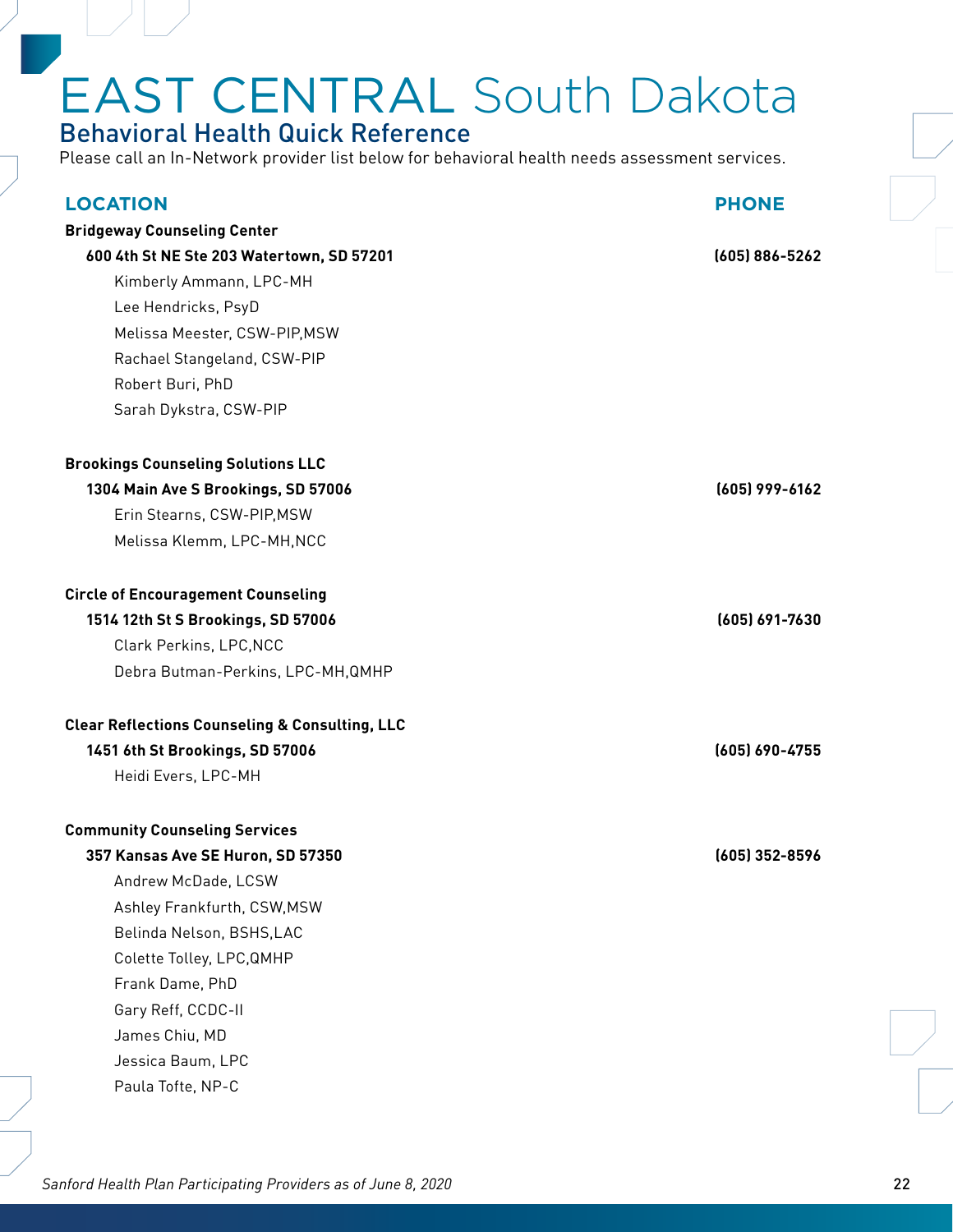### EAST CENTRAL South Dakota Behavioral Health Quick Reference

| <b>LOCATION</b><br>Scott Decker, MA<br>Shawn Cudmore-Kremer, LAC,LISW<br>Tammy Dramstad, CSW, MSW, PLP, QMHP                                                                                                              | <b>PHONE</b>   |
|---------------------------------------------------------------------------------------------------------------------------------------------------------------------------------------------------------------------------|----------------|
| 914 NE 3rd St Madison, SD 57042<br>Andrew McDade, LCSW<br>Angela Meinen, LPC<br>Clay Pavlis, MD<br>Colette Tolley, LPC, QMHP<br>Diane Teadtke, APRN, PMHNP-BC<br>Jacalyn Hopp, LSW<br>James Chiu, MD<br>Theresa Plut, LPC | (605) 256-9656 |
| <b>Compass Counseling and Assessments, Inc.</b><br>103 19th St NE Watertown, SD 57201<br>Shane Larson, CCDC-III, LAC, LPC-MH                                                                                              | (605) 520-0157 |
| <b>Counseling Associates</b><br>726 S Washington Ave Madison, SD 57042<br>Alla Jones, CCDC-III, LPC, LPC-MH, QMHP                                                                                                         | (605) 270-3430 |
| <b>Darren M Jilek</b><br>39218 Prairie Rd Mellette, SD 57461<br>Darren Jilek, PhD                                                                                                                                         | (605) 228-4877 |
| <b>DeSmet Community Health Center</b><br>401 Prairie Ave SW DE Smet, SD 57231<br>Angela Steffensen, LSW<br>James Chiu, MD<br>Thyra Crissey, CNP<br>Veronica Sherwood, PMHNP-BC                                            | (605) 854-3455 |
| <b>Destinations Counseling LLC</b><br>502 E 2nd St Redfield, SD 57469<br>Ellen Washenberger, LPC-MH, MS                                                                                                                   | (605) 472-4250 |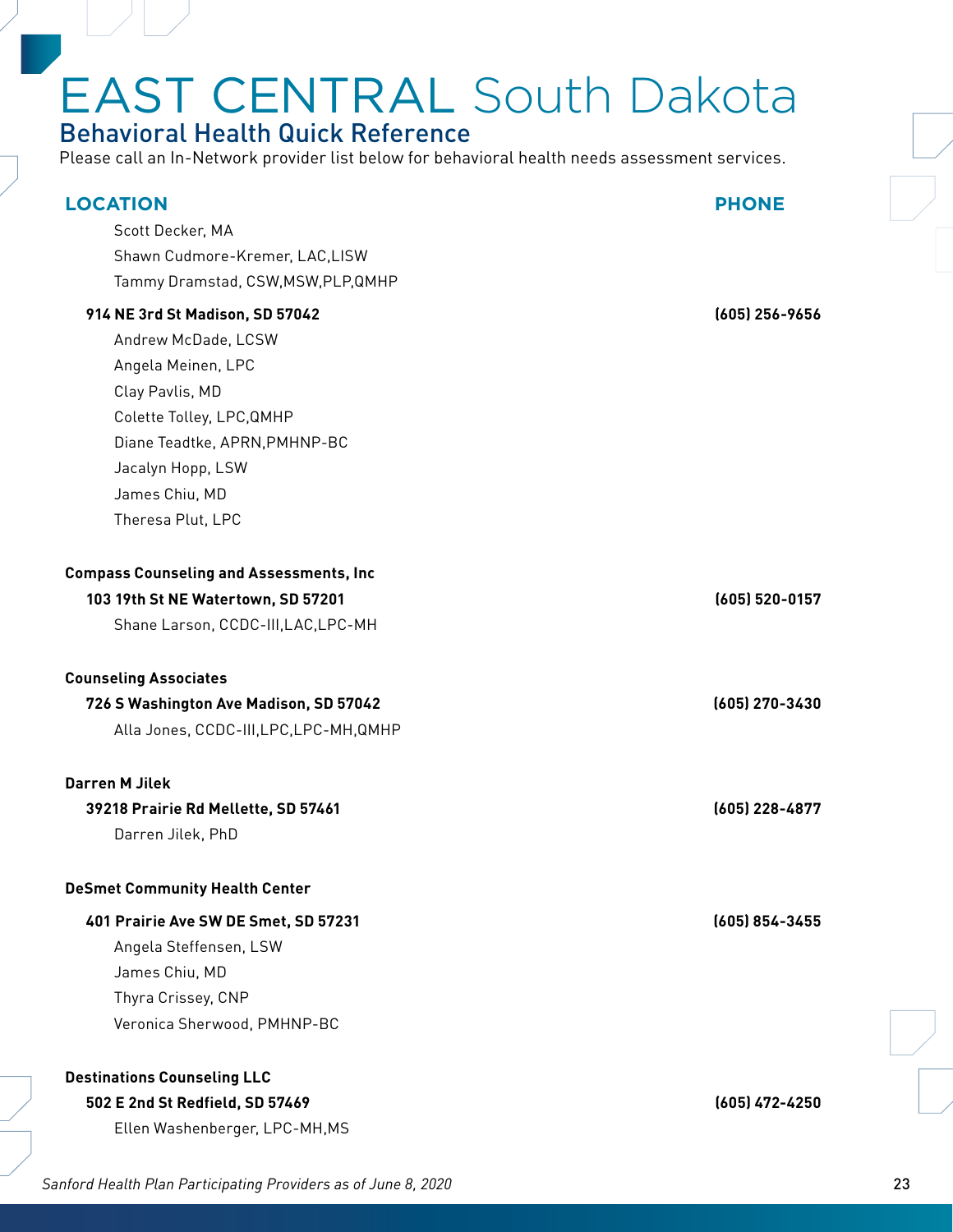### Behavioral Health Quick Reference

Please call an In-Network provider list below for behavioral health needs assessment services.

| <b>LOCATION</b><br>Dr. Mark Bontreger, Inc.                   | <b>PHONE</b>       |
|---------------------------------------------------------------|--------------------|
| 525 5th St SE Ste L13 Watertown, SD 57201                     | $(605) 882 - 0800$ |
| Mark Bontreger, PsyD                                          |                    |
|                                                               |                    |
| East Central Mental Health & Chemical Dependency Center, Inc. |                    |
| 211 4th St Brookings, SD 57006                                | (605) 697-2850     |
| Amy Ward, LPC, QMHP                                           |                    |
| Andrea Brown, MS                                              |                    |
| Ashley Rausch, ATC, MS                                        |                    |
| Bridjett Sturzenbecher, CSW,LPC                               |                    |
| Jenna Heylens, BS                                             |                    |
| Kari Johnston, LPC                                            |                    |
| Michael Moeller, MD                                           |                    |
|                                                               |                    |
| <b>Glacial Lakes Professional Counseling Services</b>         |                    |
| 525 5th St SE L3 Watertown, SD 57201                          | (605) 886-3845     |
| Jennifer Pahl, LPC                                            |                    |
|                                                               |                    |
| <b>Human Service Agency</b>                                   |                    |
| 123 19th St NE Watertown, SD 57201                            | (605) 886-0123     |
| Brianna Stangl, LCSW                                          |                    |
| Charles Sherman, PhD                                          |                    |
| Clay Pavlis, MD                                               |                    |
| Cynthia Binde, LAC                                            |                    |
| David Mendel, CCDC-III, LCSW                                  |                    |
| Heather Tobin, LISW                                           |                    |
| Jeffery Bohlmann, LAC                                         |                    |
| Kari Johnston, LPC                                            |                    |
| Lynn Amdahl, MSW                                              |                    |
| Mark Francisco, MSW                                           |                    |
| Meghan Brink, LAC                                             |                    |
| Michelle Achterberg, ATC                                      |                    |
|                                                               |                    |
|                                                               |                    |
| Stephanie Traversie, MS<br>Susan Arvidson, LSW                |                    |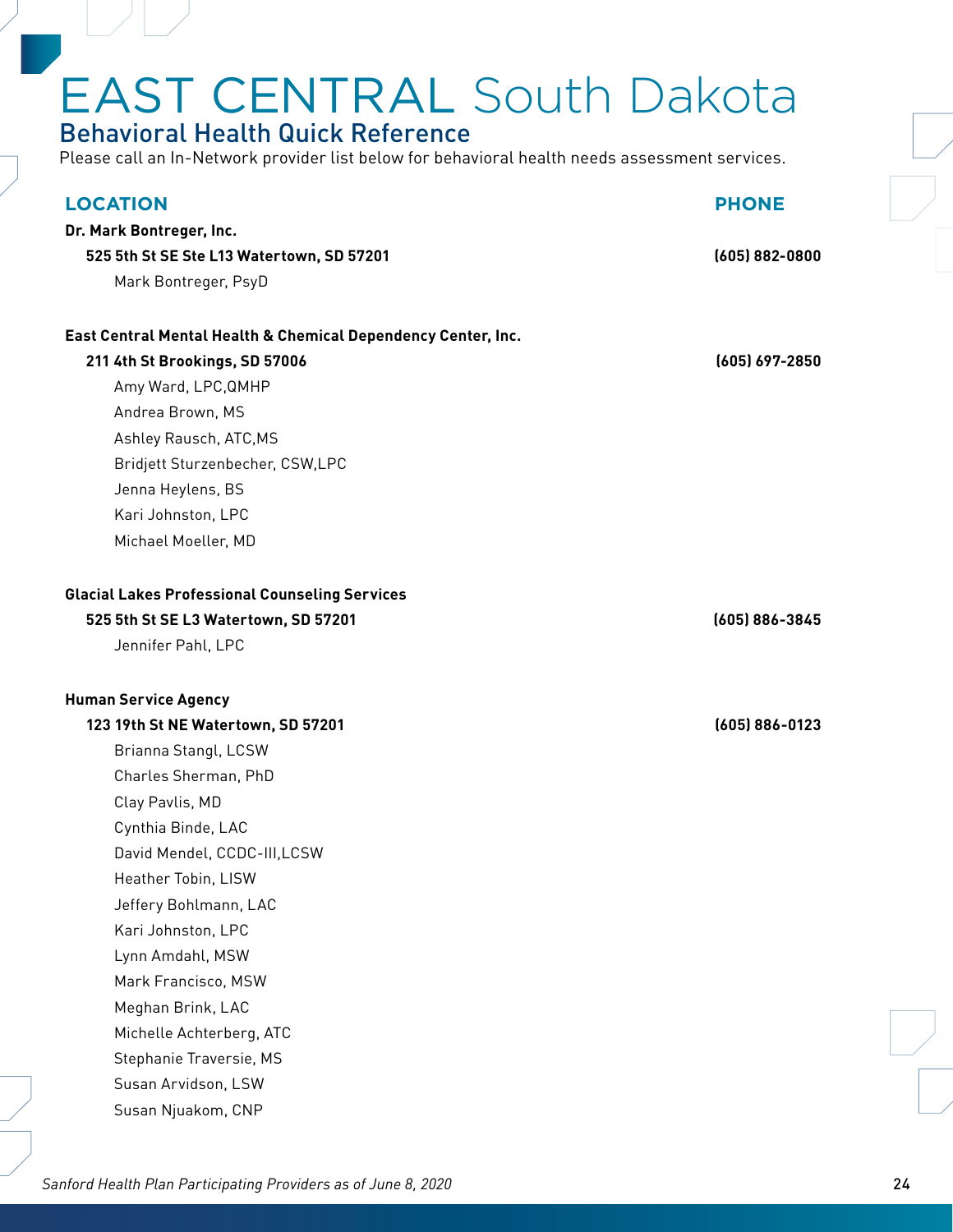### Behavioral Health Quick Reference

Please call an In-Network provider list below for behavioral health needs assessment services.

| <b>LOCATION</b>                                                      | <b>PHONE</b>       |
|----------------------------------------------------------------------|--------------------|
| <b>Innovative Pain Center, LLC</b>                                   |                    |
| 1512 4th St NE Watertown, SD 57201                                   | $(605) 884 - 0100$ |
| Robert Buri, PhD                                                     |                    |
| Jan M. Sanford at Glacial Lakes Professional Counseling Services     |                    |
| 525 5th St SE L3 Watertown, SD 57201                                 | (605) 886-3845     |
| Jan Sanford, LPC-MH                                                  |                    |
| <b>Jerauld County Community Health Center</b>                        |                    |
| 602 1st St NE Ste 1 Wessington Springs, SD 57382                     | (605) 539-1778     |
| James Chiu, MD                                                       |                    |
| Jennifer Albrecht, LAC, LLPC-MH                                      |                    |
| Rikki Johnson, LSW                                                   |                    |
| Veronica Sherwood, PMHNP-BC                                          |                    |
| <b>Jill A Donelan</b>                                                |                    |
| 502 NW 2nd St Madison, SD 57042                                      | $(605)$ 480-3683   |
| Jill Donelan, LPC-MH, QMHP                                           |                    |
| <b>Lighthouse Counseling Services</b>                                |                    |
| 628 Main Ave Ste B Brookings, SD 57006                               | (605) 690-4645     |
| Michelle Ruesink, LPC-MH, QMHP                                       |                    |
| Rita Olson, LMFT, LPC-MH                                             |                    |
| <b>Lutheran Social Services of South Dakota</b>                      |                    |
| 752 22nd Ave S Brookings, SD 57006                                   | $(605)$ 357-0100   |
| Robyn Amiotte, LPC-MH                                                |                    |
| Lutheran Social Services of South Dakota - Watertown Area Counseling |                    |
| 1424 9th Ave SE Ste 7 Watertown, SD 57201                            | (605) 882-2740     |
| Janet Lamb-Even, LPC                                                 |                    |
| Jay Weatherill, MD                                                   |                    |
| Karla Schupp, CSW-PIP                                                |                    |
| Mary Johnson, MSW                                                    |                    |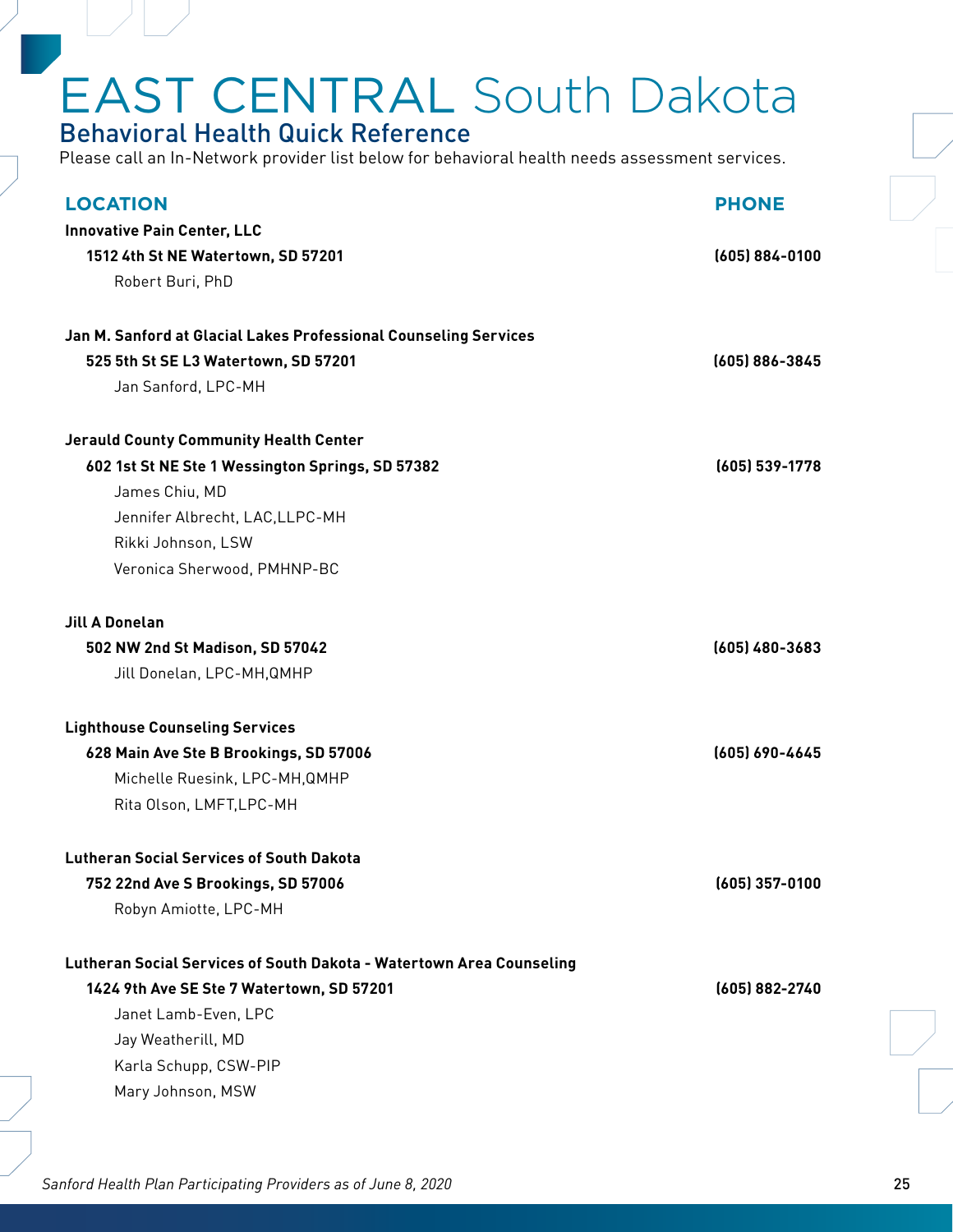### Behavioral Health Quick Reference

| <b>LOCATION</b>                                      | <b>PHONE</b>     |
|------------------------------------------------------|------------------|
| <b>New Perspectives Counseling LLC</b>               |                  |
| 1451 6th St Brookings, SD 57006                      | (605) 864-6946   |
| Brandi Brintnall, LPC, LPC-MH                        |                  |
| <b>Psychiatric Services</b>                          |                  |
| 306 4th St Ste G Brookings, SD 57006                 | (605) 697-5352   |
| Brenda Johnson, CNP                                  |                  |
| <b>Rita Olson's Counseling &amp; Mediation</b>       |                  |
| 1727 Teton Pass Brookings, SD 57006                  | (605) 692-1614   |
| Rita Olson, LMFT, LPC-MH                             |                  |
| <b>Sanford Clinic Brookings</b>                      |                  |
| 922 22nd Ave S Brookings, SD 57006                   | (605) 697-1900   |
| Jacalyn Hopp, LSW                                    |                  |
| Rebecca Palugyay, MSW-PIP                            |                  |
| <b>Sanford Clinic Watertown</b>                      |                  |
| 901 4th St NW Watertown, SD 57201                    | (605) 886-8471   |
| Stacey Bohlmann, LAC, LPC-MH                         |                  |
| <b>Sanford Neurology Clinic</b>                      |                  |
| 172 4th St SE Huron, SD 57350                        | $(605)$ 328-8130 |
| Eugenio Matos, MD                                    |                  |
| 922 22nd Ave S Brookings, SD 57006                   | (605) 679-1900   |
| Fanny Jaquez, MD                                     |                  |
|                                                      |                  |
| The Life Counseling LLC                              |                  |
| 526 Main St Lower Level PMB #116 Spearfish, SD 57783 | (605) 639-5641   |
| Tracy Hunt, LPC-MH, QMHP                             |                  |
| <b>True Reflections Counseling, LLC</b>              |                  |
| 2297 Kansas Ave Ste 5 Huron, SD 57350                | (605) 212-7326   |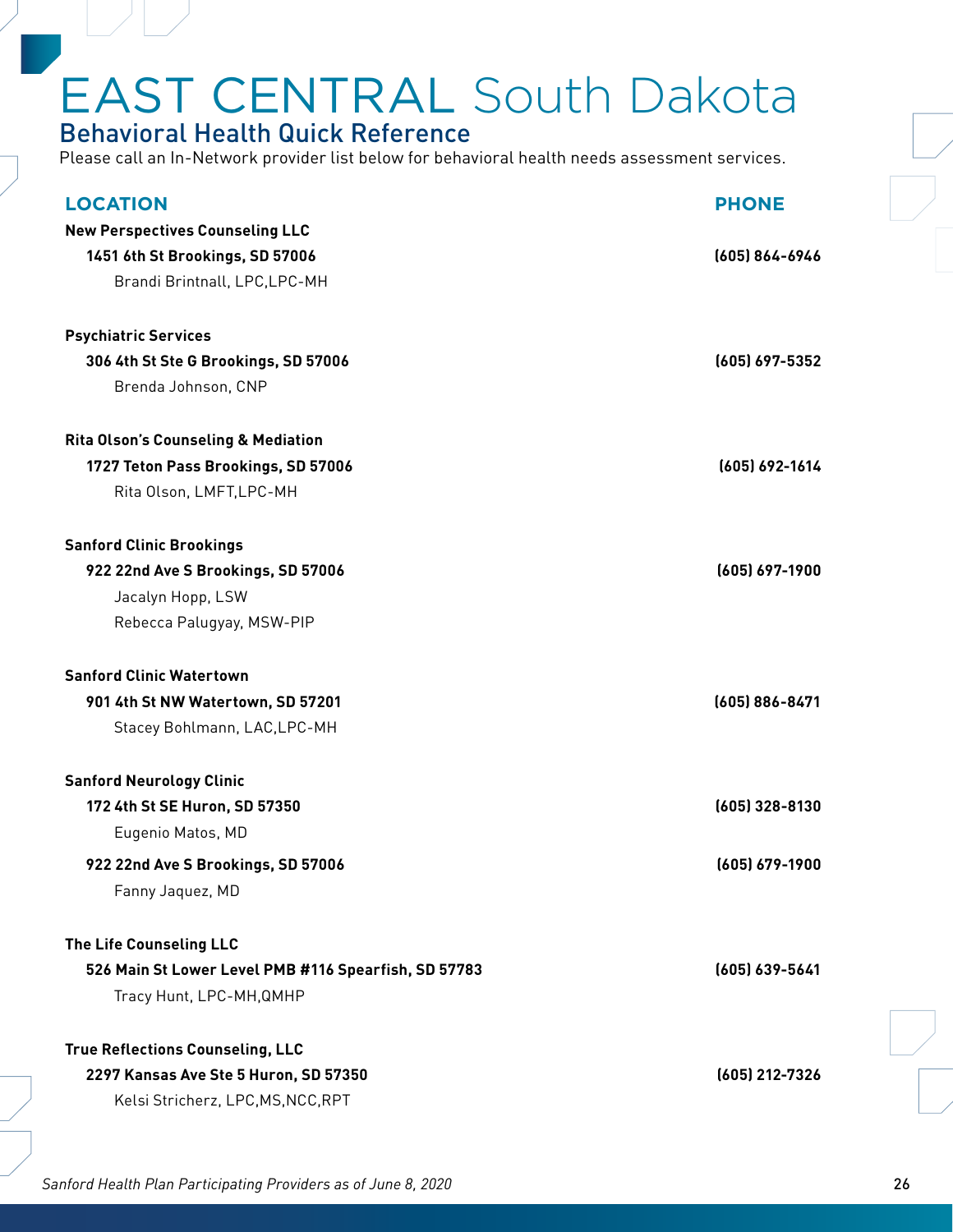### <span id="page-26-0"></span>Behavioral Health Quick Reference

Please call an In-Network provider list below for behavioral health needs assessment services.

| <b>LOCATION</b>                                            | <b>PHONE</b>     |
|------------------------------------------------------------|------------------|
| Amanda Carter-Boomsma                                      |                  |
| 100 S Maple Ste 204 Watertown, SD 57201                    | $(605)$ 450-5490 |
| Amanda Carter-Boomsma, LPC                                 |                  |
|                                                            |                  |
| <b>Amanda Reed</b>                                         |                  |
| 405 8th Ave NW Ste 333 Aberdeen, SD 57401                  | $(605)$ 225-3622 |
| Amanda Reed, PhD                                           |                  |
| <b>Aspen Counseling Services PLLC</b>                      |                  |
| 1019 6th Ave SE Watertown, SD 57201                        | $(605)$ 878-0606 |
| Angela Arnold, LPC                                         |                  |
| Jillian Viessman, LCSW-PIP                                 |                  |
| <b>Avera Medical Group Psychiatry Aberdeen</b>             |                  |
| 201 S Lloyd St Ste E201 Aberdeen, SD 57401                 | (605) 622-2545   |
| Willette Booze, LPC, MS                                    |                  |
| Xiaolin Deng, MD, PhD                                      |                  |
| <b>Awakening Counseling Services</b>                       |                  |
| 224 1st Ave SE Ste 3 Aberdeen, SD 57401                    | (605) 725-2701   |
| Deborah Olsen, LPC-MH, MS                                  |                  |
| Becky Schuldt dba Northern Plains Psychological Associates |                  |
| 405 8th Ave NW Ste 333 Aberdeen, SD 57401                  | (605) 225-3622   |
| Becky Schuldt, LPC, NCC, QMHP                              |                  |
| <b>Behavior Care Specialists, Inc.</b>                     |                  |
| 405 S Washington St Aberdeen, SD 57401                     | (605) 262-2162   |
| Tracy Stephens, BCBA, PhD                                  |                  |
| <b>Better Me Counseling</b>                                |                  |
| 818 S Broadway Ste 113 Watertown, SD 57201                 | (605) 237-0985   |
| Stacy Solsaa, LPC-MH                                       |                  |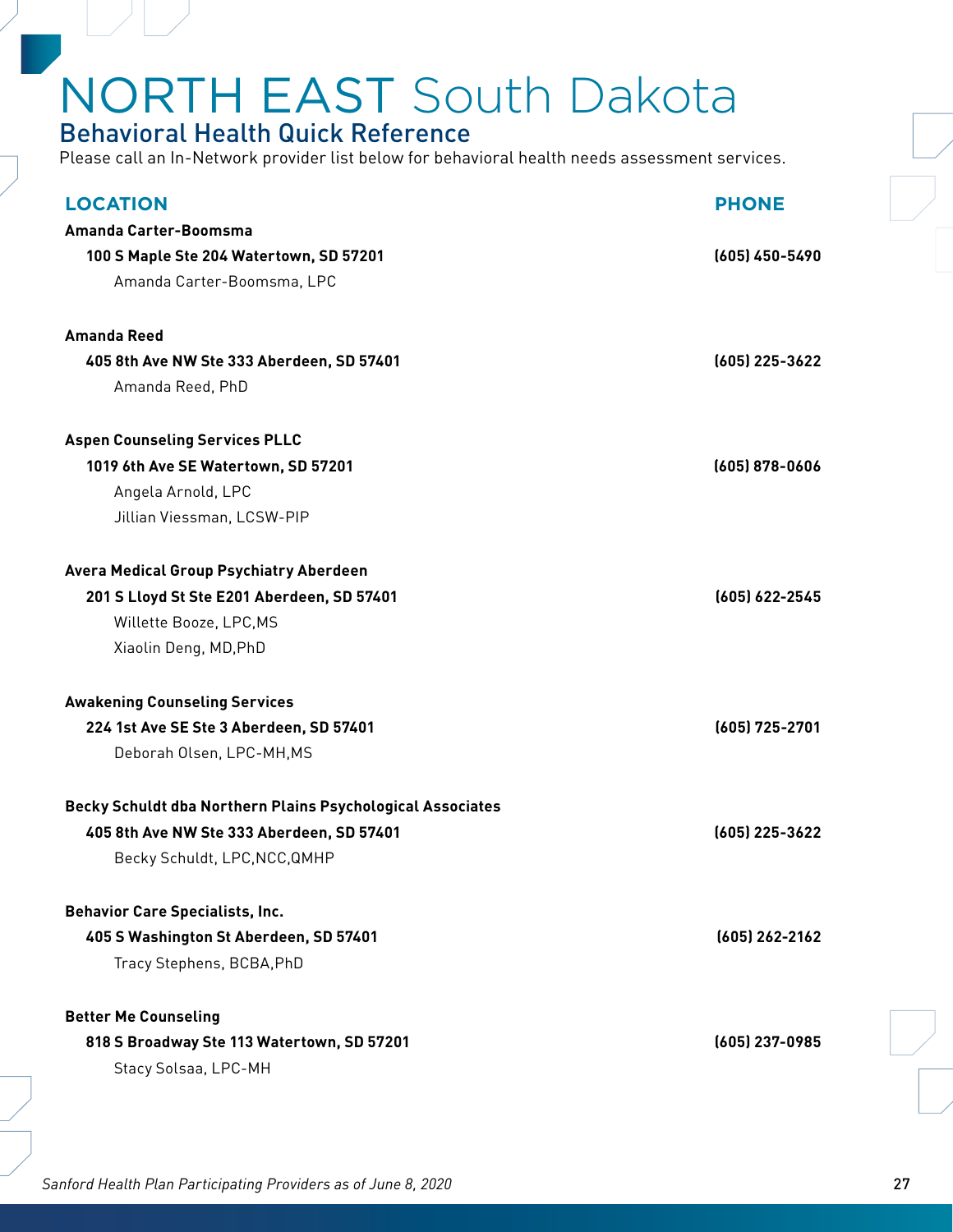### Behavioral Health Quick Reference

| <b>LOCATION</b>                                 | <b>PHONE</b>     |
|-------------------------------------------------|------------------|
| <b>Breakthrough Psychological Services LLC</b>  |                  |
| 404 S Lincoln St Ste L1 Aberdeen, SD 57401      | $(605)$ 725-5505 |
| Cindy Goehring, LPC-MH, NCC, QMHP               |                  |
| Emmanuel Nwala, LAPC, PhD                       |                  |
| <b>Bridgeway Counseling Center</b>              |                  |
| 600 4th St NE Ste 203 Watertown, SD 57201       | (605) 886-5262   |
| Kimberly Ammann, LPC-MH                         |                  |
| Lee Hendricks, PsyD                             |                  |
| Melissa Meester, CSW-PIP, MSW                   |                  |
| Rachael Stangeland, CSW-PIP                     |                  |
| Robert Buri, PhD                                |                  |
| Sarah Dykstra, CSW-PIP                          |                  |
| <b>Catholic Family Services</b>                 |                  |
| 310 15th Ave SE Aberdeen, SD 57401              | (605) 226-1304   |
| Patricia Schwan, LMFT, LPC-MH, MS               |                  |
| <b>Compass Counseling and Assessments, Inc.</b> |                  |
| 103 19th St NE Watertown, SD 57201              | (605) 520-0157   |
| Shane Larson, CCDC-III, LAC, LPC-MH             |                  |
| <b>Dakota Counseling Group LLC</b>              |                  |
| 121 4th Ave SW Ste 2 Aberdeen, SD 57401         | (605) 228-1757   |
| Amanda Lautenschlager, LPC-MH, QMHP             |                  |
| Amanda Lautenschlager, LPC-MH, QMHP             |                  |
| Darren Jilek, PhD                               |                  |
| Darren Jilek, PhD                               |                  |
| Heather Aldentaler, ED, LPC, MS                 |                  |
| Heather Aldentaler, ED, LPC, MS                 |                  |
| Sherwood Schrenk, LPC-MH, MA                    |                  |
| Sherwood Schrenk, LPC-MH, MA                    |                  |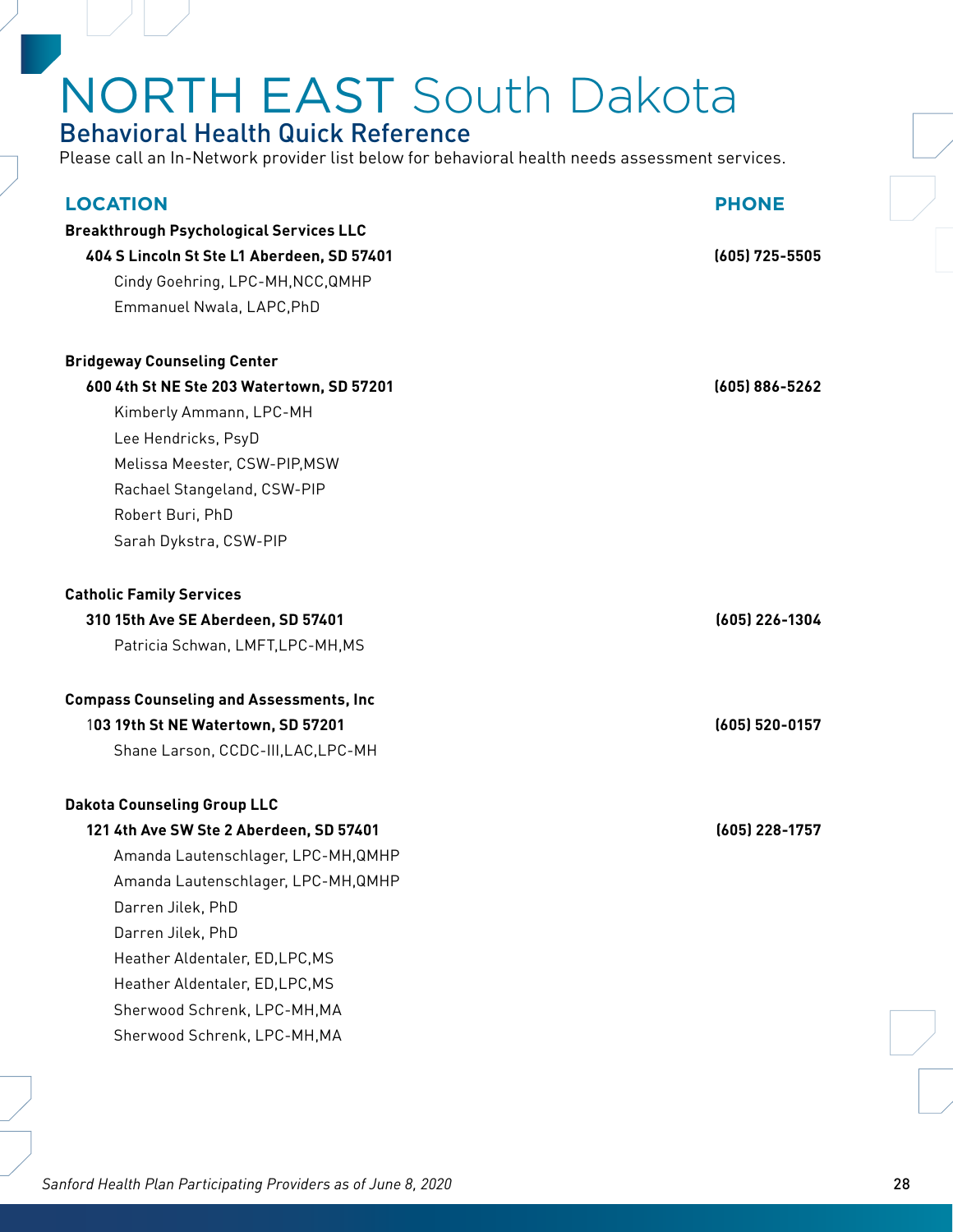### Behavioral Health Quick Reference

Please call an In-Network provider list below for behavioral health needs assessment services.

| <b>LOCATION</b>                                             | <b>PHONE</b>       |
|-------------------------------------------------------------|--------------------|
| <b>Darren M Jilek</b>                                       |                    |
| 39218 Prairie Rd Mellette, SD 57461                         | (605) 228-4877     |
| Darren Jilek, PhD                                           |                    |
|                                                             |                    |
| <b>Destinations Counseling LLC</b>                          |                    |
| 405 8th Ave NW Ste 321 Aberdeen, SD 57401                   | $(605)$ 262-0513   |
| Ellen Washenberger, LPC-MH, MS                              |                    |
| 502 E 2nd St Redfield, SD 57469                             | (605) 472-4250     |
| Ellen Washenberger, LPC-MH, MS                              |                    |
| Diane Herseth dba Northern Plains Psychological Associates  |                    |
| 405 8th Ave NW Ste 333 Aberdeen, SD 57401                   | (605) 225-3622     |
| Diane Herseth, LPC-MH, QMHP                                 |                    |
|                                                             |                    |
| Dr. Mark Bontreger, Inc.                                    |                    |
| 525 5th St SE Ste L13 Watertown, SD 57201                   | $(605) 882 - 0800$ |
| Mark Bontreger, PsyD                                        |                    |
| <b>Footsteps Counseling, LLC</b>                            |                    |
| 514 S Main St Aberdeen, SD 57401                            | (605) 725-2155     |
| Heidie Holmstrom, LPC-MH, MA, NCC, QMHP                     |                    |
| Jerold Feist, LPC                                           |                    |
| <b>Francine Sippel LLC</b>                                  |                    |
| 405 8th Ave NW Ste 333 Aberdeen, SD 57401                   | (605) 225-3622     |
| Francine Sippel, EdD                                        |                    |
| <b>Glacial Lakes Professional Counseling Services</b>       |                    |
| 525 5th St SE L3 Watertown, SD 57201                        | (605) 886-3845     |
| Jennifer Pahl, LPC                                          |                    |
|                                                             |                    |
| Holly A. Reich dba Northern Plains Psychological Associates |                    |
| 405 8th Ave NW Ste 333 Aberdeen, SD 57401                   | (605) 225-3622     |
| Holly Reich, PsyD                                           |                    |
|                                                             |                    |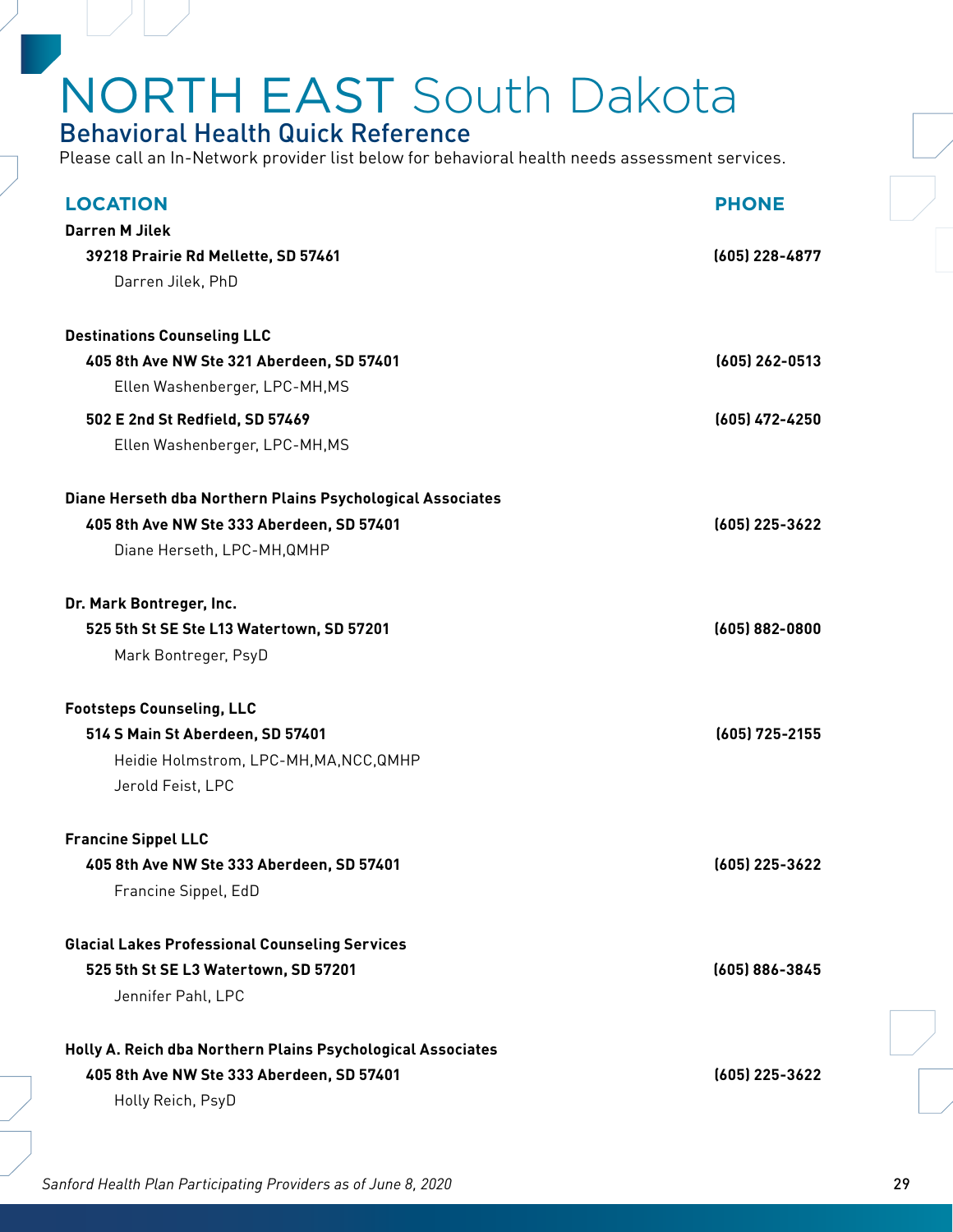### Behavioral Health Quick Reference

Please call an In-Network provider list below for behavioral health needs assessment services.

| <b>LOCATION</b>                                                  | <b>PHONE</b>       |
|------------------------------------------------------------------|--------------------|
| <b>Human Service Agency</b>                                      |                    |
| 123 19th St NE Watertown, SD 57201                               | $(605) 886 - 0123$ |
| Brianna Stangl, LCSW                                             |                    |
| Charles Sherman, PhD                                             |                    |
| Clay Pavlis, MD                                                  |                    |
| Cynthia Binde, LAC                                               |                    |
| David Mendel, CCDC-III, LCSW                                     |                    |
| Heather Tobin, LISW                                              |                    |
| Jeffery Bohlmann, LAC                                            |                    |
| Kari Johnston, LPC                                               |                    |
| Lynn Amdahl, MSW                                                 |                    |
| Mark Francisco, MSW                                              |                    |
| Meghan Brink, LAC                                                |                    |
| Michelle Achterberg, ATC                                         |                    |
| Stephanie Traversie, MS                                          |                    |
| Susan Arvidson, LSW                                              |                    |
| Susan Njuakom, CNP                                               |                    |
| <b>Innovative Pain Center, LLC</b>                               |                    |
| 1512 4th St NE Watertown, SD 57201                               | $(605) 884 - 0100$ |
| Robert Buri, PhD                                                 |                    |
| Jan M. Sanford at Glacial Lakes Professional Counseling Services |                    |
| 525 5th St SE L3 Watertown, SD 57201                             | (605) 886-3845     |
| Jan Sanford, LPC-MH                                              |                    |
| Kimberly Lightfield Counseling Services, LLC                     |                    |
| 1212 Park Dr Milbank, SD 57252                                   | (605) 467-6336     |
| Kimberly Lightfield, LPC-MH                                      |                    |
| 701 S 1st St Milbank, SD 57252                                   | (605) 467-6336     |
| Kimberly Lightfield, LPC-MH                                      |                    |
| Kristie Munsen dba Northern Plains Psychological Associates      |                    |
| 405 8th Ave NW Ste 333 Aberdeen, SD 57401                        | (605) 225-3622     |
| Kristie Munsen, LPC-MH                                           |                    |
|                                                                  |                    |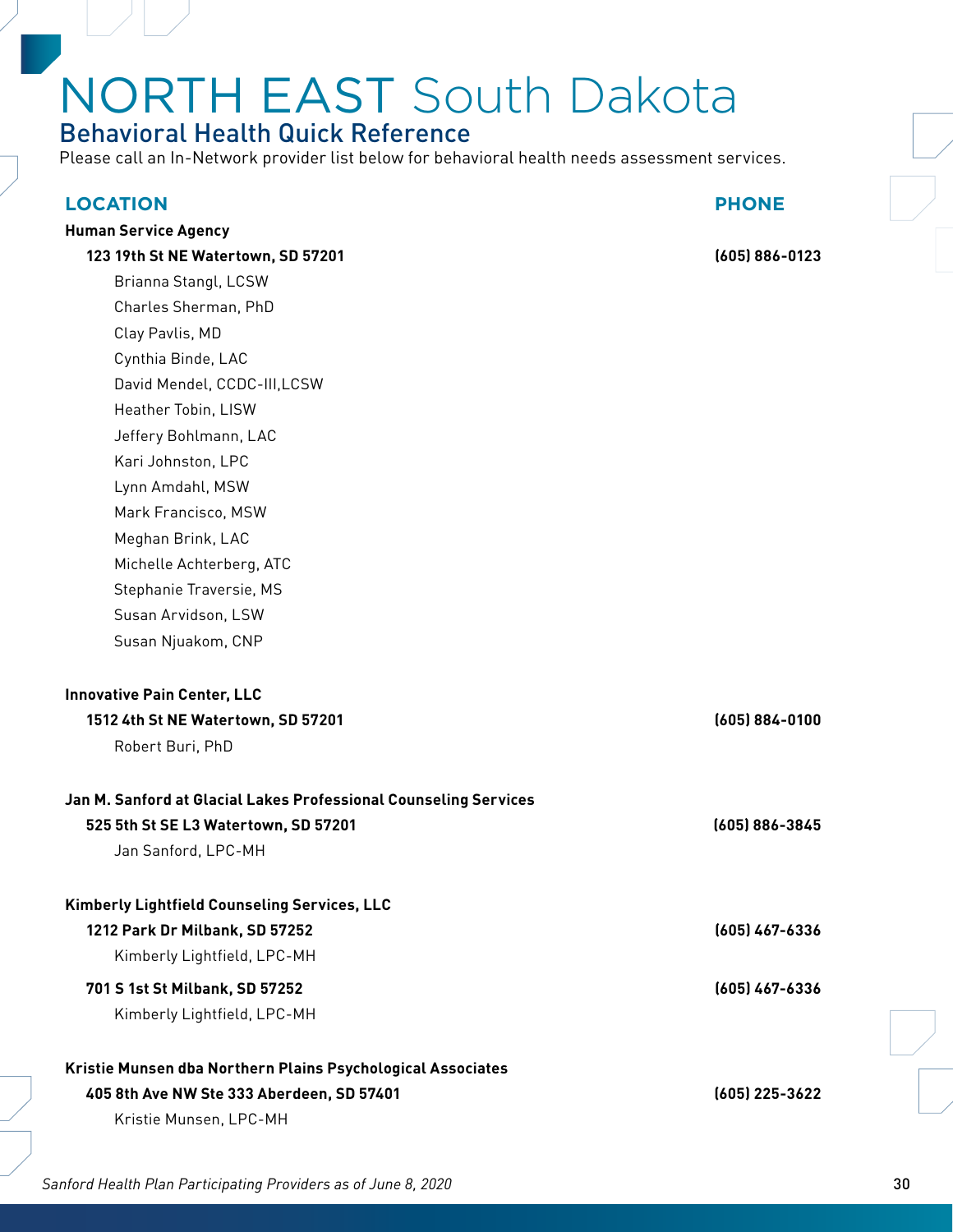### Behavioral Health Quick Reference

Please call an In-Network provider list below for behavioral health needs assessment services.

| <b>LOCATION</b>                                                      | <b>PHONE</b>     |
|----------------------------------------------------------------------|------------------|
| Laurie Z Lippert dba Northern Plains Psychological Associates        |                  |
| 405 8th Ave NW Ste 333 Aberdeen, SD 57401                            | (605) 225-3622   |
| Laurie Lippert, LCSW-PIP                                             |                  |
|                                                                      |                  |
| <b>Lutheran Social Services of South Dakota</b>                      |                  |
| 110 6th Ave SE Ste 200 Aberdeen, SD 57401                            | (605) 229-1500   |
| Brian Grandpre, LICSW, MSW                                           |                  |
| Duane Kavanaugh, LPC-MH,LSWA, MSEd                                   |                  |
| Lindsey Skaare, MS                                                   |                  |
| 401 S Flynn Dr Milbank, SD 57252                                     | (605) 882-2740   |
| Kimberly Lightfield, LPC-MH                                          |                  |
|                                                                      |                  |
| Lutheran Social Services of South Dakota - Watertown Area Counseling |                  |
| 1424 9th Ave SE Ste 7 Watertown, SD 57201                            | (605) 882-2740   |
| Janet Lamb-Even, LPC                                                 |                  |
| Jay Weatherill, MD                                                   |                  |
| Karla Schupp, CSW-PIP                                                |                  |
| Mary Johnson, MSW                                                    |                  |
| Northeastern Mental Health Center                                    |                  |
| 14 S Main St Ste 1E Aberdeen, SD 57401                               | $(605)$ 225-1010 |
| Amy Sanderson, LCSW, MSW                                             |                  |
| Angel Feiock, LLPC-MH                                                |                  |
| Autumn Neigel, LPC                                                   |                  |
| Billie McCool, LPC                                                   |                  |
| Brian Dannen, MS                                                     |                  |
| Christine Rall, LPC                                                  |                  |
| Deborah Dusseault, LPC                                               |                  |
| Eline Appletoft-Knie, LPC                                            |                  |
| James Chiu, MD                                                       |                  |
| Jennifer Deiss, LPC                                                  |                  |
| Kevin First, PhD                                                     |                  |
| Latonya Gage, LCSW                                                   |                  |
| Lori German, LMFT                                                    |                  |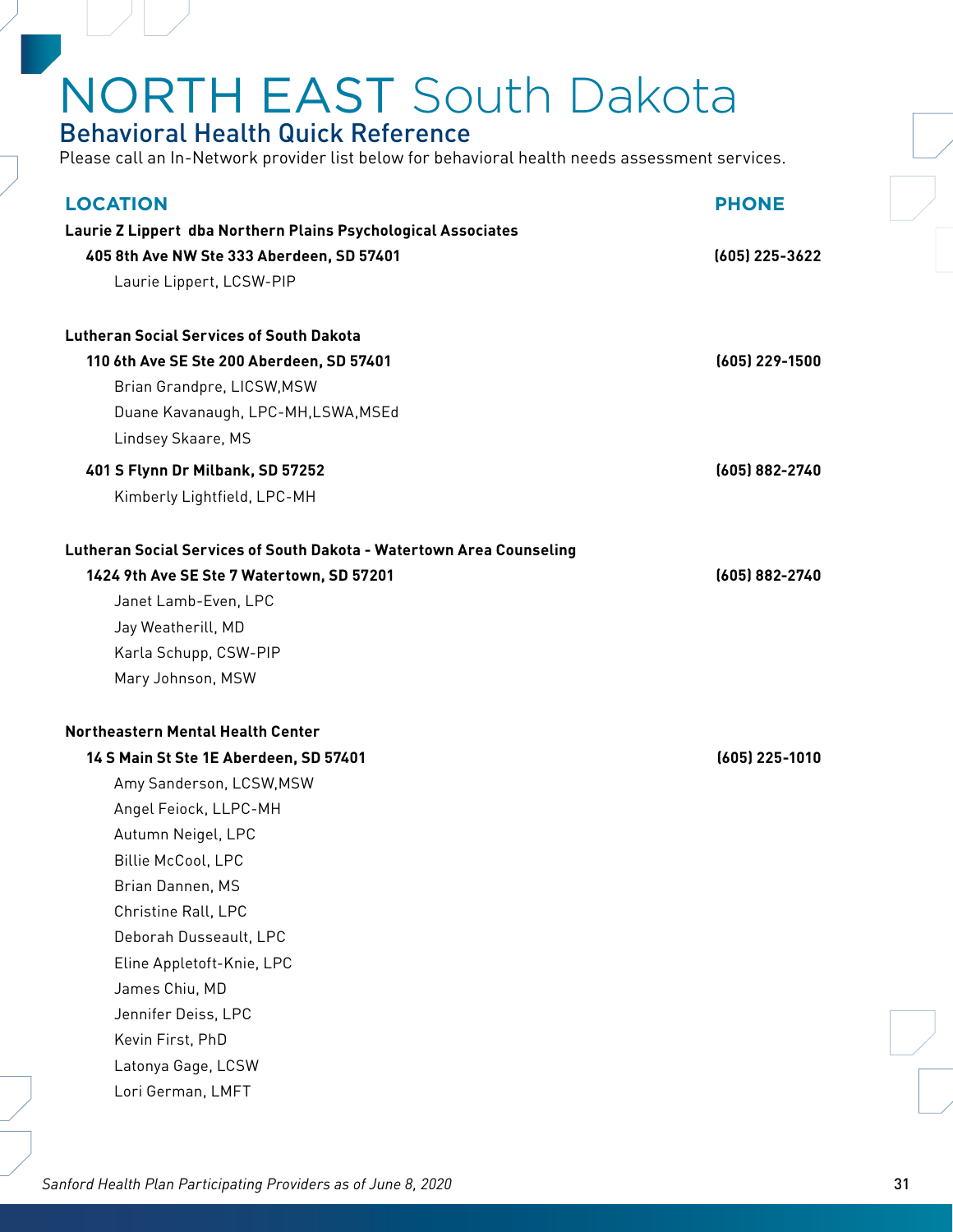### Behavioral Health Quick Reference

| <b>LOCATION</b>                                               | <b>PHONE</b>     |
|---------------------------------------------------------------|------------------|
| Patricia Schwan, LMFT, LPC-MH, MS                             |                  |
| Reagan Flamboe, LPC                                           |                  |
| Robyn Stemper, LPC-MH                                         |                  |
| Stacey Meehl, PsyD                                            |                  |
| Susan Kornder, LCSW-PIP                                       |                  |
| Thomas Vogel, MD                                              |                  |
| Veronica Sherwood, PMHNP-BC                                   |                  |
| <b>Prairie Winds Counseling</b>                               |                  |
| 102 W 4th Ave Ste 1 Milbank, SD 57252                         | (605) 660-0759   |
| Patricia Johnson, LCSW-PIP, QMHP                              |                  |
| 401 Veterans Ave Sisseton, SD 57262                           | (605) 660-0759   |
| Patricia Johnson, LCSW-PIP, QMHP                              |                  |
|                                                               |                  |
| <b>Professional Counseling Services</b>                       |                  |
| 508 S Boyd St Aberdeen, SD 57401                              | $(605)$ 229-2029 |
| Rocky Steinert, LMFT, LPC, QMHP                               |                  |
| Rebecca Jo Kuch dba Northern Plains Psychological Associates  |                  |
| 405 8th Ave NW Ste 333 Aberdeen, SD 57401                     | (605) 225-3622   |
| Rebecca Kuch, LPC-MH, MS                                      |                  |
| Robert Patterson dba Northern Plains Psychological Associates |                  |
| 405 8th Ave NW Ste 333 Aberdeen, SD 57401                     | (605) 225-3622   |
| Robert Patterson, EdD                                         |                  |
| <b>Sanford Aberdeen Clinic</b>                                |                  |
| 3015 3rd Ave SE Aberdeen, SD 57401                            | $(605)$ 226-5500 |
| Nessim Amin, MD                                               |                  |
| Nnamdi Uhegwu, MD                                             |                  |
| Rachel Cantrell, CSW-PIP                                      |                  |
| <b>Sanford Aberdeen Medical Center</b>                        |                  |
| 2905 3rd Ave SE Aberdeen, SD 57401                            | (605) 626-4200   |
| Rachel Cantrell, CSW-PIP                                      |                  |
|                                                               |                  |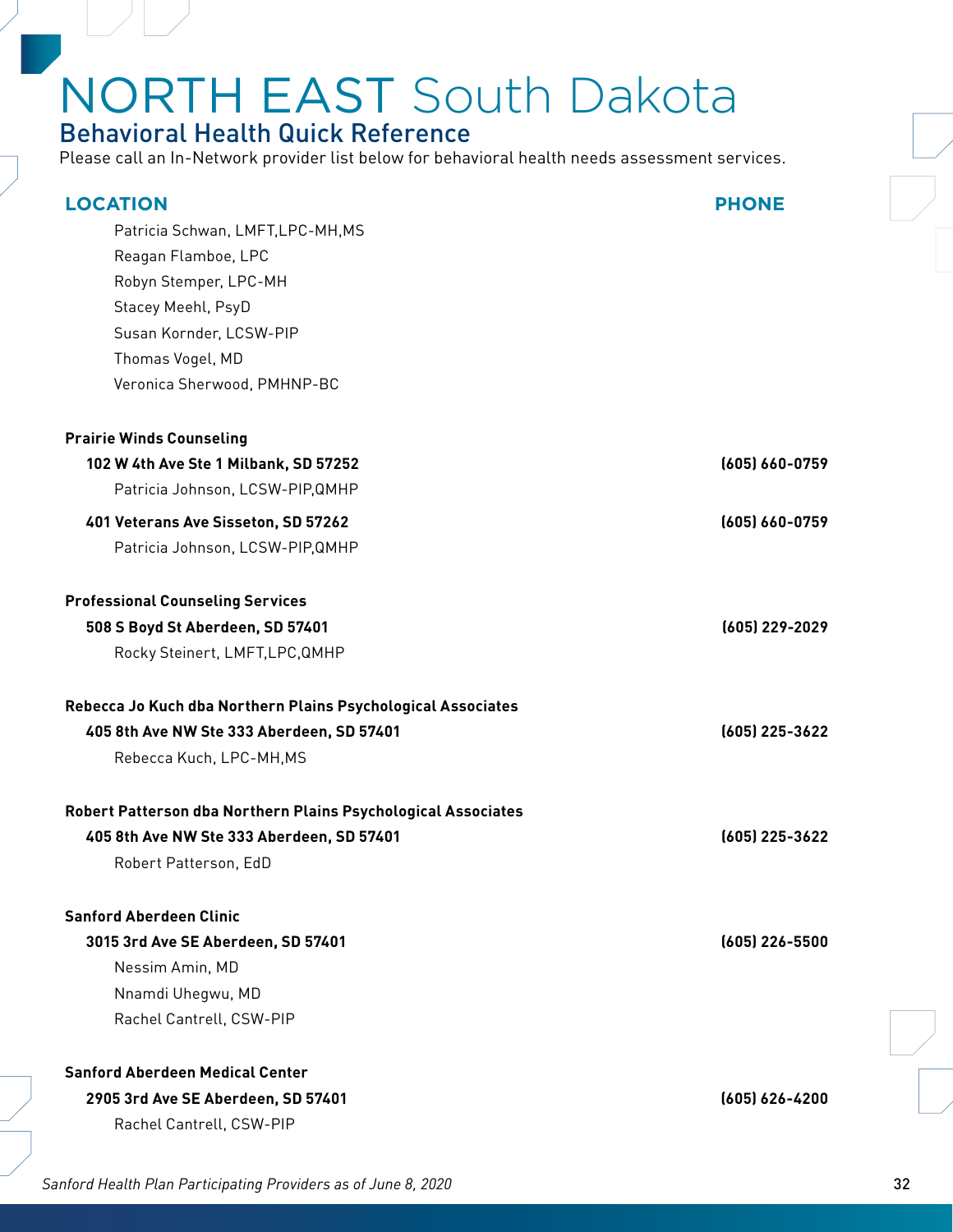### Behavioral Health Quick Reference

Please call an In-Network provider list below for behavioral health needs assessment services.

| <b>LOCATION</b>                                                 | <b>PHONE</b>     |
|-----------------------------------------------------------------|------------------|
| <b>Sanford Clear Lake Clinic</b>                                |                  |
| 701 3rd Ave S Clear Lake, SD 57226                              | $(605)$ 874-2141 |
| Matthew Eggers, MD                                              |                  |
| <b>Sanford Clinic Watertown</b>                                 |                  |
| 901 4th St NW Watertown, SD 57201                               | (605) 886-8471   |
| Stacey Bohlmann, LAC, LPC-MH                                    |                  |
| <b>Sanford Clinic Webster</b>                                   |                  |
| 101 Peabody Dr Ste 101 Webster, SD 57274                        | (605) 345-4141   |
| Matthew Eggers, MD                                              |                  |
| Stephanie Sorensen dba Northern Plains Psychological Associates |                  |
| 405 8th Ave NW Ste 333 Aberdeen, SD 57401                       | (605) 225-3622   |
| Stephanie Sorensen, PhD                                         |                  |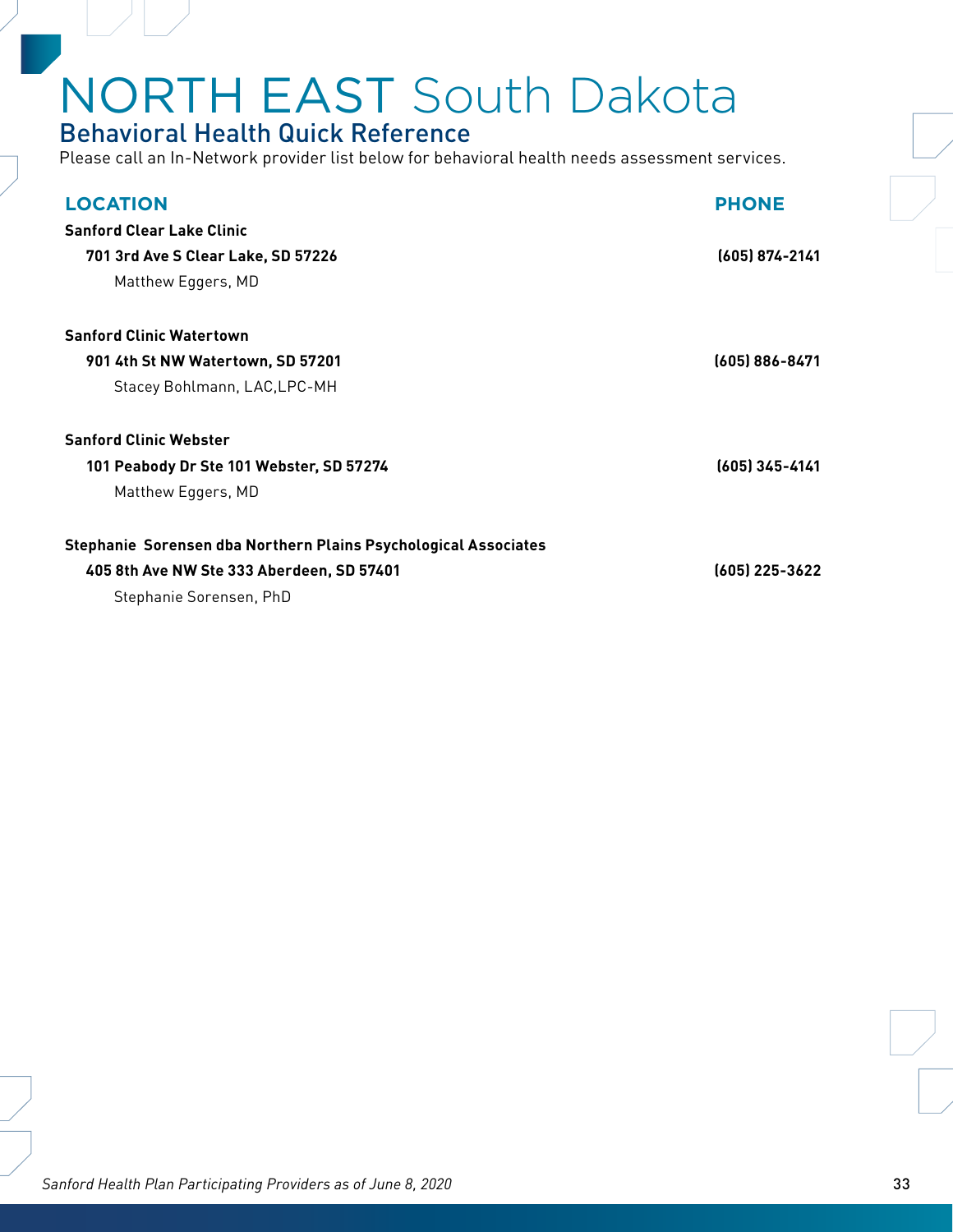#### <span id="page-33-0"></span>Behavioral Health Quick Reference

Please call an In-Network provider list below for behavioral health needs assessment services.

| <b>LOCATION</b>                                    | <b>PHONE</b>   |
|----------------------------------------------------|----------------|
| 1 Psychiatry, PC                                   |                |
| 211 Sioux Point Rd Ste 300 Dakota Dunes, SD 57049  | (605) 242-0024 |
| Kunal Patra, MD                                    |                |
|                                                    |                |
| <b>Abide Counseling Services, LLC</b>              |                |
| 6809 S Minnesota Ave Ste 102 Sioux Falls, SD 57108 | (605) 988-8125 |
| Dianne Beard, LPC                                  |                |
| <b>Agape Counseling Center</b>                     |                |
| 316 E Holly Blvd Brandon, SD 57005                 | (605) 582-4722 |
| Lindsey Waggoner, LPC                              |                |
| <b>Agape Counseling Center LLC</b>                 |                |
| 1320 E Rushmore Dr Ste 104 Brandon, SD 57005       | (605) 582-4722 |
| Jennifer Zerfas, LAC, LPC, NCC, QMHP               |                |
| 316 E Holly Blvd Brandon, SD 57005                 | (605) 582-4722 |
| Brea Grueneich, LPC, MS, NCC                       |                |
| Erin Sanford, LPC-MH, MA, NCC, QMHP                |                |
| Jennifer Zerfas, LAC, LPC, NCC, QMHP               |                |
| <b>Alcester Community Health Center</b>            |                |
| 104 W 2nd St Alcester, SD 57001                    | (605) 934-2122 |
| James Chiu, MD                                     |                |
| Jennifer Albrecht, LAC, LLPC-MH                    |                |
| Michelle Townsend, LCSW-PIP, QMHP                  |                |
| Veronica Sherwood, PMHNP-BC                        |                |
| Angela Sadowski, LLC                               |                |
| 1600 S Norton Ave Sioux Falls, SD 57105            | (605) 334-1414 |
| Angela Sadowski, CSW-PIP, MSW                      |                |
| <b>Anne Marie Counseling</b>                       |                |
| 2000 S Sycamore Ave Ste 101 Sioux Falls, SD 57110  | (605) 271-0261 |
| Anne Goraj-McDade, LPCC, MA                        |                |
|                                                    |                |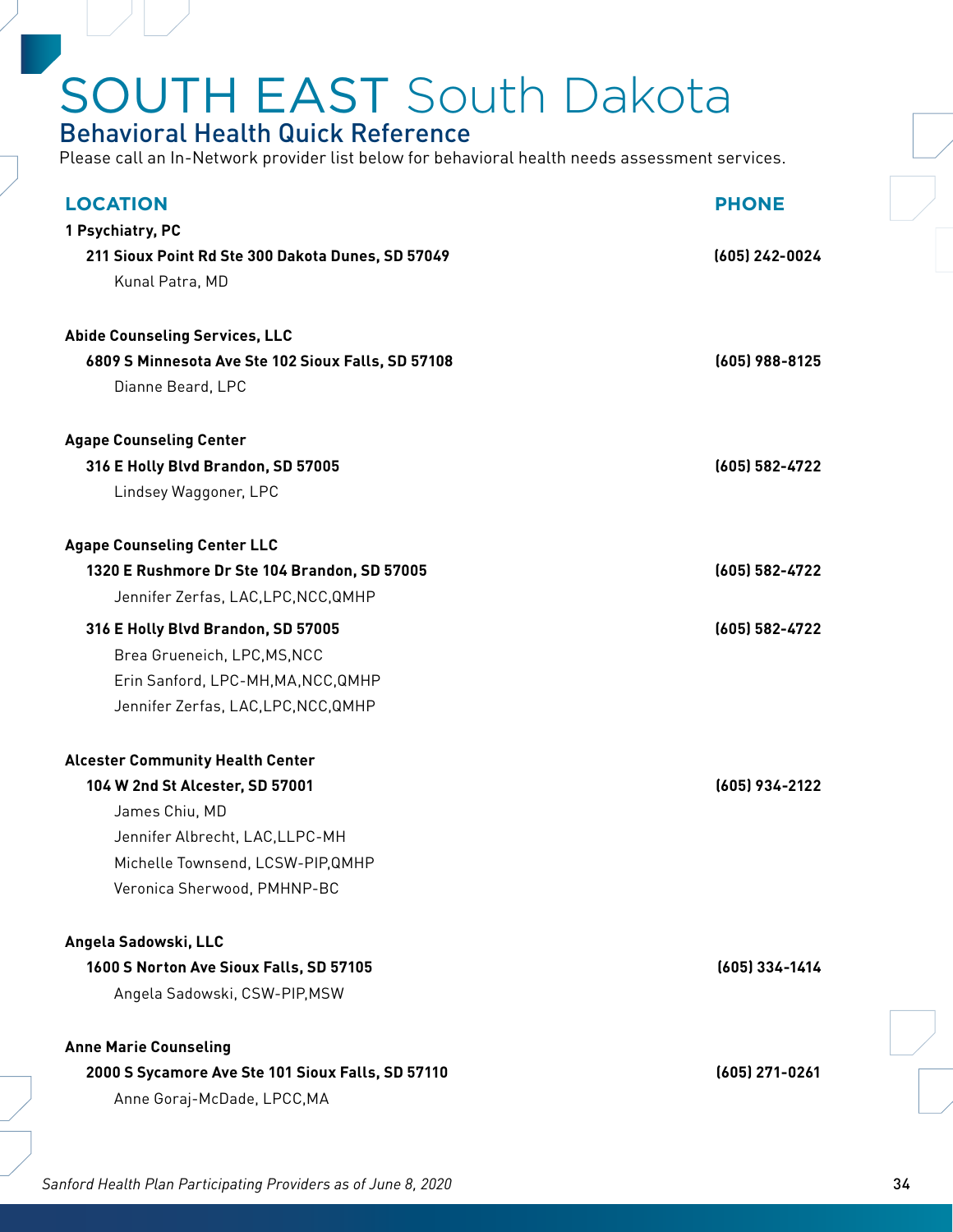### Behavioral Health Quick Reference

Please call an In-Network provider list below for behavioral health needs assessment services.

| <b>LOCATION</b>                                  | <b>PHONE</b>   |
|--------------------------------------------------|----------------|
| <b>Arise Counseling LLC</b>                      |                |
| 1524 S Summit Ave Sioux Falls, SD 57105          | (605) 202-2882 |
| Jennifer Anderson, CSW-PIP, QMHP                 |                |
|                                                  |                |
| <b>Avera McKennan Behavioral Health Services</b> |                |
| 800 E 21st St Ste 200 Sioux Falls, SD 57105      | (605) 322-4079 |
| Heidi Wagner, MS                                 |                |
| Mary Smith, LPC-MH, MS, NCC                      |                |
| Sena Griffith, LPC, MS                           |                |
| Avera Medical Group Behavioral Health Clinic     |                |
| 2412 S Cliff Ave Ste 200 Sioux Falls, SD 57105   | (605) 322-4079 |
| Amanda Taylor, LCSW, QMHP                        |                |
| Amber Myers, LCSW-PIP                            |                |
| Amy McFarland, CSW-PIP, MSW                      |                |
| Ann Flynn-Crowe, CSW                             |                |
| Chelsea Oppold, CSW, QMHP                        |                |
| Christopher Pudwill, CSW-PIP, MSW                |                |
| Collin Block, CSW, QMHP                          |                |
| Donald Baum, LP, PhD                             |                |
| Erik Anderson, LCSW-PIP, MSW                     |                |
| Hiedi Roberts, CSW-PIP,LCSW                      |                |
| Jacklyn Genzlinger, LCSW, MSW, QMHP              |                |
| Jennifer Wiese, CCDC-III, LPC, NCC               |                |
| Joann Adney, LCSW-PIP, MSW                       |                |
| Jon Nordgren, PhD                                |                |
| Karen Dreier, LCSW, QMHP                         |                |
| Kelsey Sjaarda, CSW-PIP                          |                |
| Laura Jenson, LCSW                               |                |
| Lawrence Ling, CSW-PIP                           |                |
| Lindsay Neth, CSW-PIP, MSW                       |                |
| Lindsey Krueger, CSW-PIP, QMHP                   |                |
| Malia Holbeck, CSW-PIP                           |                |
| Mary Dornheim, CSW-PIP                           |                |
| Mary Smith, LPC-MH, MS, NCC                      |                |
| Matthew Stanley, DO                              |                |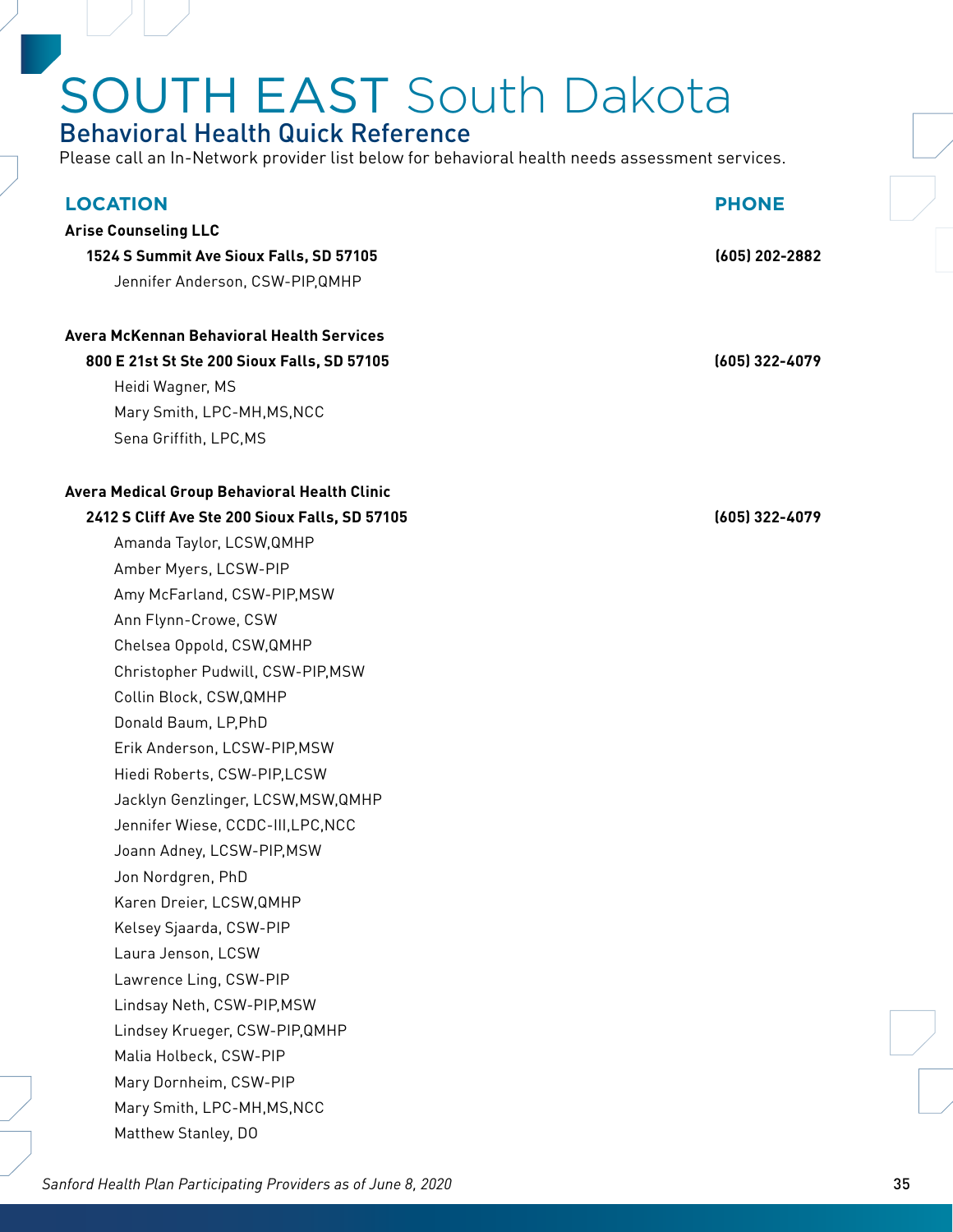### Behavioral Health Quick Reference

| <b>LOCATION</b><br>2412 S Cliff Ave Ste 200 Sioux Falls, SD 57105<br>Megan Engdahl, CSW-PIP, QMHP<br>Megan Wexler, LCSW-PIP, MSW<br>Michael Falconer, CSW-PIP<br>Michelle Mattern, LPC<br>Molly McIntosh, CCDC-III, LAC, LPC-MH, MS<br>Nancy Wise-Vander Lee, PhD<br>Nikki Eining, CSW-PIP, QMHP<br>Patricia Lindemann, LPC, LPC-MH                              | <b>PHONE</b><br>(605) 322-4079 |
|------------------------------------------------------------------------------------------------------------------------------------------------------------------------------------------------------------------------------------------------------------------------------------------------------------------------------------------------------------------|--------------------------------|
| Sara Van't Hul, LCSW, QMHP<br>Sarah Scherr, LMSW, QMHP<br>Susanne Edison-Harris, LAC, LPC-MH<br>Thomas Shaffer, PhD<br>Timothy Heerts, LMFT, LPC, QMHP<br>4400 W 69th St Ste 100 Sioux Falls, SD 57108                                                                                                                                                           | (605) 322-4042                 |
| Jon Nordgren, PhD                                                                                                                                                                                                                                                                                                                                                |                                |
| Avera Medical Group Behavioral Health Clinic (Marion Road)<br>2100 S Marion Rd Ste 210 Sioux Falls, SD 57106<br>Nancy Wise-Vander Lee, PhD<br>Patricia Lindemann, LPC, LPC-MH                                                                                                                                                                                    | (605) 322-1688                 |
| Avera Medical Group Behavioral Health Clinic- Therapy<br>4400 W 69th St Ste G610 616 Sioux Falls, SD 57108<br>Amber Reints, PMHNP<br>Ann Flynn-Crowe, CSW<br>Chelsea Oppold, CSW, QMHP<br>Jennifer Wiese, CCDC-III, LPC, NCC<br>Kelsey Sjaarda, CSW-PIP<br>Lindsey Krueger, CSW-PIP, QMHP<br>Malia Holbeck, CSW-PIP<br>Molly McIntosh, CCDC-III, LAC, LPC-MH, MS | (605) 332-4057                 |
| Avera Medical Group Behavioral Health Yankton<br>409 Summit St Ste 3300 Yankton, SD 57078<br>David Vlach, MD                                                                                                                                                                                                                                                     | (605) 322-7519                 |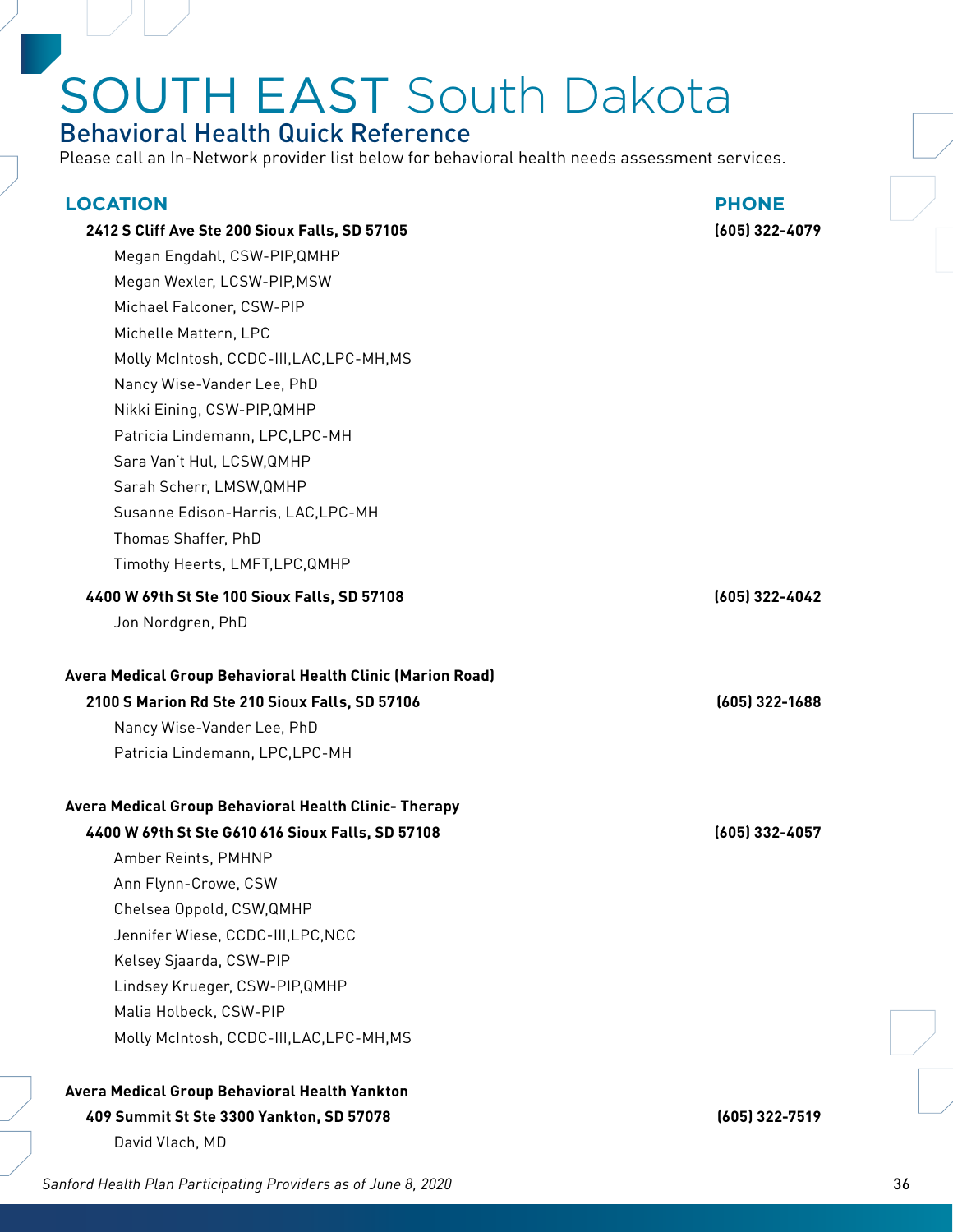### Behavioral Health Quick Reference

Please call an In-Network provider list below for behavioral health needs assessment services.

| <b>LOCATION</b>                                                    | <b>PHONE</b>   |
|--------------------------------------------------------------------|----------------|
| <b>Avera Medical Group Family Wellness</b>                         |                |
| 2020 S Norton Ave Sioux Falls, SD 57105                            | (605) 322-7510 |
| Ann Mack, LPC                                                      |                |
| Elizabeth Grace-Cruz, MD                                           |                |
| Samantha Bonn, LCSW, QMHP                                          |                |
|                                                                    |                |
| Avera Medical Group Midwest Psychiatric Medicine Sioux Falls       |                |
| 4400 W 69th St Ste 500 Sioux Falls, SD 57108                       | (605) 322-7580 |
| Berne Bahnson, MD                                                  |                |
| Connie Graber, PsyD                                                |                |
| Lezlee Greguson-Lund, PhD                                          |                |
| Patrick McNeil, CSW-PIP, MSW, QMHP                                 |                |
| Scott Schneider, MD                                                |                |
| Tony Sorensen, LP, PsyD                                            |                |
| <b>Avera Medical Group TMS Therapy Sioux Falls</b>                 |                |
|                                                                    | (605) 322-4363 |
| 4400 W 69th St Ste 100 Sioux Falls, SD 57108<br>Jay Weatherill, MD |                |
| Matthew Stanley, DO                                                |                |
|                                                                    |                |
| Avera Medical Group University Psychiatry Associates Sioux Falls   |                |
| 4400 W 69th St Ste 1500 Sioux Falls, SD 57108                      | (605) 322-5700 |
|                                                                    |                |
| Amber Reints, PMHNP                                                |                |
| Ammar Ali, MD                                                      |                |
| Ann Bowden, MD                                                     |                |
| Ann Mack, LPC                                                      |                |
| Anthony Vaca, MD                                                   |                |
| Beverly Gunderson, EdD                                             |                |
| Candice Cummings, CSW, MSW                                         |                |
| David Schlagel, MD                                                 |                |
| David Whaley, MD                                                   |                |
| Elizabeth Grace-Cruz, MD                                           |                |
| Garneth Kuiper, CNP                                                |                |
| Georgia Keenan, LPC                                                |                |
| Heather Chester-Adam, MD                                           |                |
| Hillary Hanson, MD                                                 |                |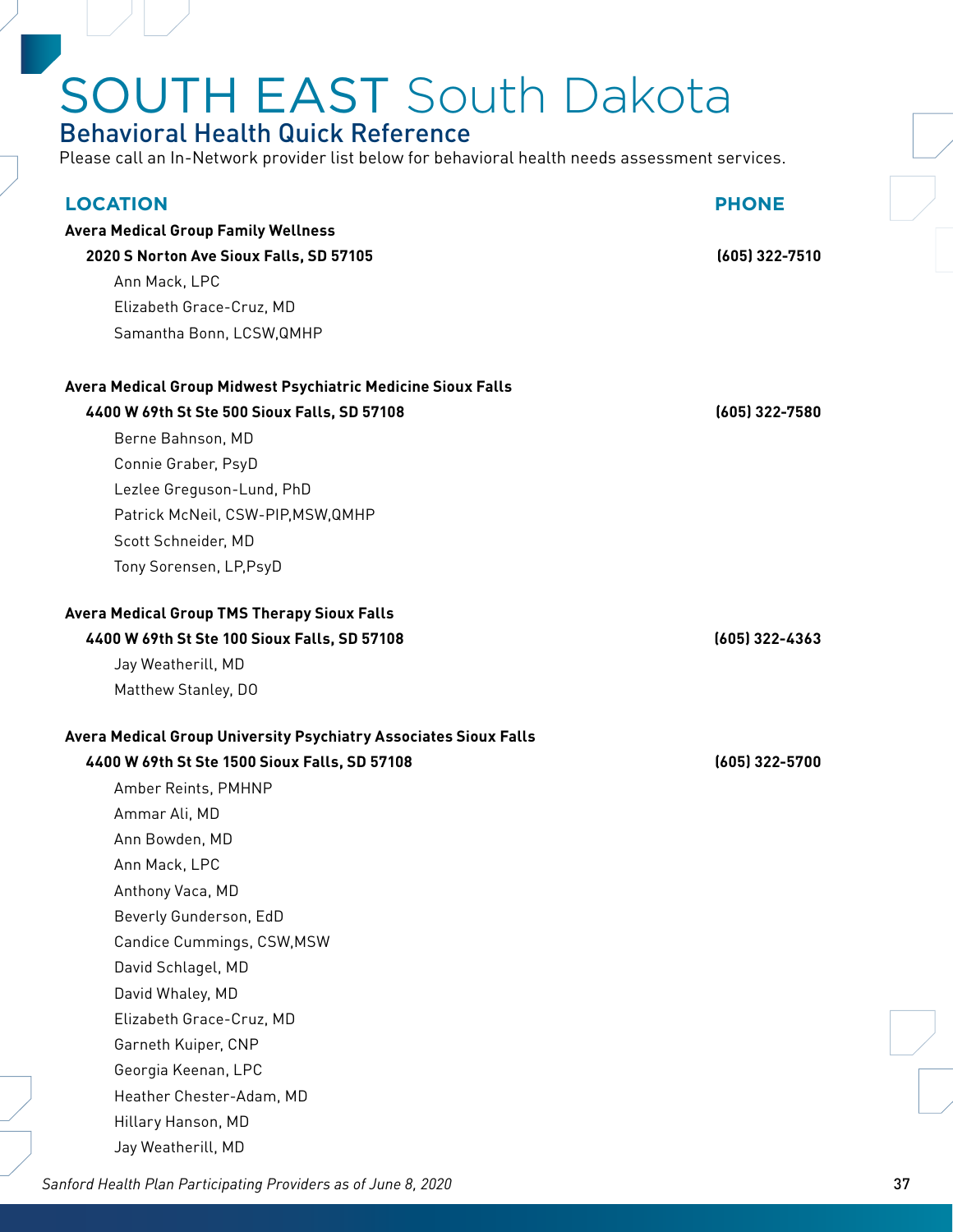### Behavioral Health Quick Reference

Please call an In-Network provider list below for behavioral health needs assessment services.

#### **LOCATION PHONE**

#### **4400 W 69th St Ste 1500 Sioux Falls, SD 57108 (605) 322-5700**

John Erpenbach, CNP Josette Lindahl, MD Keely Elgethun, MD Matthew Stanley, DO Meredith Powell, MD Michael Bergan, MD Nancy Johnson, PhD Nancy Wilson, MD Nicole Christenson, MD Robert Nuss, MD Sarah Flynn, MD Shawn VanGerpen, MD Sheeba Fazili, LPC-MH Tamara Vik, MD Timothy Soundy, MD Tomas Holtberg, LPC-MH,QMHP Tracee Hofer, CNP Vinod Bhatara, MD Vivek Anand, MD Wallace Jackmon, LP,PhD William Fuller, MD William Gammeter, MD Wioleta Mazurczak, MD

#### **Back to Basics Counseling**

#### **48575 267th St Valley Springs, SD 57068 (605) 757-7025**

Debra McClintock, LCSW-PIP

#### **Barbara RA Christensen**

#### **6809 S Minnesota Ave # 102 Sioux Falls, SD 57108 (605) 362-5803**

Barbara Christensen, LAC,LPC-MH,QMHP

#### **Bartels Counseling Services, Inc.**

#### **6330 S Western Ave Ste 140 Sioux Falls, SD 57108 (605) 310-0032** Jeannie Mayer, LAC

Sherry Bartels, CCDC-III,LPC-MH,MA,NCC,QMHP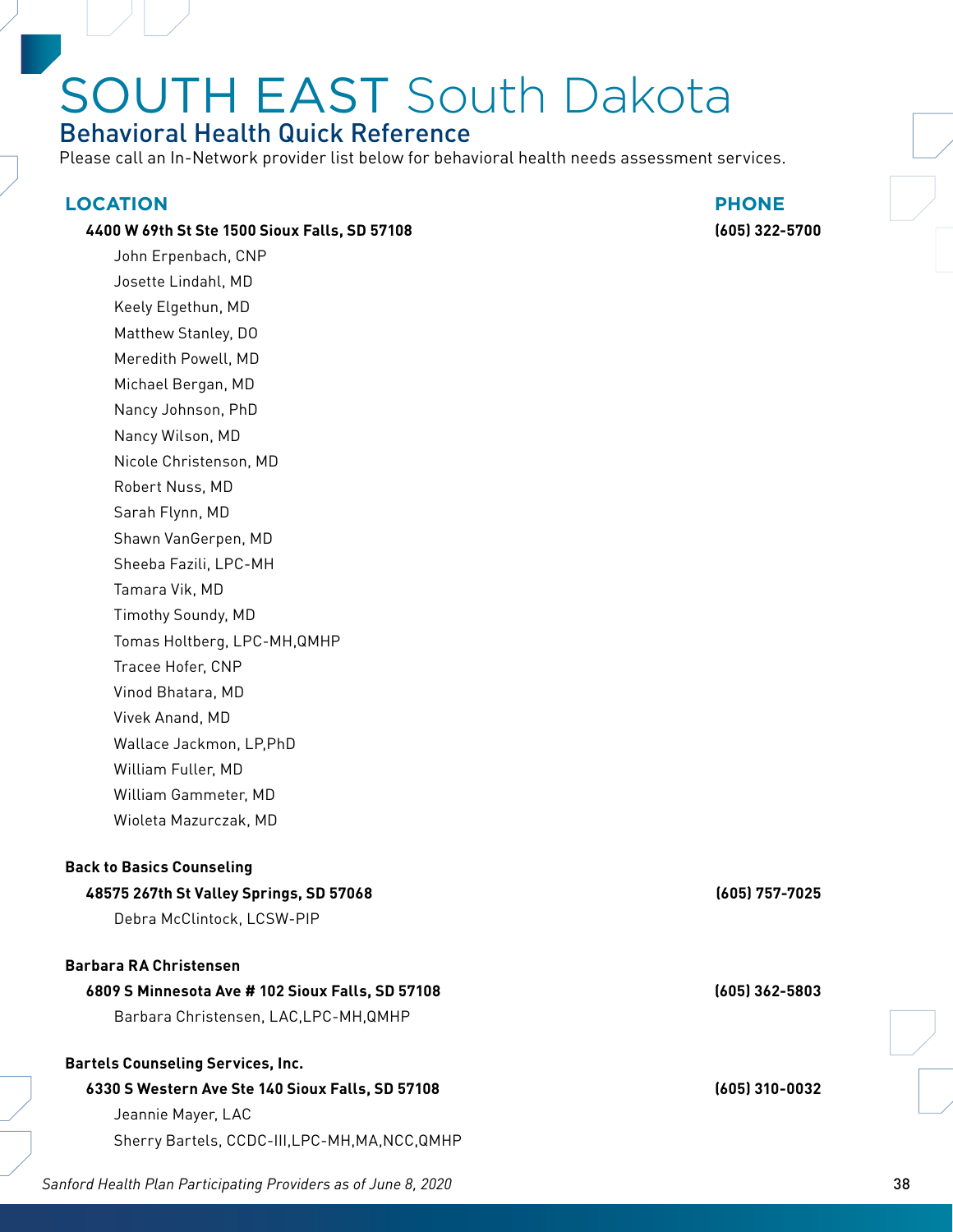### Behavioral Health Quick Reference

| <b>LOCATION</b>                                    | <b>PHONE</b>       |
|----------------------------------------------------|--------------------|
| <b>Behavior Care Specialists, Inc.</b>             |                    |
| 620 N Lawler St Mitchell, SD 57301                 | (605) 299-1990     |
| Tracy Stephens, BCBA, PhD                          |                    |
|                                                    |                    |
| <b>Behavior Management Counseling Services</b>     |                    |
| 3610 S Western Ave Ste 2 Sioux Falls, SD 57105     | (605) 274-1700     |
| Maria Egan, LPC-MH                                 |                    |
| <b>Beloved Counseling and Coaching, L.L.C.</b>     |                    |
| 5024 S Bur Oak Pl Ste 212 Sioux Falls, SD 57108    | (605) 212-3638     |
| Leah Piersol, JD, LPC-MH, MS, QMHP                 |                    |
| Bethesda Christian Counseling Midwest, Inc.        |                    |
| 400 S Sycamore Ave Ste 105-3 Sioux Falls, SD 57110 | (605) 334-3739     |
| Barbara Roehrich, LPC                              |                    |
| David Nehring, PhD                                 |                    |
| James Chiu, MD                                     |                    |
| Joseph Goraj, MSW                                  |                    |
| William Fuller, MD                                 |                    |
| William Huisken, LISW, MSW                         |                    |
| <b>Bonnie J. Deen, LPC-MH</b>                      |                    |
| 3205 S Meadow Ave Ste 7 Sioux Falls, SD 57106      | $(605) 553 - 3223$ |
| Bonnie Deen, LPC-MH, QMHP                          |                    |
| <b>Brenda Hansen-Mayer</b>                         |                    |
| 1601 E 69th St Ste 202 Sioux Falls, SD 57108       | (605) 330-9997     |
| Brenda Hansen-Mayer, LPC                           |                    |
|                                                    |                    |
| <b>Brian Van Den Hul, LLC</b>                      |                    |
| 1524 S Summit Ave Sioux Falls, SD 57105            | (605) 310-9226     |
| Brian Van Den Hul, LCSW, MSW                       |                    |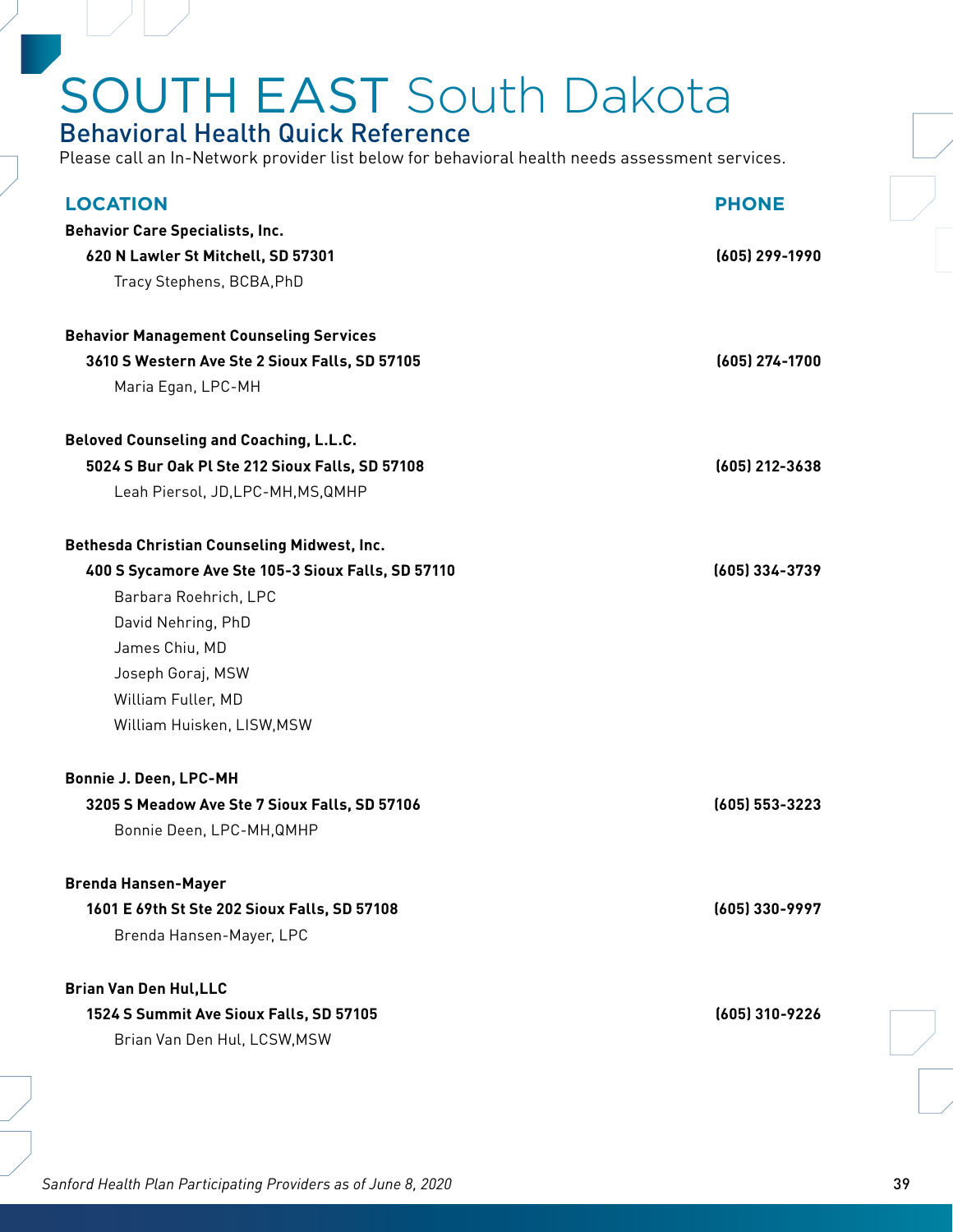### Behavioral Health Quick Reference

Please call an In-Network provider list below for behavioral health needs assessment services.

| <b>LOCATION</b>                                   | <b>PHONE</b>   |
|---------------------------------------------------|----------------|
| <b>Burroughs Counseling and Consultation, LLC</b> |                |
| 5032 S Bur Oak Pl Ste 205 Sioux Falls, SD 57108   | (605) 759-4117 |
| Alexis Meyer, MA                                  |                |
| Andrew Burroughs, LPC                             |                |
| Ashley Termansen, LCSW                            |                |
| Brooke Greenig, LCSW                              |                |
| Charles Voegeli, LPC-MH                           |                |
| Charlotte Heinz, LPC                              |                |
| Christopher Pudwill, CSW-PIP, MSW                 |                |
| Lindsay Neth, CSW-PIP, MSW                        |                |
| Megan Engdahl, CSW-PIP, QMHP                      |                |
| Robyn Shores-Foster, CSW-PIP                      |                |
| Whitney Burroughs, LPC                            |                |
|                                                   |                |
| <b>CaPS Center LLC</b>                            |                |
| 5000 S Broadband Ln Ste 107 Sioux Falls, SD 57108 | (605) 275-2277 |
| Elizabeth Larson, EdD                             |                |
| Janel Schmidt, LPC-MH, MS, NCC                    |                |
| <b>Carroll Institute</b>                          |                |
| 310 S 1st Ave Sioux Falls, SD 57104               | (605) 336-2556 |
| Carrie Dau, LPC                                   |                |
| Justin Nielsen, LAC, LPC, MA                      |                |
| Kimberly Questad, LPC                             |                |
| Michelle Pliska, LLPC-MH, LPC, MA, QMHP           |                |
| Tiffany Butler, LPC, QMHP                         |                |
| <b>Catholic Family Services</b>                   |                |
| 1000 W 4th St Yankton, SD 57078                   | (800) 700-7867 |
| Sister Kathleen Crowley, LMFT, LPC                |                |
| 523 N Duluth Ave Sioux Falls, SD 57104            | (605) 988-3775 |
| Bonnie Deen, LPC-MH, QMHP                         |                |
| Janell Christenson, PMHCNS-BC                     |                |
| Justin Falon, LPC                                 |                |
| Mary Weber, LMFT, LPC                             |                |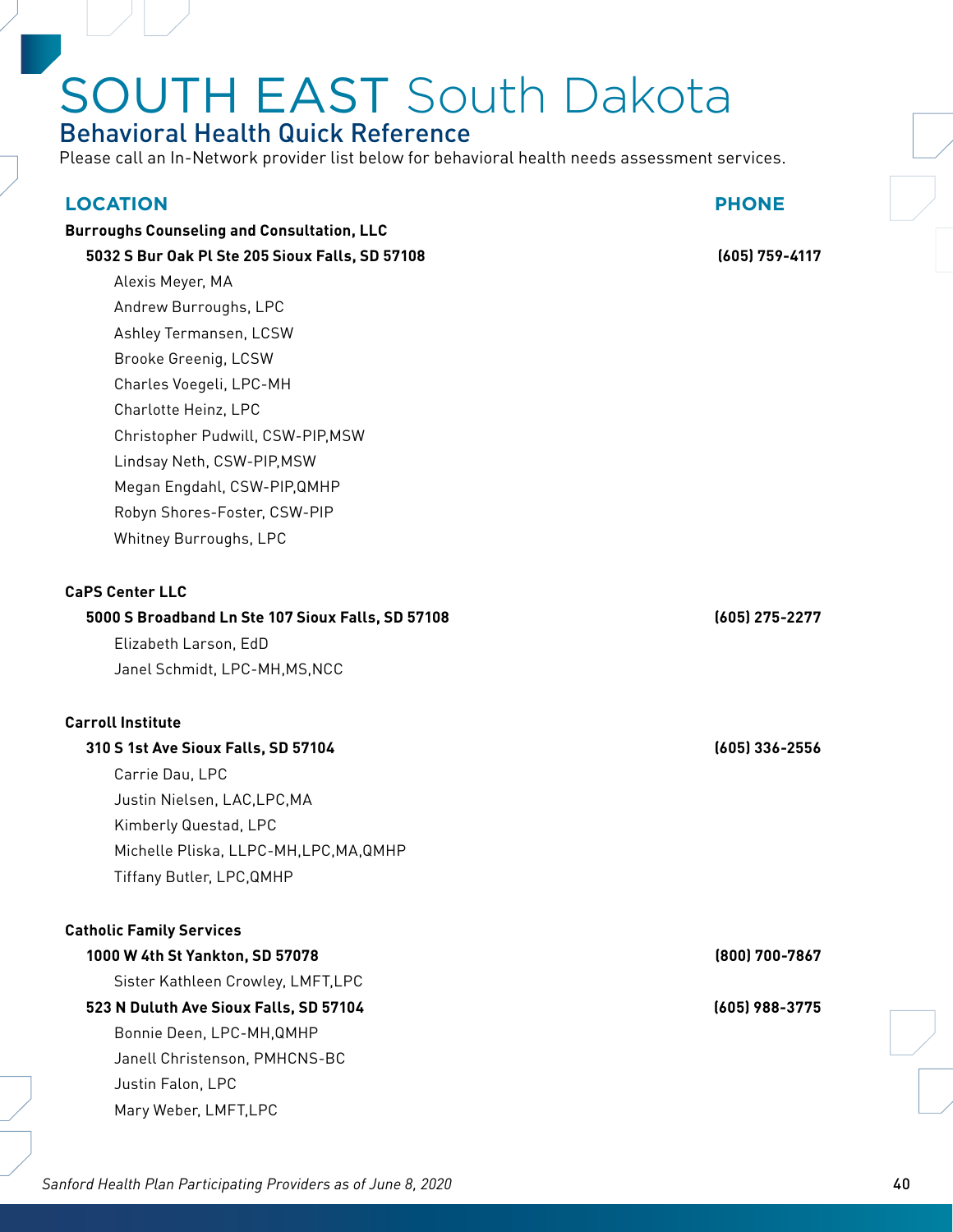#### Behavioral Health Quick Reference

| <b>LOCATION</b>                                               | <b>PHONE</b>     |
|---------------------------------------------------------------|------------------|
| <b>Celeste Michele Uthe-Burow Consulting</b>                  |                  |
| 1108 W Glen Eagle Cir Sioux Falls, SD 57108                   | $(605)$ 201-0104 |
| Celeste Uthe-burow, LMFT,LPC                                  |                  |
| <b>Center for Family Medicine</b>                             |                  |
| 1115 E 20th St Sioux Falls, SD 57105                          | (605) 339-1783   |
| Mary Jones, EdD, LMFT, LPC                                    |                  |
| <b>Center for Neurosciences, Orthopaedics &amp; Spine, PC</b> |                  |
| 345 W Steamboat Dr Ste 300 Dakota Dunes, SD 57049             | (605) 217-2667   |
| Mei He, MD                                                    |                  |
| 345 W Steamboat Dr Ste 401 Dakota Dunes, SD 57049             | (605) 217-2667   |
| Mei He, MD                                                    |                  |
| 575 Sioux Point Rd Dakota Dunes, SD 57049                     | (605) 217-2667   |
| James Case, MD                                                |                  |
| Jon Grudem, DC, MD                                            |                  |
| Mei He, MD                                                    |                  |
| William Andrews, MD                                           |                  |
| <b>Chamness Counseling, LLC</b>                               |                  |
| 326 E 8th Street Suite 106E Sioux Falls, SD 57103             | (605) 254-3889   |
| Jeanne Chamness, LPC, MA, NCC                                 |                  |
| <b>Christine Ellis, LLC</b>                                   |                  |
| 5000 S Minnesota Ave Ste 200 Sioux Falls, SD 57108            | $(605)$ 271-1348 |
| Christine Ellis, CSW-PIP, MSW                                 |                  |
| <b>Christine Knapp, CSW</b>                                   |                  |
| 2121 W 63rd Pl Ste 100 Sioux Falls, SD 57108                  | (605) 373-9330   |
| Christine Knapp, CSW                                          |                  |
| <b>Cimpl Counseling LLC</b>                                   |                  |
| 115 E Havens Ave Ste 105 Mitchell, SD 57301                   | (605) 999-6162   |
| Linda Cimpl, LPC-MH, MS, NCC                                  |                  |
|                                                               |                  |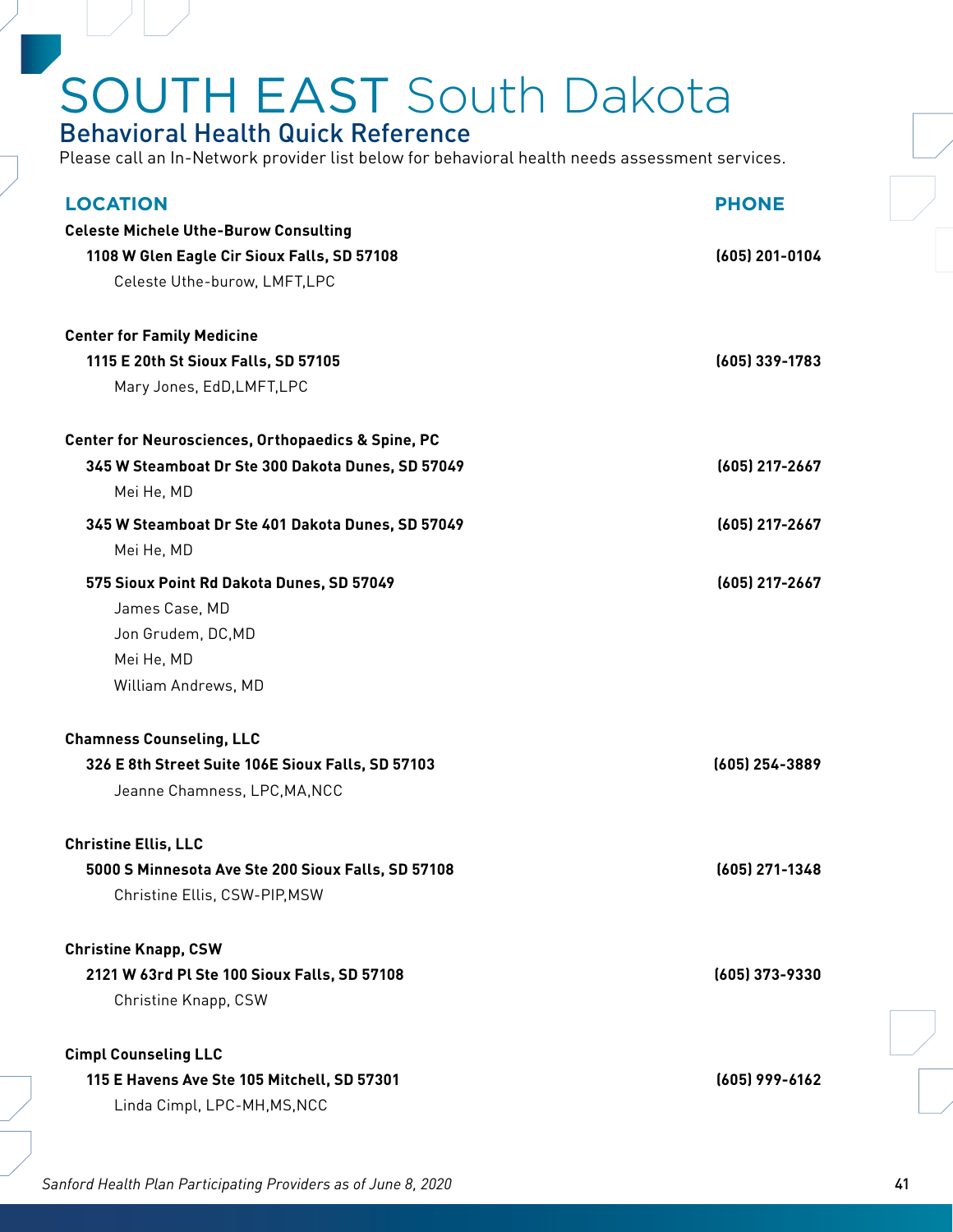#### Behavioral Health Quick Reference

| <b>LOCATION</b>                                  | <b>PHONE</b>     |
|--------------------------------------------------|------------------|
| <b>Clarity Counseling LLC</b>                    |                  |
| 108 E 38th St Ste 700 Sioux Falls, SD 57105      | $(605)$ 231-9308 |
| Brandy Bunkers, CSW-PIP                          |                  |
|                                                  |                  |
| <b>Clear Minded Counseling LLC</b>               |                  |
| 3701 W 49th St Ste 204a Sioux Falls, SD 57106    | (605) 681-3345   |
| Elly Keller, LPC                                 |                  |
| <b>Collective Perspective</b>                    |                  |
| 201 NE 13th St Beresford, SD 57004               | (605) 321-0826   |
| Linda Richardson, LPC                            |                  |
|                                                  |                  |
| <b>Communicare, LLC</b>                          |                  |
| 508 Lovely Ave Baltic, SD 57003                  | (605) 529-5271   |
| Francis Bandettini, DO                           |                  |
| <b>Community Counseling Services</b>             |                  |
| 914 NE 3rd St Madison, SD 57042                  | (605) 256-9656   |
| Andrew McDade, LCSW                              |                  |
| Angela Meinen, LPC                               |                  |
| Clay Pavlis, MD                                  |                  |
| Colette Tolley, LPC, QMHP                        |                  |
| Diane Teadtke, APRN, PMHNP-BC                    |                  |
| Jacalyn Hopp, LSW                                |                  |
| James Chiu, MD                                   |                  |
| Theresa Plut, LPC                                |                  |
| <b>Concordia Mind Health Inc</b>                 |                  |
| 5000 S Minnesota Ave Ste D Sioux Falls, SD 57108 | (605) 274-1119   |
| James Chiu, MD                                   |                  |
|                                                  |                  |
| <b>Conrad Counseling &amp; Consulting, LLC</b>   |                  |
| 5024 S Bur Oak Pl Ste 214 Sioux Falls, SD 57108  | (605) 361-8876   |
| Roy Conrad, LPC-MH, NCC, PhD, QMHP               |                  |
|                                                  |                  |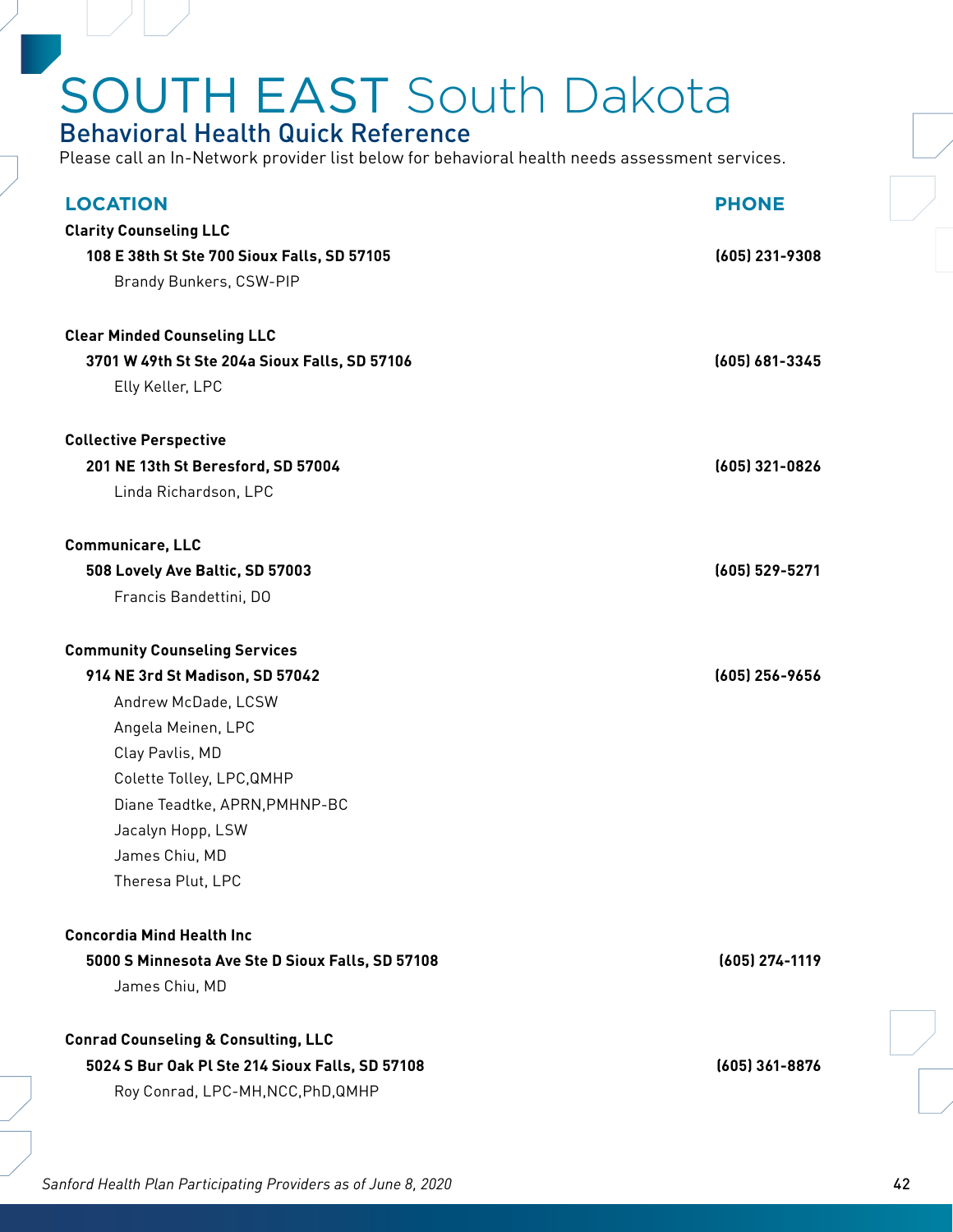#### Behavioral Health Quick Reference

Please call an In-Network provider list below for behavioral health needs assessment services.

| <b>LOCATION</b>                                 | <b>PHONE</b>     |
|-------------------------------------------------|------------------|
| <b>Counseling Associates</b>                    |                  |
| 726 S Washington Ave Madison, SD 57042          | (605) 270-3430   |
| Alla Jones, CCDC-III, LPC, LPC-MH, QMHP         |                  |
|                                                 |                  |
| <b>Counseling Resources, Inc.</b>               |                  |
| 4109 S Carnegie Cir Sioux Falls, SD 57106       | (605) 331-2419   |
| Susanne Edison-Harris, LAC, LPC-MH              |                  |
| <b>Crawford Counseling Center</b>               |                  |
| 1010 W 5th St Canton, SD 57013                  | $(605)$ 558-2000 |
| Ginny Crawford, CSW-PIP, MSW                    |                  |
| Martha Hibma, LISW                              |                  |
|                                                 |                  |
| <b>Credo Counseling, LLC</b>                    |                  |
| 5024 S Bur Oak Pl Ste 212 Sioux Falls, SD 57108 | $(605)$ 275-2001 |
| Jerome Buchkoski, PhD                           |                  |
|                                                 |                  |
| <b>Dakota Counseling Institute</b>              |                  |
| 910 W Havens St Mitchell, SD 57301              | (605) 996-9686   |
| Brenda Davenport, CNP                           |                  |
| Donna Aldridge, LPC, QMHP                       |                  |
| James Chiu, MD                                  |                  |
| John McDaniel, LPC-MH, QMHP                     |                  |
| Joy Anderson, LPC, LPC-MH, NCC                  |                  |
| Kari Rickel, LCSW-PIP, QMHP                     |                  |
| LaNae Oyen, LAC,LPC-MH,QMHP                     |                  |
| Matthew Eggers, MD                              |                  |
| Michael Moeller, MD                             |                  |
| Patricia Fox, EdD, LMFT, LPC-MH, QMHP           |                  |
| Revel Degen, CNP                                |                  |
| Roswitha Konz, MA                               |                  |
| Ruth Schrag, LPC-MH                             |                  |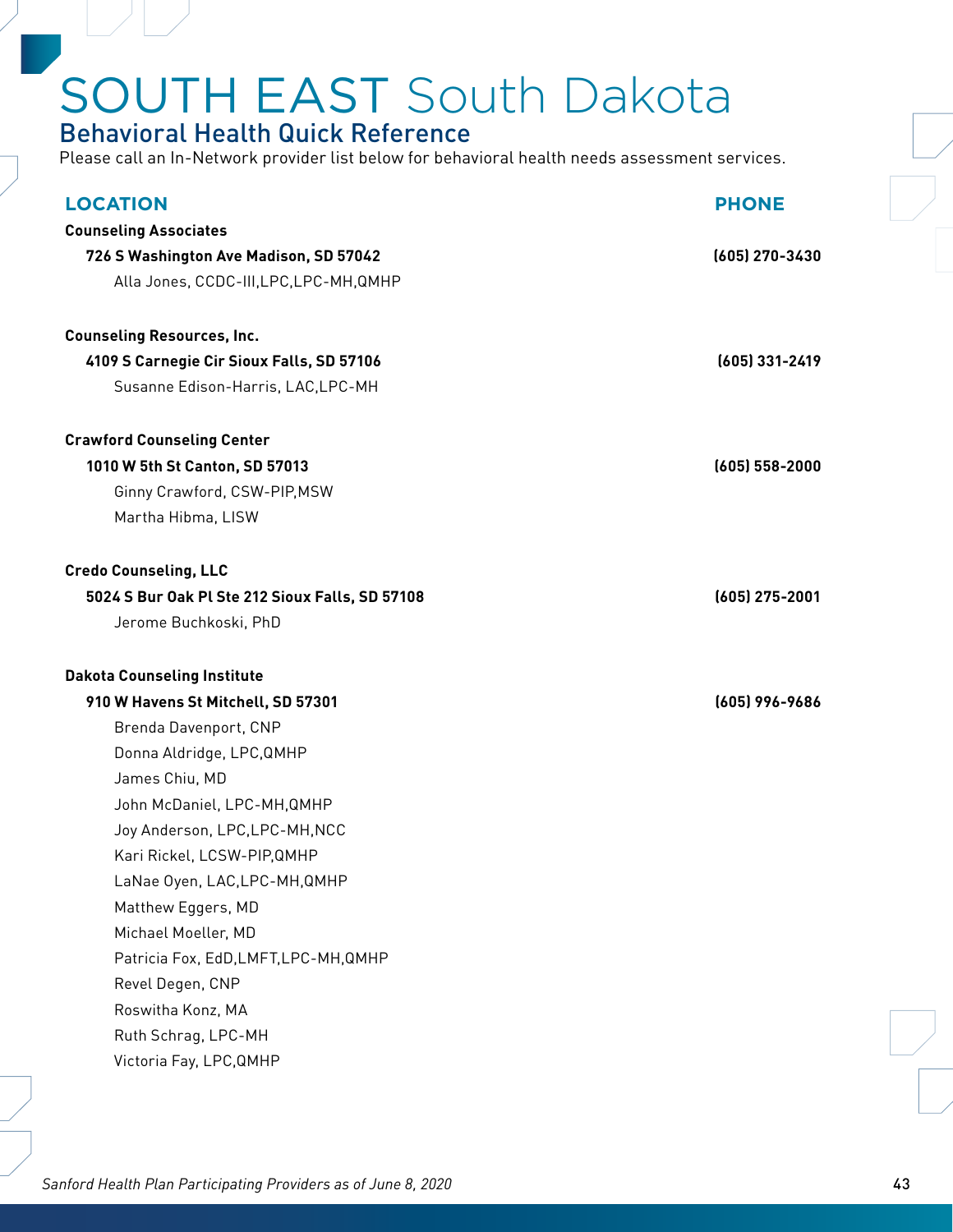#### Behavioral Health Quick Reference

Please call an In-Network provider list below for behavioral health needs assessment services.

| <b>LOCATION</b>                                    | <b>PHONE</b>       |
|----------------------------------------------------|--------------------|
| Dakota Psychological Center                        |                    |
| 1601 E 69th St Ste 103 Sioux Falls, SD 57108       | (605) 373-9066     |
| Lyn Collver, LPC-MH, MS, NCC, QMHP                 |                    |
| Lyn Shroyer, EdD                                   |                    |
| <b>Daniel Burow Consulting</b>                     |                    |
| 1108 W Glen Eagle Cir Sioux Falls, SD 57108        | (605) 310-0341     |
| Daniel Burow, PhD                                  |                    |
| Darla Huffman Inc                                  |                    |
| 6809 S Minnesota Ave Ste 102 Sioux Falls, SD 57108 | (605) 370-4442     |
| Darla Huffman, LPC                                 |                    |
| <b>Dave Malde Counseling Services</b>              |                    |
| 3309 S Poplar Dr Sioux Falls, SD 57105             | (605) 366-3919     |
| David Malde, LPC-MH                                |                    |
| <b>Debra Thompson LPC-MH</b>                       |                    |
| 3220 W 57th St Ste 100A Sioux Falls, SD 57108      | $(605)$ 759-8359   |
| Debra Thompson, LPC-MH                             |                    |
| Deer Oaks Mental Health Association PC             |                    |
| 3900 S Cathy Ave Sioux Falls, SD 57106             | (210) 615-3424     |
| Leah Nyangamoi, LICSW                              |                    |
| 500 Colonial Dr Salem, SD 57058                    | (210) 615-3424     |
| Jacey Mohr, LCSW                                   |                    |
| 920 4th St Garretson, SD 57030                     | (605) 594-3466     |
| Dawn Soulek, LCSW                                  |                    |
| Diane T. Johnson-Mitchell LPC-MH                   |                    |
| 6116 S Lyncrest Ave Ste 103 Sioux Falls, SD 57108  | $(605) 679 - 3186$ |
| Diane Johnson-Mitchell, LPC-MH                     |                    |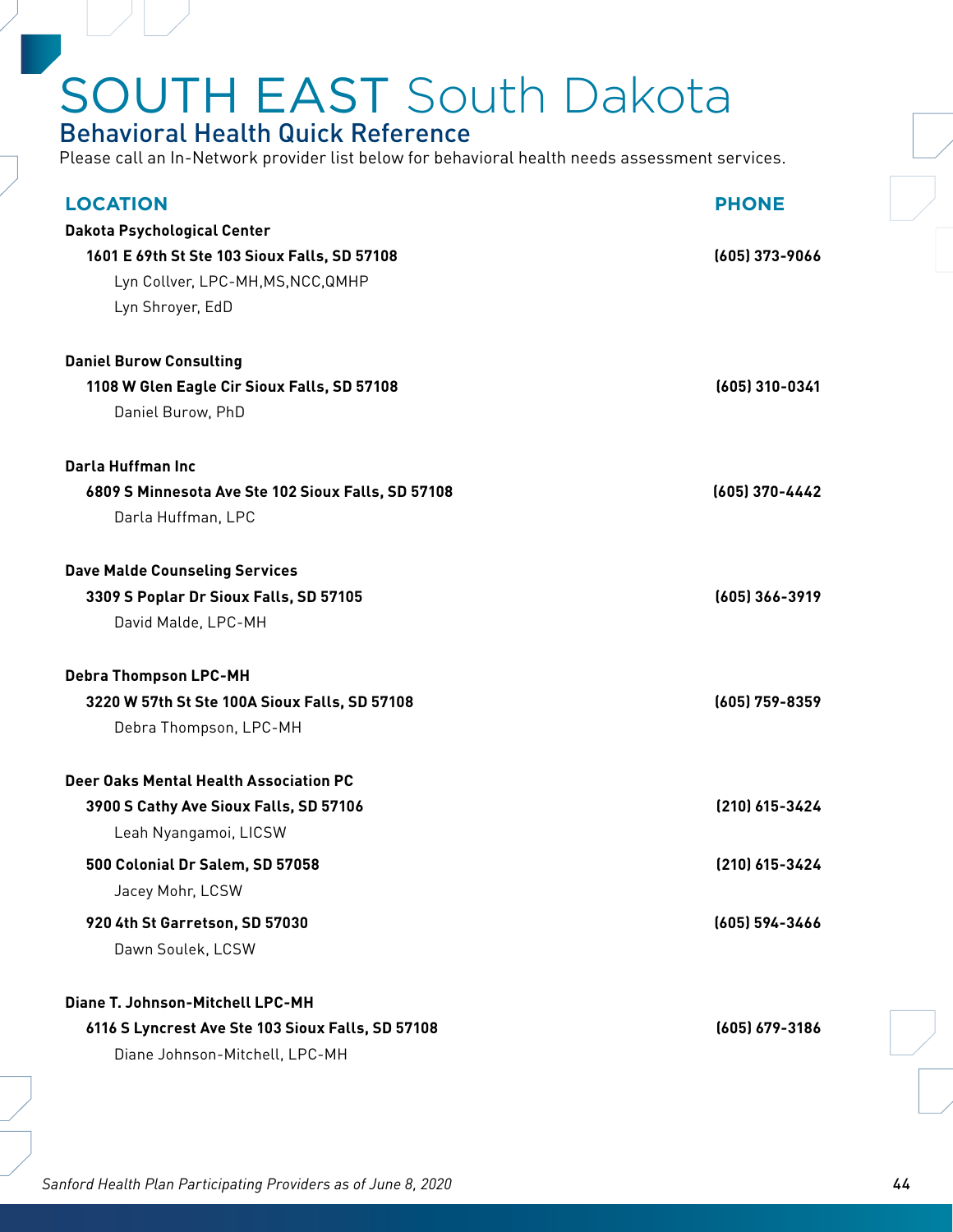#### Behavioral Health Quick Reference

| <b>LOCATION</b>                                    | <b>PHONE</b>     |
|----------------------------------------------------|------------------|
| <b>Discover Wellness</b>                           |                  |
| 2121 W 63rd Pl Ste 100A Sioux Falls, SD 57108      | $(605)$ 373-9330 |
| Robin Rossow, LPC                                  |                  |
| 5708 S Remington Pl Ste 400 Sioux Falls, SD 57108  | $(605)$ 250-1226 |
| Robin Rossow, LPC                                  |                  |
|                                                    |                  |
| Eileen D. Friest, Counselor MS, LPC                | $(605)$ 254-6611 |
| 922 S 3rd Ave Sioux Falls, SD 57104                |                  |
| Eileen Friest, LPC, MS                             |                  |
| <b>Elk Point Community Health Center</b>           |                  |
| 204 E Main St Elk Point, SD 57025                  | (605) 356-3317   |
| James Chiu, MD                                     |                  |
| Veronica Sherwood, PMHNP-BC                        |                  |
| <b>Ellen Hohm LLC</b>                              |                  |
| 4410 S Tennis Ln Sioux Falls, SD 57106             | $(605)$ 361-4403 |
| Ellen Hohm, LPC-MH, MS, QMHP                       |                  |
| <b>Embracing Change Counseling Services, LLC</b>   |                  |
| 1500 S Sycamore Ave Ste 102 Sioux Falls, SD 57110  | $(605)$ 361-0114 |
| Colleen Stegenga, LCSW, MSW, QMHP                  |                  |
| <b>Encompass Mental Health, LLC</b>                |                  |
| 5000 S Minnesota Ave Ste 400 Sioux Falls, SD 57108 | $(605)$ 275-0009 |
| Angie Rotter, LPC-MH                               |                  |
| Caitlin Borges, CSW, MSW                           |                  |
| Sara Kuehler, LPC                                  |                  |
|                                                    |                  |
| <b>Engage Services LLC</b>                         |                  |
| 110 State St Plankinton, SD 57368                  | (605) 942-7332   |
| Jonathan Busch, LPC-MH                             |                  |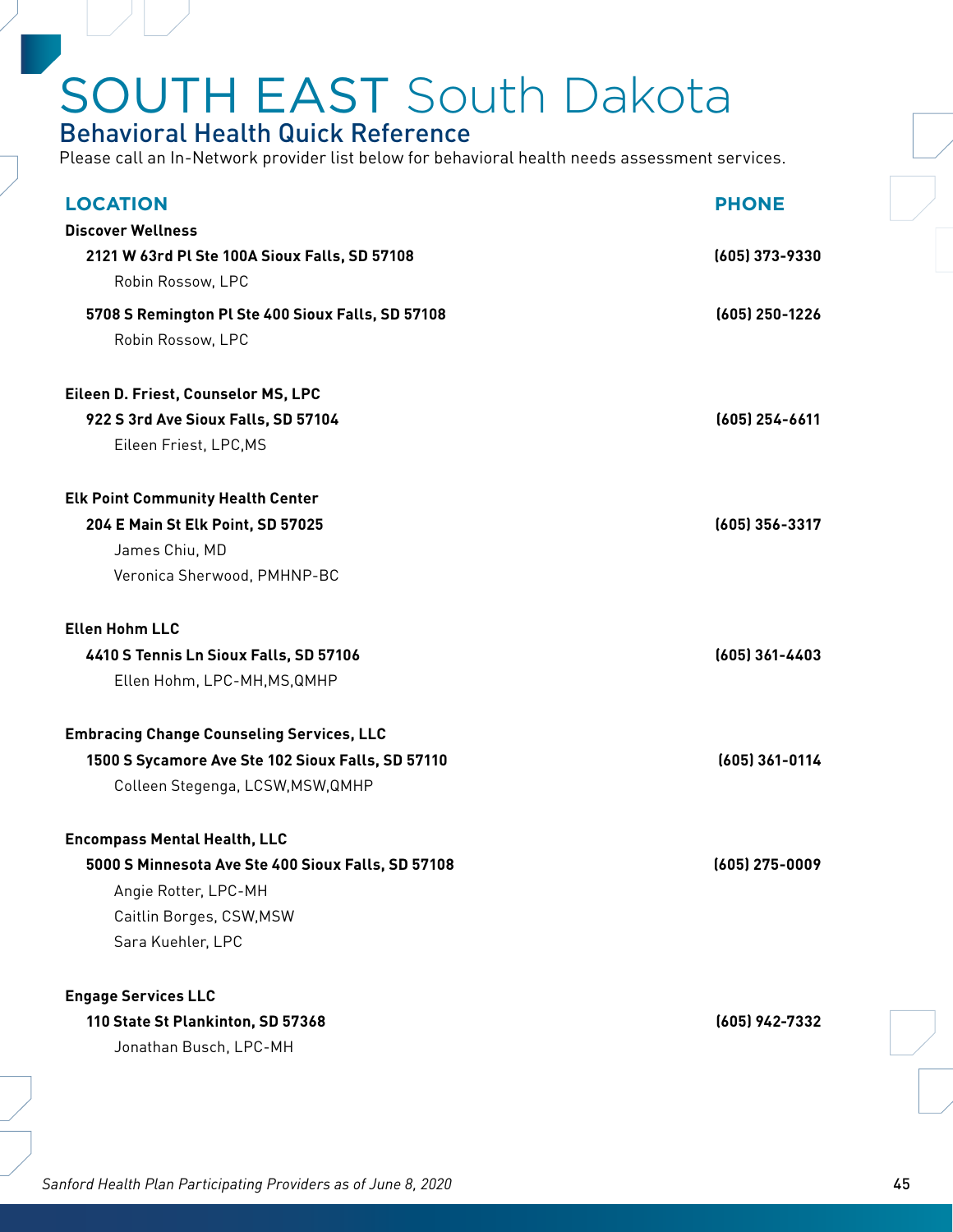#### Behavioral Health Quick Reference

Please call an In-Network provider list below for behavioral health needs assessment services.

| <b>LOCATION</b>                                       | <b>PHONE</b>     |
|-------------------------------------------------------|------------------|
| Sylvia Espinoza, LPC                                  |                  |
| 115 A West 15th Ave Mitchell, SD 57301                | (605) 942-7332   |
| Jonathan Busch, LPC-MH                                |                  |
| Sylvia Espinoza, LPC                                  |                  |
|                                                       |                  |
| <b>Evenson Counseling</b>                             |                  |
| 5024 S Oak Place Ste 113B Sioux Falls, SD 57108       | $(605)$ 777-0075 |
| Lori Evenson, LPC                                     |                  |
| <b>Falls Community Health Center</b>                  |                  |
| 521 N Main Ave Ste 100 Sioux Falls, SD 57104          | (605) 367-8793   |
| Andrea Eben, LCSW-PIP, MSW, QMHP                      |                  |
| Angela Peck, LAC                                      |                  |
| Angela Sadowski, CSW-PIP, MSW                         |                  |
| Erin Sanford, LPC-MH, MA, NCC, QMHP                   |                  |
| Rajesh Singh, MD                                      |                  |
| Sarah Thoms, LPC, MS, NCC, QMHP                       |                  |
| <b>Falls Community Health Center Hawthorne School</b> |                  |
| 601 N Spring Ave Sioux Falls, SD 57104                | (605) 367-8793   |
| Andrea Eben, LCSW-PIP, MSW, QMHP                      |                  |
| Angela Peck, LAC                                      |                  |
| Erin Sanford, LPC-MH, MA, NCC, QMHP                   |                  |
| Sarah Thoms, LPC, MS, NCC, QMHP                       |                  |
| <b>Family Counseling Service</b>                      |                  |
| 327 Broadway Ave Ste 17 Yankton, SD 57078             | (605) 665-0984   |
| Estelle Johnson, LPC-MH                               |                  |
| <b>Family Education and Counseling Center</b>         |                  |
| 1700 Burleigh St Yankton, SD 57078                    | (605) 260-9284   |
| Alison Boughn, PhD                                    |                  |
| Rebecca Frank, LPC-MH, MS, NCC, QMHP                  |                  |
| Tracie Erdmann, LPC, NCC                              |                  |
|                                                       |                  |
|                                                       |                  |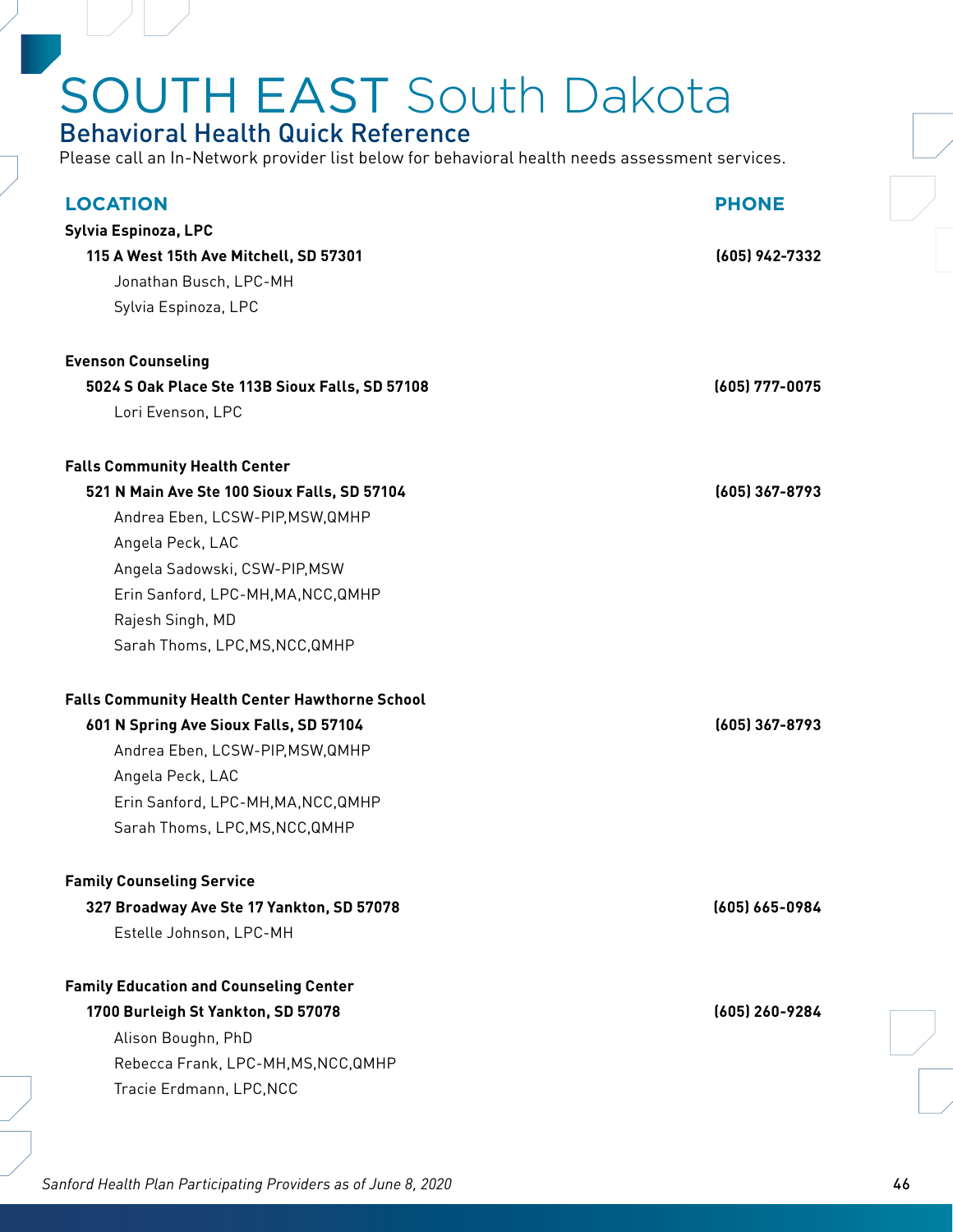### Behavioral Health Quick Reference

Please call an In-Network provider list below for behavioral health needs assessment services.

| <b>LOCATION</b>                                    | <b>PHONE</b>   |
|----------------------------------------------------|----------------|
| <b>Family Service, Inc.</b>                        |                |
| 2210 W Brown Pl Sioux Falls, SD 57105              | (605) 336-1974 |
| Angela Zirpel, LAC, LPC-MH, MS, SAP                |                |
| Connie Nelson, CCDC-III, LAC, LPC-MH, MA, QMHP     |                |
| Daniel Deal, LAC, LSW, MA                          |                |
| Erika Peterson, LGSW                               |                |
| Jeanne Carlsen, APRN-BC, LMFT, MSN, RN             |                |
| Jodi Williams, LPC-MH                              |                |
| Kathleen Lemme, LMFT, LPC                          |                |
| Mary Eggleston, LAC, LMFT, LPC, QMHP               |                |
| Paul Ritter, LPC-MH                                |                |
| Paula Smykle, LCSW                                 |                |
| Sarah Shoffner, LCSW                               |                |
| Shelley Sandbulte, EdD                             |                |
| Todd Herrboldt, MSW                                |                |
| 600 S Cliff Ave Harrisburg, SD 57032               | (605) 336-1974 |
| Paula Smykle, LCSW                                 |                |
| <b>Gapp Counseling Services</b>                    |                |
| 1120 Valley View Dr Vermillion, SD 57069           | (605) 677-9052 |
| Debra Gapp, LAC, LPC-MH, QMHP                      |                |
| <b>Gedstad Counseling &amp; Consulting</b>         |                |
| 5000 S Minnesota Ave Ste 200 Sioux Falls, SD 57108 | (605) 271-1348 |
| Kristin Gedstad, LMFT, LPC, QMHP                   |                |
| <b>Genesis Counseling and Consulting LLC</b>       |                |
| 707 E 41st St Ste 200 Sioux Falls, SD 57105        | (605) 271-9065 |
| Jessica Lueking, LAC, LPC-MH                       |                |
| <b>Great Plains Psychological Services</b>         |                |
| 4105 S Carnegie Pl Sioux Falls, SD 57106           | (605) 323-2345 |
| Carolyn Roths, MA                                  |                |
| Clinton Sperle, MA                                 |                |
| David Sundem, LPC-MH                               |                |
|                                                    |                |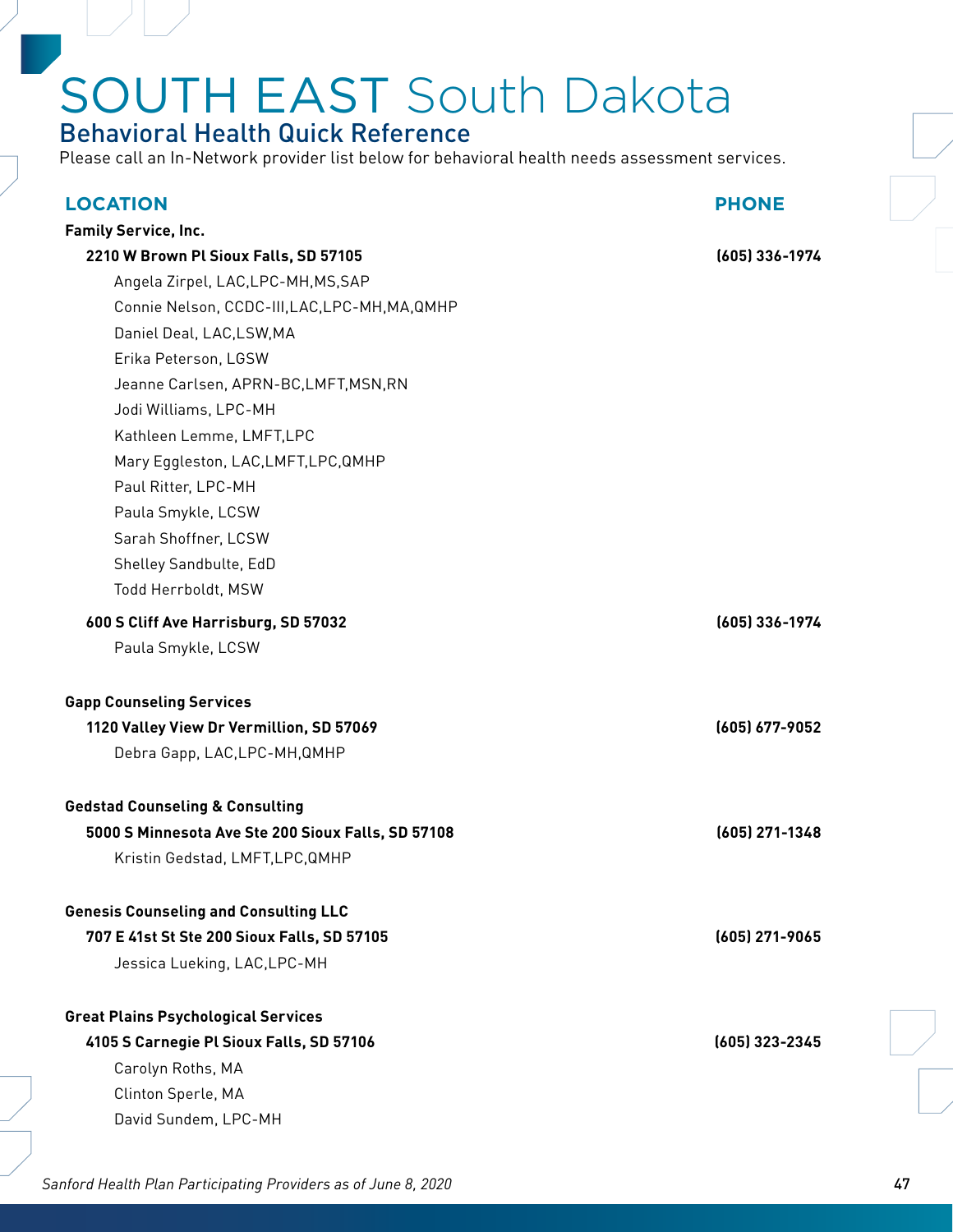### Behavioral Health Quick Reference

Please call an In-Network provider list below for behavioral health needs assessment services.

#### **LOCATION PHONE**

Donald Pribyl, EdD Irina Goubanova, LPC,MS Jeffrey Trammell, MSW Kelly Christensen, MSW Kimberly Cournoyer-Baum, LPC-MH Nicole Christenson, MD Norma Haan, MSW Rajesh Singh, MD Stephan Langenfeld, EdD Tara Olson-Larson, MA

#### **Greg E Brostad LLC**

#### **408 W Lotta St Ste 3 Sioux Falls, SD 57105 (605) 252-5982**

Greg Brostad, LAC,LPC-MH,QMHP

#### **Heartland Psychological Services**

#### **904 W 23rd St Ste 101 Yankton, SD 57078 (605) 665-0841**

Charles Voegeli, LPC-MH Danelle Pennock, PsyD Doreen Ronning, LPC Heather Salis, LCSW Joseph Blackinton, PhD Mary Sternhagen, LPC-MH Mikaela Campbell, LPC Ramesh Somepalli, MD Sherry Gaskins, LCSW Stephanie Kramer, LCSW,MSW,QMHP Tonja Koenigs, LCSW-PIP

#### **Heidi Jans Counseling**

#### **5024 S Bur Oak Pl Ste 214 Sioux Falls, SD 57108 (605) 361-8876**

Heidi Jans, LPC-MH,MS,NCC,QMHP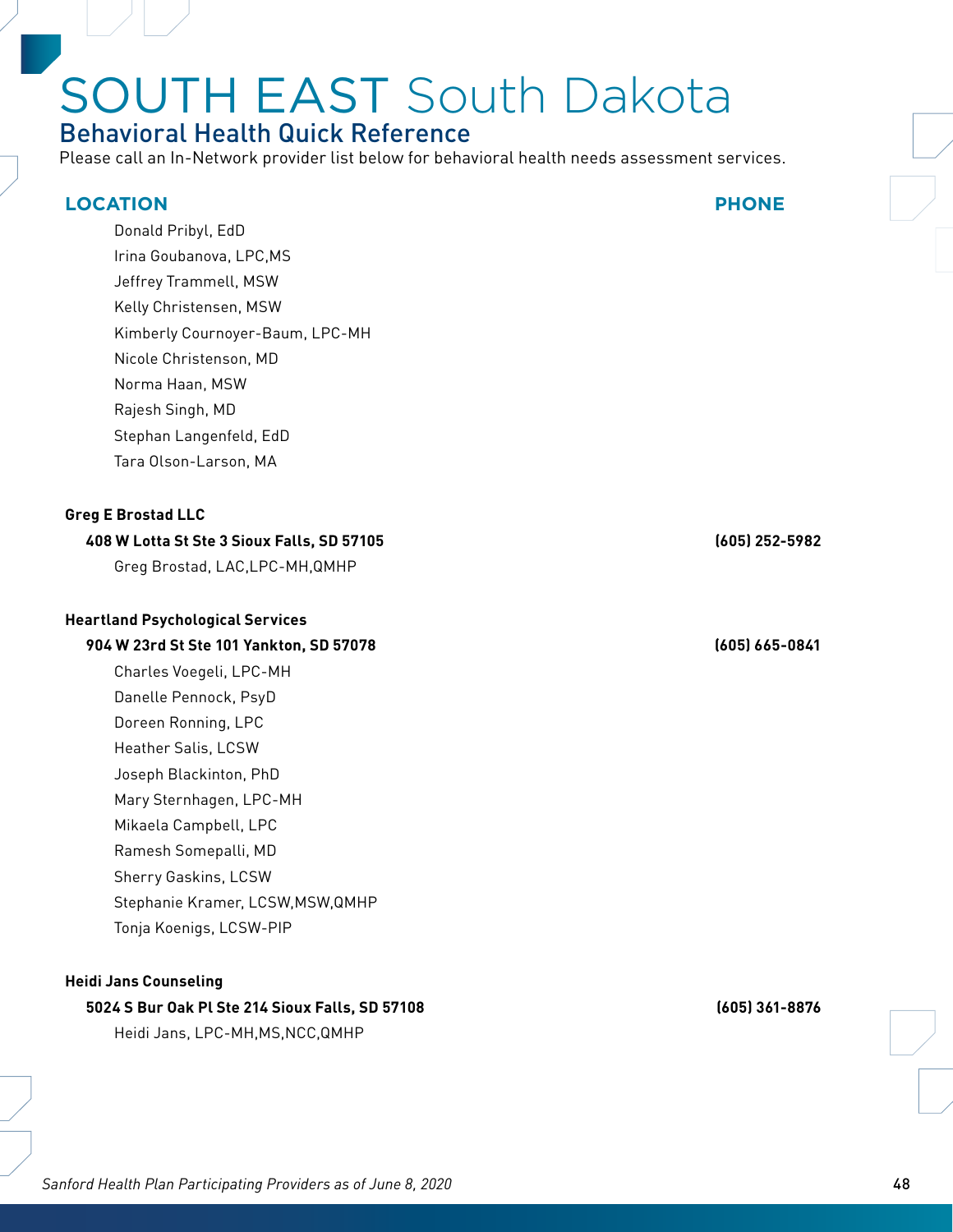#### Behavioral Health Quick Reference

Please call an In-Network provider list below for behavioral health needs assessment services.

| <b>LOCATION</b>                                    | <b>PHONE</b>     |
|----------------------------------------------------|------------------|
| <b>Independent Counseling and Psychotherapy</b>    |                  |
| 2101 W 69th St Ste 103 Sioux Falls, SD 57108       | (605) 376-8204   |
| Holly Liston, LISW, LPC                            |                  |
| Kimberly Keiser, LPC, MA                           |                  |
| 6320 S Western Ave Ste 150 Sioux Falls, SD 57108   | (605) 376-8204   |
| Holly Liston, LISW, LPC                            |                  |
| <b>Integrated Care &amp; Consultation, LLC</b>     |                  |
| 4948 E 57th St Sioux Falls, SD 57108               | (605) 660-8627   |
| Krystal Lohff, CSW-PIP                             |                  |
| <b>Integrative Wellness</b>                        |                  |
| 5000 S Minnesota Ave Ste 200 Sioux Falls, SD 57108 | (605) 271-1348   |
| Erin Nielsen Ogdahl, LAC, LCSW                     |                  |
| Kristin Gedstad, LMFT, LPC, QMHP                   |                  |
| Michelle VanDenHul, LCSW                           |                  |
| <b>James B Cady</b>                                |                  |
| 1500 S Sycamore Ave Ste 200 Sioux Falls, SD 57110  | $(605)$ 376-3585 |
|                                                    |                  |
| James Cady, LPC                                    |                  |
| <b>Jane E Webster LLC</b>                          |                  |
| 2000 S Sycamore Ave Ste 101 Sioux Falls, SD 57110  | $(605)$ 261-0819 |
| Jane Webster-Voigt, LAC, LPC-MH, MA, QMHP          |                  |
| <b>Jeanne M. Bunkers LCSW</b>                      |                  |
| 5000 S Minnesota Ave Ste 200 Sioux Falls, SD 57108 | $(605)$ 271-1348 |
| Jeanne Bunkers, LCSW                               |                  |
| <b>Jeffcoat Counseling Services LLC</b>            |                  |
| 4301 W 57th St Ste 100 Sioux Falls, SD 57107       | (605) 201-0509   |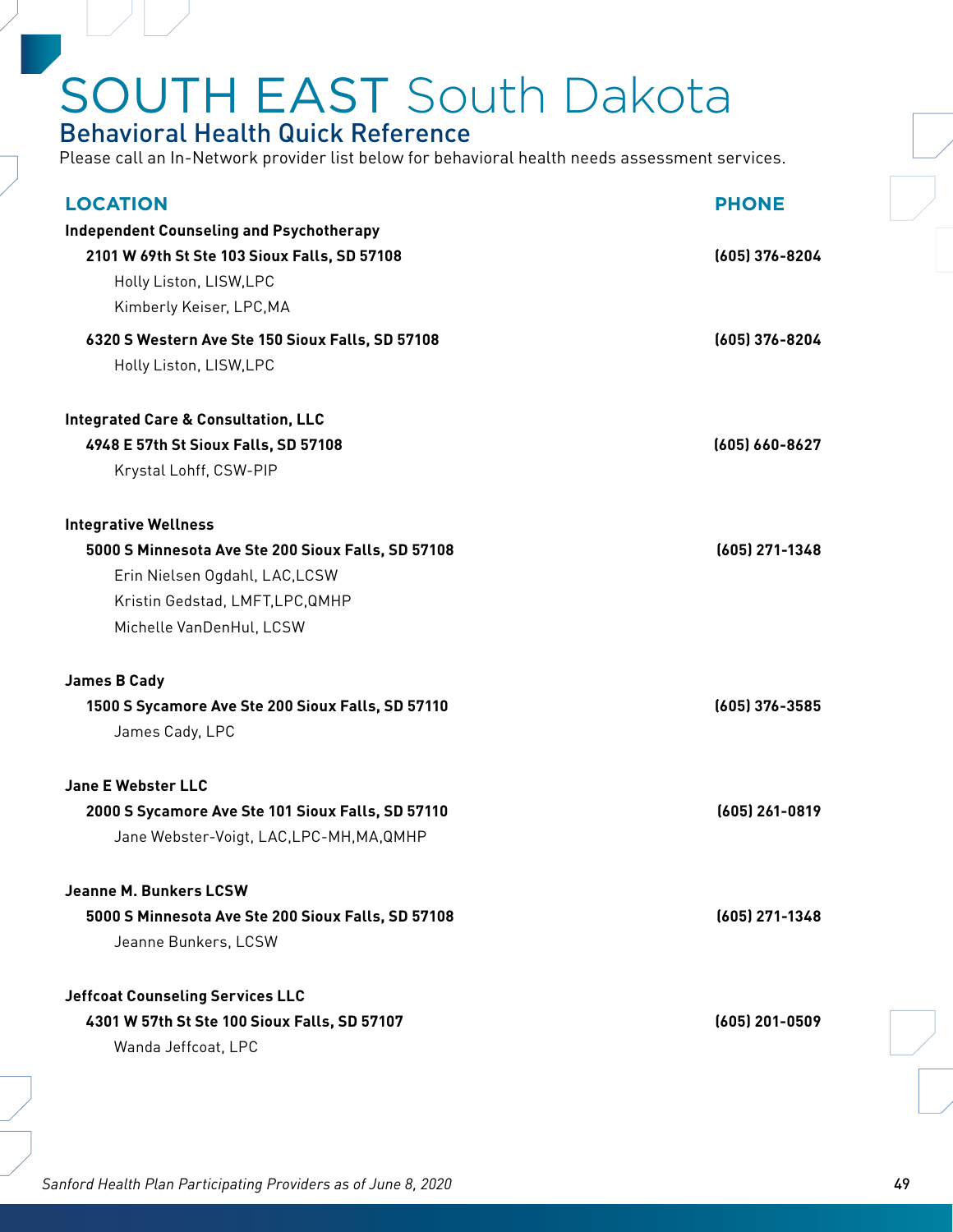#### Behavioral Health Quick Reference

Please call an In-Network provider list below for behavioral health needs assessment services.

| <b>LOCATION</b>                                    | <b>PHONE</b>       |
|----------------------------------------------------|--------------------|
| Jennifer Gleason-Wilson                            |                    |
| 5000 S Minnesota Ave Ste 200 Sioux Falls, SD 57108 | $(605)$ 271-1348   |
| Jennifer Gleason-Wilson, LPC                       |                    |
|                                                    |                    |
| <b>Jerauld County Community Health Center</b>      |                    |
| 602 1st St NE Ste 1 Wessington Springs, SD 57382   | (605) 539-1778     |
| James Chiu, MD                                     |                    |
| Jennifer Albrecht, LAC, LLPC-MH                    |                    |
| Rikki Johnson, LSW                                 |                    |
| Veronica Sherwood, PMHNP-BC                        |                    |
| <b>Jill A Donelan</b>                              |                    |
| 502 NW 2nd St Madison, SD 57042                    | (605) 480-3683     |
| Jill Donelan, LPC-MH, QMHP                         |                    |
| Joan L. Benz                                       |                    |
| 3701 W 49th St Ste 202 Sioux Falls, SD 57106       | (605) 212-3307     |
| Joan Benz, CSW-PIP, MSW, PhD                       |                    |
|                                                    |                    |
| Joel Merkwan, PhD                                  |                    |
| 327 Broadway Ave Ste 15 Yankton, SD 57078          | $(605) 661 - 6128$ |
| Joel Merkwan, PhD                                  |                    |
| Journey Therapy At The Barn, LLC                   |                    |
| 1500 S Sycamore Ave Ste 200 Sioux Falls, SD 57110  | (605) 838-8545     |
| Amy Roth, LPC-MH, MS                               |                    |
| Journey to Change Counseling, LLC                  |                    |
| 311 Walnut St Yankton, SD 57078                    | (605) 655-2098     |
| Mary Healy, LCSW-PIP                               |                    |
|                                                    |                    |
| <b>Joy of Healing LLC</b>                          |                    |
| 515 W Havens Ave Mitchell, SD 57301                | (605) 999-6162     |
| Joy Anderson, LPC, LPC-MH, NCC                     |                    |
|                                                    |                    |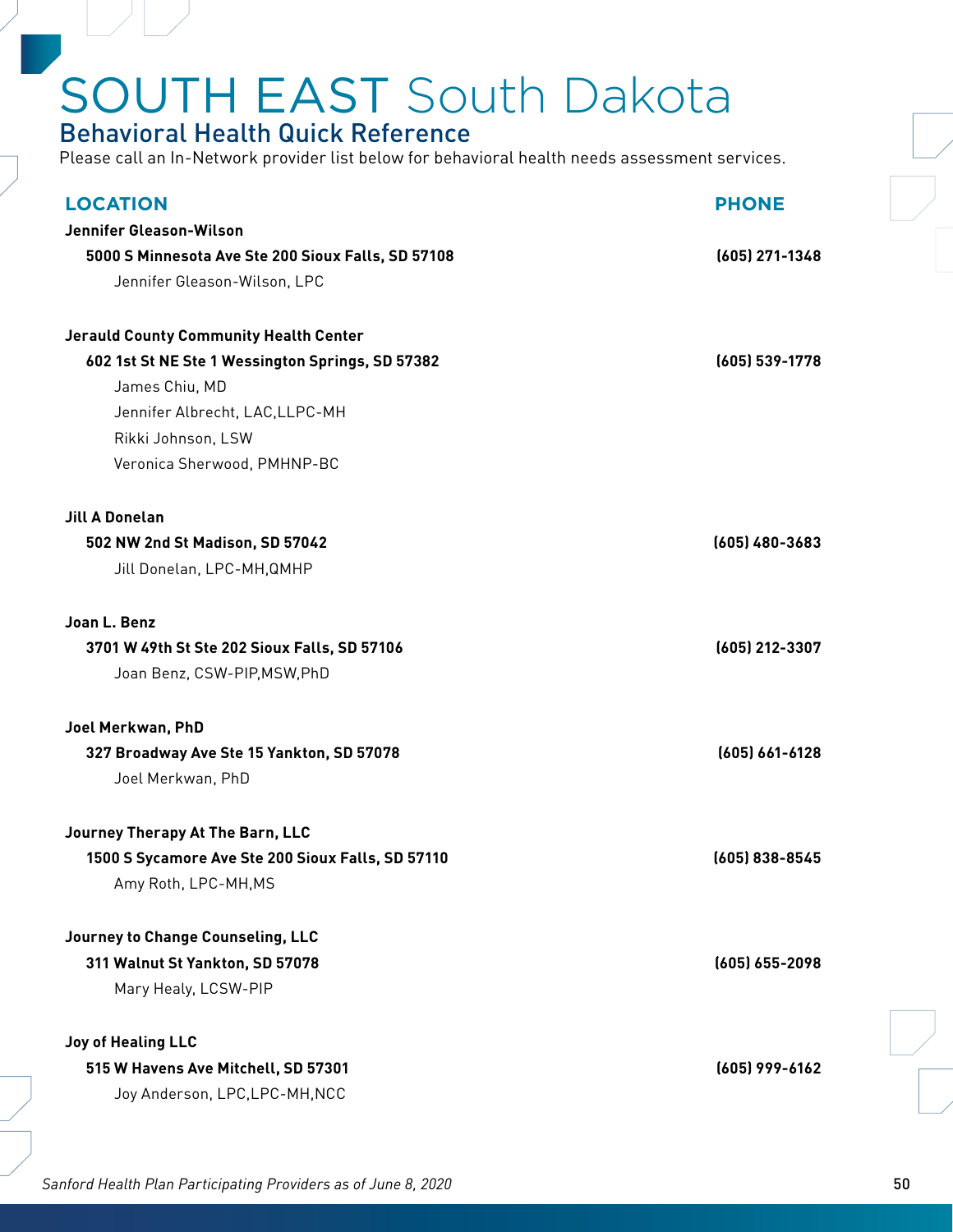#### Behavioral Health Quick Reference

| <b>LOCATION</b>                                     | <b>PHONE</b>     |
|-----------------------------------------------------|------------------|
| <b>JVR Counseling LLC</b>                           |                  |
| 1524 S Summit Ave Sioux Falls, SD 57105             | (605) 271-0261   |
| Jason VanRuler, LPC                                 |                  |
|                                                     |                  |
| Kannan Clinic, PC                                   |                  |
| 6709 S Minnesota Ave Ste #202 Sioux Falls, SD 57108 | (605) 271-3900   |
| Hari Kannan, MD                                     |                  |
| <b>Kashale Counseling Services</b>                  |                  |
| 4301 W 57th St Ste 100 Sioux Falls, SD 57107        | $(605)$ 335-1516 |
| Gary Kashale, LPC                                   |                  |
| Kimberly Keiser & Associates LLC                    |                  |
| 2101 W 69th St Ste 103 Sioux Falls, SD 57108        | (605) 274-0095   |
| Alla Jones, CCDC-III, LPC, LPC-MH, QMHP             |                  |
| Andrew Weckman, LPC, MA                             |                  |
| Jill Walerius, LCSW                                 |                  |
| Kelsey Thorpe, CSW                                  |                  |
| Kimberly Keiser, LPC, MA                            |                  |
| Nicholas Breuer, LPC-MH                             |                  |
| 6320 S Western Ave Ste 150 Sioux Falls, SD 57108    | (605) 274-0095   |
| Alla Jones, CCDC-III, LPC, LPC-MH, QMHP             |                  |
| Andrew Weckman, LPC, MA                             |                  |
| Jill Walerius, LCSW                                 |                  |
| Kelsey Thorpe, CSW                                  |                  |
| Kimberly Keiser, LPC, MA                            |                  |
| Leah Piersol, JD, LPC-MH, MS, QMHP                  |                  |
| Nicholas Breuer, LPC-MH                             |                  |
| <b>Knapp Counseling and Associates</b>              |                  |
| 2121 W 63rd Pl Ste 100 Sioux Falls, SD 57108        | (605) 373-9330   |
| Susanne Nelson, CSW-PIP                             |                  |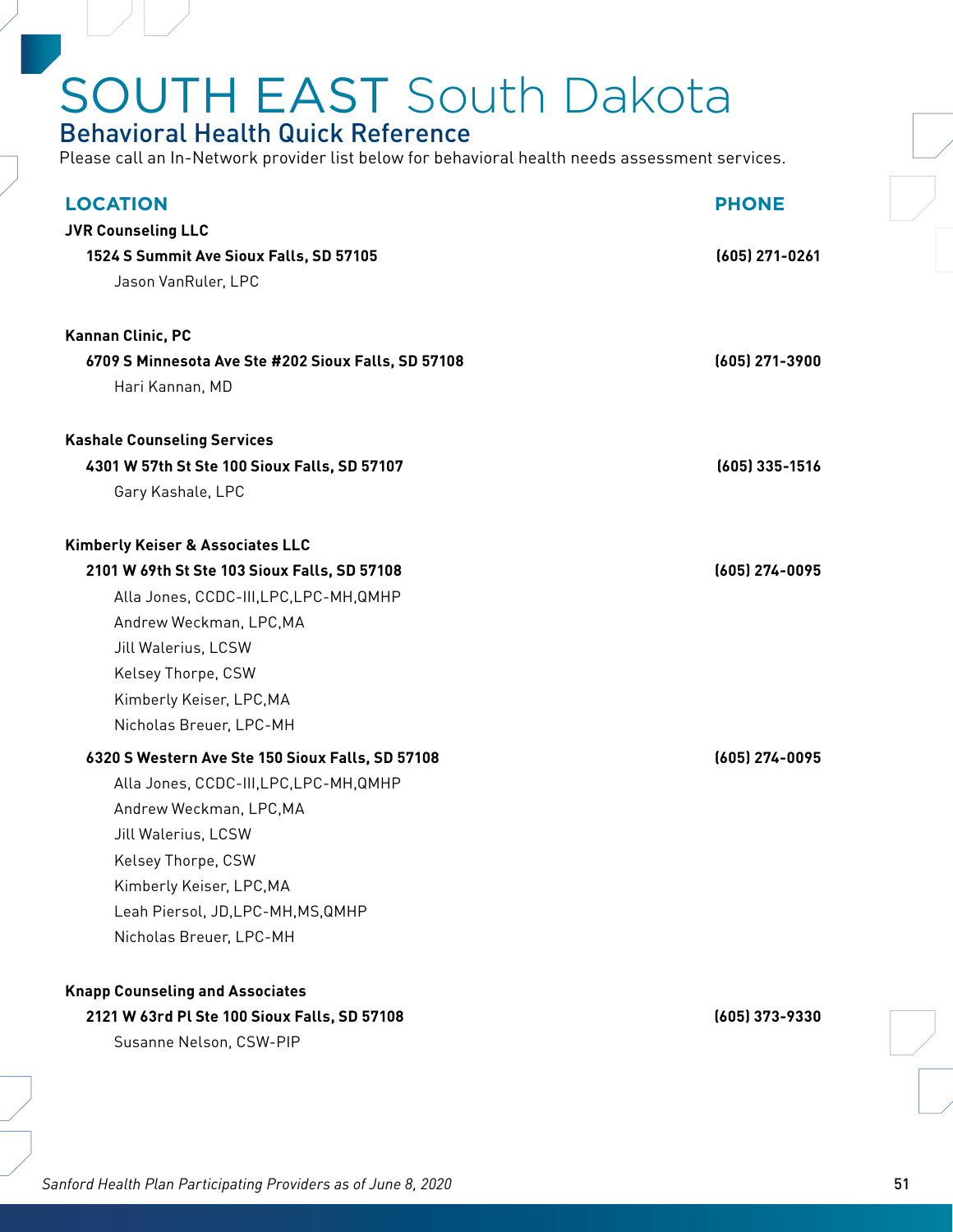#### Behavioral Health Quick Reference

Please call an In-Network provider list below for behavioral health needs assessment services.

| <b>LOCATION</b>                                     | <b>PHONE</b>       |
|-----------------------------------------------------|--------------------|
| <b>Knudson Counseling &amp; Consulting</b>          |                    |
| 205 W 18th St Ste 5 Sioux Falls, SD 57105           | (605) 334-6979     |
| David Knudson, LPC                                  |                    |
| <b>Kristen Ericsson</b>                             |                    |
| 600 N Main Ave Ste 105 Sioux Falls, SD 57104        | (605) 270-1057     |
| Kristen Ericsson, LPC-MH, MS, QMHP                  |                    |
| <b>Kristi Hamilton LPC-MH</b>                       |                    |
| 3220 W 57th St Ste 100A Sioux Falls, SD 57108       | (605) 310-4596     |
| Kristine Hamilton, LPC-MH                           |                    |
| <b>Kristine Weires</b>                              |                    |
| 4410 S Tennis Ln Sioux Falls, SD 57106              | (605) 906-3358     |
| Kristine Weires, LCSW                               |                    |
| La Nouvelle Rue Counseling, LLC                     |                    |
| 3220 W 57th St Ste 100A Sioux Falls, SD 57108       | (605) 233-5669     |
| Hope Johnson, LPC, MA, QMHP                         |                    |
| <b>Latanda M Salmen LLC</b>                         |                    |
| 4001 Valhalla Blvd Ste 101 Sioux Falls, SD 57106    | $(605)$ 360-5051   |
| Latanda Salmen, CSW-PIP                             |                    |
| <b>LaVelle and Associates</b>                       |                    |
| 5024 S Bur Oak Pl Ste 212 Sioux Falls, SD 57108     | (605) 336-1974     |
| Patricia LaVelle, EdS, LMFT, LPC-MH                 |                    |
| <b>Lewis &amp; Clark Behavioral Health Services</b> |                    |
| 1028 Walnut St Yankton, SD 57078                    | $(605) 665 - 4606$ |
| Abigail Kokesh, LCSW, MSW, QMHP                     |                    |
| Alan Brevik, MD                                     |                    |
| Amanda Shafer, CSW                                  |                    |
| Amber Tucker, LCSW                                  |                    |
| Carillon Bihlmekyer, LCSW                           |                    |
|                                                     |                    |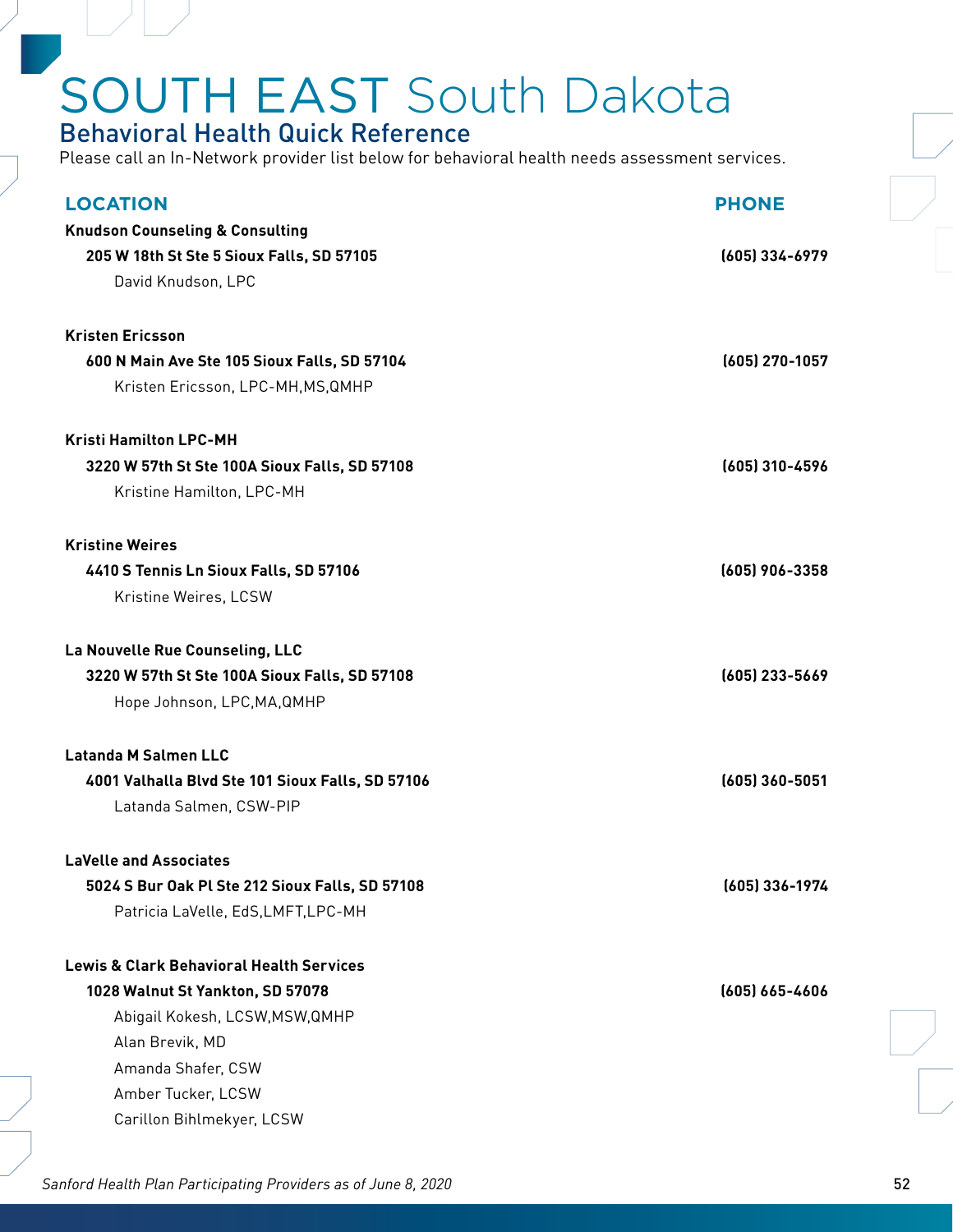### Behavioral Health Quick Reference

Please call an In-Network provider list below for behavioral health needs assessment services.

#### **LOCATION PHONE**

#### **1028 Walnut St Yankton, SD 57078 (605) 665-4606**

Daniel Hicks, MD David Dracy, PhD Emily Becker, PhD Kathryn Lakes, LPC Kristen Taggart, NCC Lisa Wiepen, EdS,LPC,QMHP Lori Huitema, LCSW,QMHP Mary Kafka, LPC-MH,QMHP Michelle Townsend, LCSW-PIP,QMHP Paula Hendrickson, LPC Rhonda Schieffer, LCSW-PIP,QMHP Robin Svendsen, LPC,MA,NCC Ryan Myers, LCSW Tamra Ambroson, LPC Thomas Stanage, PhD Timothy Moser, LPC-MH,MA,QMHP

#### **200 W Main St Vermillion, SD 57069 (605) 624-9148**

Carillon Bihlmekyer, LCSW

#### **LifeScape Children's Services**

#### **2501 W 26th St Sioux Falls, SD 57105 (800) 584-9294**

Aimee Deliramich, PhD Arianna Sparks, LP,PhD Carolyn Kippes, MD Jaime Hudson, PhD Rebecca Palugyay, MSW-PIP Suzanne Keizer, PsyD

#### **Lighting a New Way Counseling Services**

### **1500 S Sycamore Ave Ste 102 Sioux Falls, SD 57110 (605) 361-0114**

Lisa Stellinga, LAC,LPC-MH,MS Mary Weber, LMFT,LPC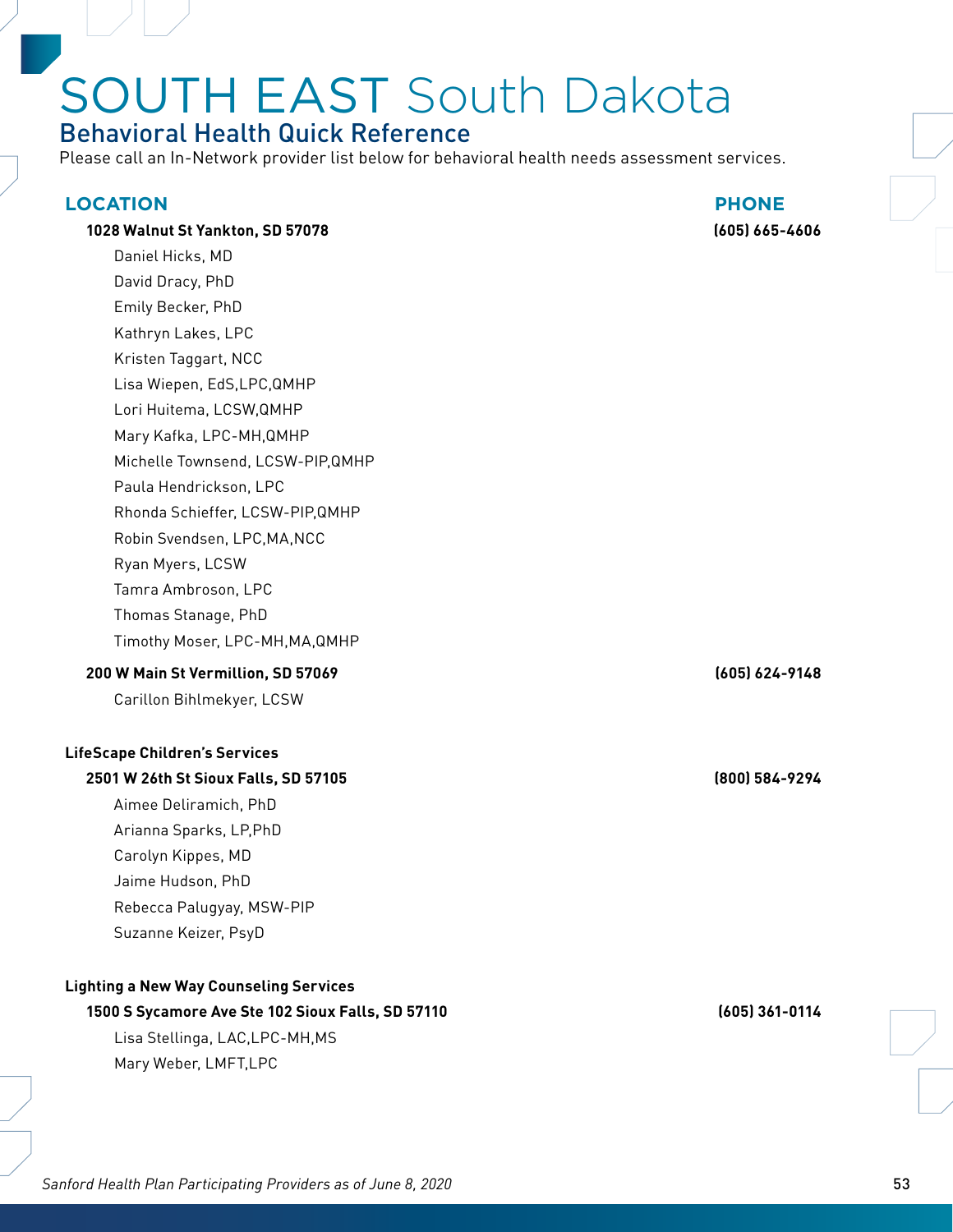#### Behavioral Health Quick Reference

| <b>LOCATION</b>                                 | <b>PHONE</b>   |
|-------------------------------------------------|----------------|
| <b>Linda L Logan Counseling Services LLC</b>    |                |
| 115 E Havens Ave Ste 107 Mitchell, SD 57301     | (605) 990-4555 |
| Linda Logan, LPC-MH                             |                |
|                                                 |                |
| <b>Lisa A Hemmingson</b>                        |                |
| 47522 285th St Canton, SD 57013                 | (605) 366-7427 |
| Lisa Hemmingson, LPC-MH                         |                |
| <b>Lisa Reyes Social Work LLC</b>               |                |
| 9309 W Kingfisher Dr Sioux Falls, SD 57107      | (605) 610-6307 |
| Lisa Reyes, CSW, MSW                            |                |
|                                                 |                |
| <b>Lotus Counseling Services</b>                |                |
| 21 Market St Vermillion, SD 57069               | (605) 670-1294 |
| Robin Svendsen, LPC, MA, NCC                    |                |
| <b>Lutheran Social Services of South Dakota</b> |                |
| 411 N Duff St Mitchell, SD 57301                | (605) 444-7631 |
| Kimberly Lienemann, LPC                         |                |
| Tamara Pickart, LPC                             |                |
| 621 E Presentation St Sioux Falls, SD 57104     | (605) 221-2346 |
| Beverly Gunderson, EdD                          |                |
| John Sivesind, EdD                              |                |
| 705 E 41st St Ste 100 Sioux Falls, SD 57105     | (605) 444-7500 |
| April Bolton, LPC, MA, NCC, QMHP                |                |
| Brock Seefeldt, LCSW                            |                |
| David Vlach, MD                                 |                |
| Janet Opoien-Twedt, LLPC-MH                     |                |
| Jay Memmott, CSW-PIP                            |                |
| Jay Weatherill, MD                              |                |
| Jennifer Lunder, CSW                            |                |
| Karla Schupp, CSW-PIP                           |                |
| Kayler Ridl, LCSW                               |                |
| Krysta Winter, LPC, NCC, QMHP                   |                |
| Megan Grode-Wolters, CSW-PIP, MSW               |                |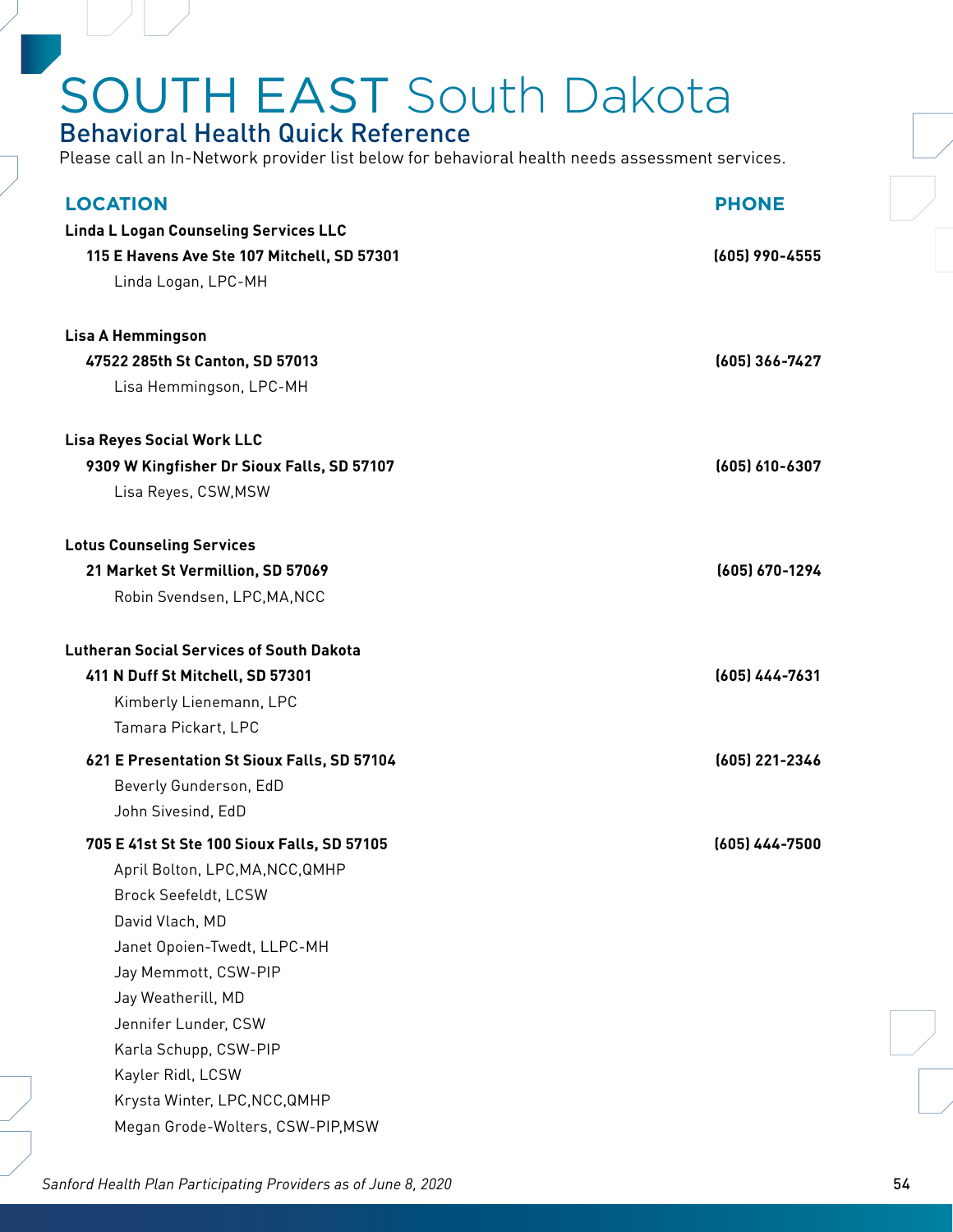### Behavioral Health Quick Reference

Please call an In-Network provider list below for behavioral health needs assessment services.

| <b>LOCATION</b><br>705 E 41st St Ste 100 Sioux Falls, SD 57105<br>Melvin Harrington, LCSW<br>Michelle Novak, LPC-MH<br>Michelle Seten, LCSW<br>Rachel Moe, MA<br>Sarah Friend, CSW-PIP<br>Scott Moeller, LMFT, LPC-MH<br>Shawn VanGerpen, MD<br>Stephanie Lund, LPC-MH, QMHP<br>Tally Salisbury, LPC-MH, QMHP<br>Tricia Warner, CSW-PIP, MSW | <b>PHONE</b><br>(605) 444-7500 |
|----------------------------------------------------------------------------------------------------------------------------------------------------------------------------------------------------------------------------------------------------------------------------------------------------------------------------------------------|--------------------------------|
| <b>Maranatha Christian Counseling</b><br>317 Broadway Ste 10 Yankton, SD 57078<br>Carol Mehlhaff, PhD                                                                                                                                                                                                                                        | (605) 520-0477                 |
| <b>Marilee K. Johnson-Geary</b><br>115 E Havens Ave Ste 100 Mitchell, SD 57301<br>Marilee Johnson-Geary, LAC, LPCC, LPC-MH, MA, QMHP                                                                                                                                                                                                         | (605) 201-1191                 |
| Mary T. Guth<br>3610 S Western Ave Ste 2 Sioux Falls, SD 57105<br>Mary Guth, LMFT, LPC-MH, MS                                                                                                                                                                                                                                                | (605) 951-8423                 |
| <b>Matthew Wolthuizen Counseling LLC</b><br>5024 S Bur Oak Place Ste 214 Sioux Falls, SD 57108<br>Matthew Wolthuizen, LPC, QMHP                                                                                                                                                                                                              | (605) 361-8876                 |
| <b>Maximum Health, LLC</b><br>1500 S Sycamore Ave Ste 102 Sioux Falls, SD 57110<br>Kristine Eckhoff-Speck, LPC-MH, MA, QMHP                                                                                                                                                                                                                  | $(605)$ 361-0114               |
| <b>McDade Counseling LCSW</b><br>2000 S Sycamore Ave Ste 101 Sioux Falls, SD 57110<br>Andrew McDade, LCSW                                                                                                                                                                                                                                    | (605) 271-0261                 |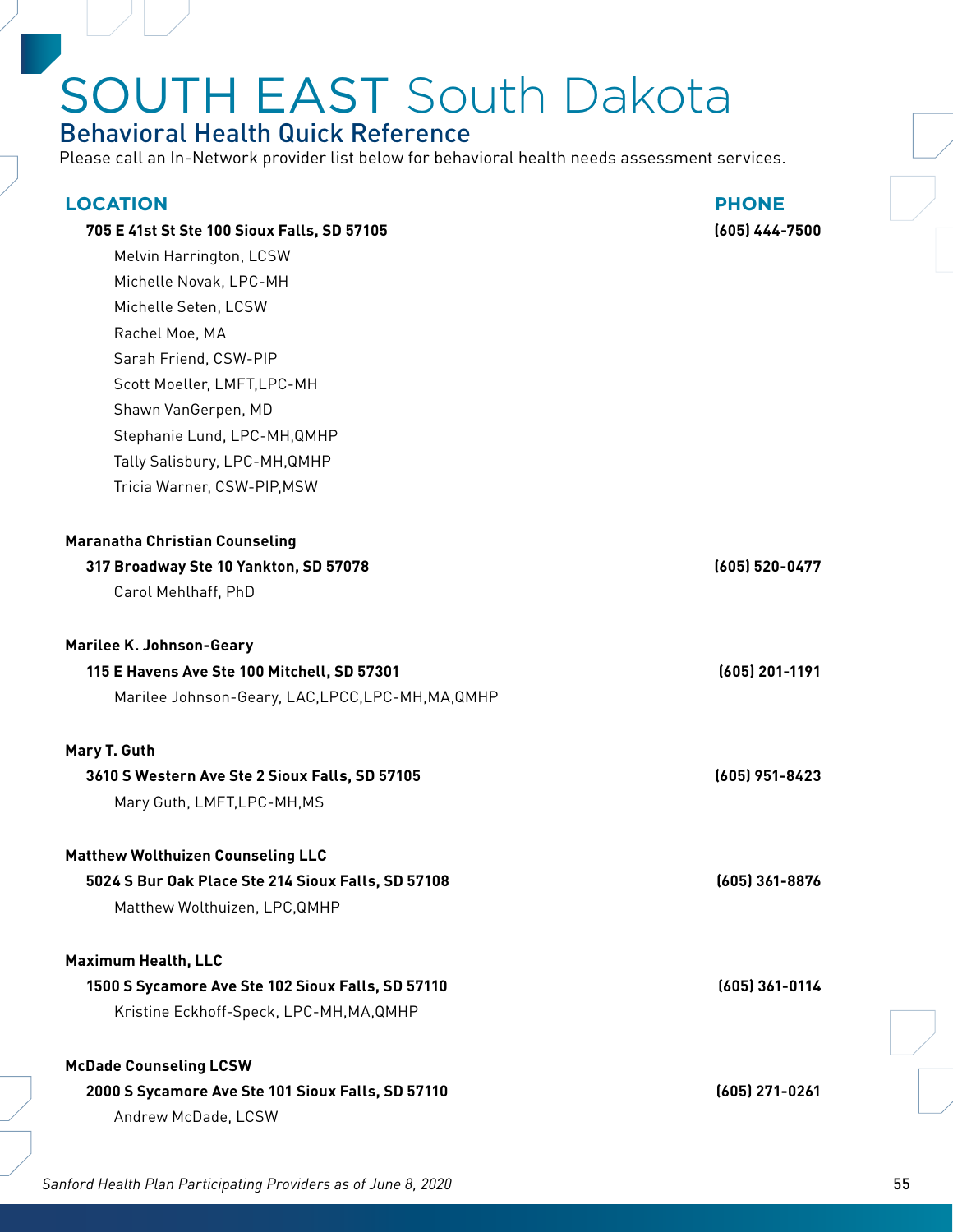### Behavioral Health Quick Reference

| <b>LOCATION</b>                                        | <b>PHONE</b>       |
|--------------------------------------------------------|--------------------|
| Melissa Steever MA, LPC-MH, QMHP                       |                    |
| 5000 S Minnesota Ave Ste 200 Sioux Falls, SD 57108     | $(605)$ 271-1348   |
| Melissa Steever, LPC-MH, MA, QMHP                      |                    |
| <b>Meridian Counseling &amp; Family Services, LLC</b>  |                    |
| 311 Cedar St Yankton, SD 57078                         | (605) 689-0457     |
| Alexa Gauer, LCSW-PIP                                  |                    |
| Dana Larson, LCSW                                      |                    |
| <b>Michelle Wenge Counseling Therapy Services</b>      |                    |
| 4948 E 57th St Sioux Falls, SD 57108                   | (605) 306-3240     |
| Michelle Wenge, LCSW                                   |                    |
| <b>Midwest Counseling and Evaluation Services, LLC</b> |                    |
| 6209 E Silver Maple Circle Ste 2 Sioux Falls, SD 57110 | (605) 274-1944     |
| Connie Fritz, LAC, LPC                                 |                    |
| Midwest Wellness Institute, LLC                        |                    |
| 809 W Pipestone Ave Flandreau, SD 57028                | (605) 835-9285     |
| Alla Jones, CCDC-III, LPC, LPC-MH, QMHP                |                    |
| Clay Pavlis, MD                                        |                    |
| Darla Huffman, LPC                                     |                    |
| Darla Miles, APRN, CNP                                 |                    |
| Mindful DBT, LLC                                       |                    |
| 5708 S Remington Pl Ste 400 Sioux Falls, SD 57108      | (605) 321-9906     |
| Amber Chan, LPC-MH                                     |                    |
| <b>Moore Counseling Services</b>                       |                    |
| 4801 W 41st St Sioux Falls, SD 57106                   | $(185) 588 - 8862$ |
| Stephanie Moore, LPC, LPC-MH                           |                    |
| Myra H. Eben                                           |                    |
| 5000 S Minnesota Ave Ste 200 Sioux Falls, SD 57108     | (605) 271-1348     |
| Myra Eben, LPC, MS                                     |                    |
|                                                        |                    |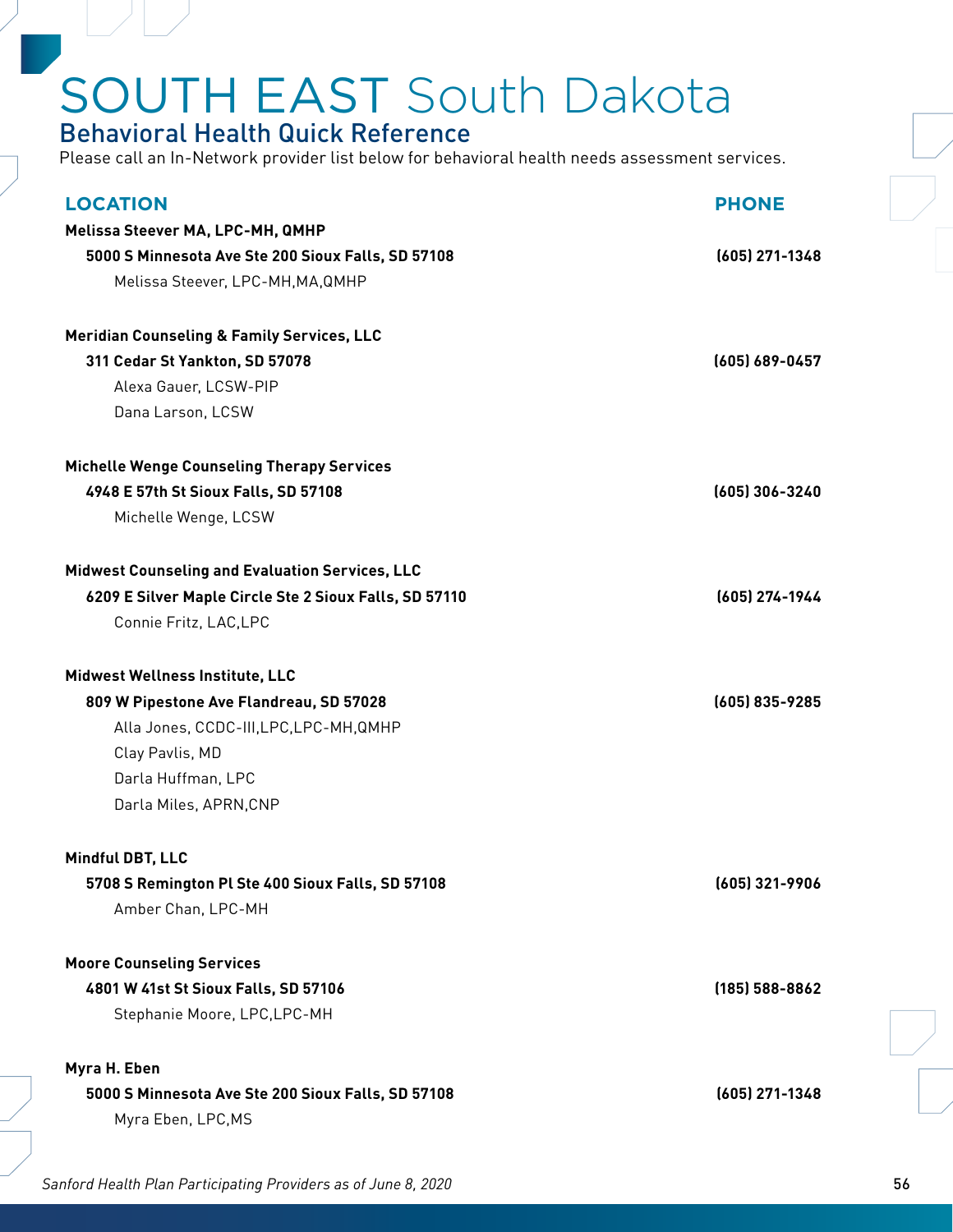#### Behavioral Health Quick Reference

| <b>LOCATION</b>                                                                     | <b>PHONE</b>   |
|-------------------------------------------------------------------------------------|----------------|
| <b>Neuropsychology Consultants</b>                                                  |                |
| 1500 W 51st St Ste 105 Sioux Falls, SD 57105                                        | (605) 271-4492 |
| Michael McGrath, PhD                                                                |                |
| <b>New Day Counseling Services, LLC</b>                                             |                |
| 1320 E Rushmore Dr # 107 Brandon, SD 57005                                          | (605) 582-7418 |
| Kara Baas, LPC-MH                                                                   |                |
| <b>New Idea Counseling, LLC</b>                                                     |                |
| 2500 W 49th St Ste 202 Sioux Falls, SD 57105                                        | (605) 271-2676 |
| Anne Dilenschneider, LPC, LPC-MH, PhD                                               |                |
| <b>Olson Counseling and Consulting, LLC</b>                                         |                |
| 6809 S Minnesota Ave Sioux Falls, SD 57108                                          | (605) 809-8328 |
| Sether Olson, PhD                                                                   |                |
| <b>OpenDoor, LLC</b>                                                                |                |
|                                                                                     |                |
| 1500 S Sycamore Ave Ste 102 Sioux Falls, SD 57110                                   | (605) 361-0114 |
| Nancy Robson, LPC, MA, NCC, QMHP                                                    |                |
|                                                                                     |                |
| <b>Paige Anderson LLC</b>                                                           | (605) 940-3061 |
| 3701 W 49th St Sioux Falls, SD 57106<br>Paige Anderson, LPC, LPC-MH, MS, NCC, QMHP  |                |
|                                                                                     |                |
| <b>Paula Lain Counseling Co.</b>                                                    |                |
| 315 N Main St Ste 207.208 Sioux Falls, SD 57104<br>Paula Smykle, LCSW               | (605) 376-4764 |
|                                                                                     |                |
| <b>Peace of Mind Counseling, LLC</b><br>115 E Havens Ave Ste 103 Mitchell, SD 57301 | (605) 553-1890 |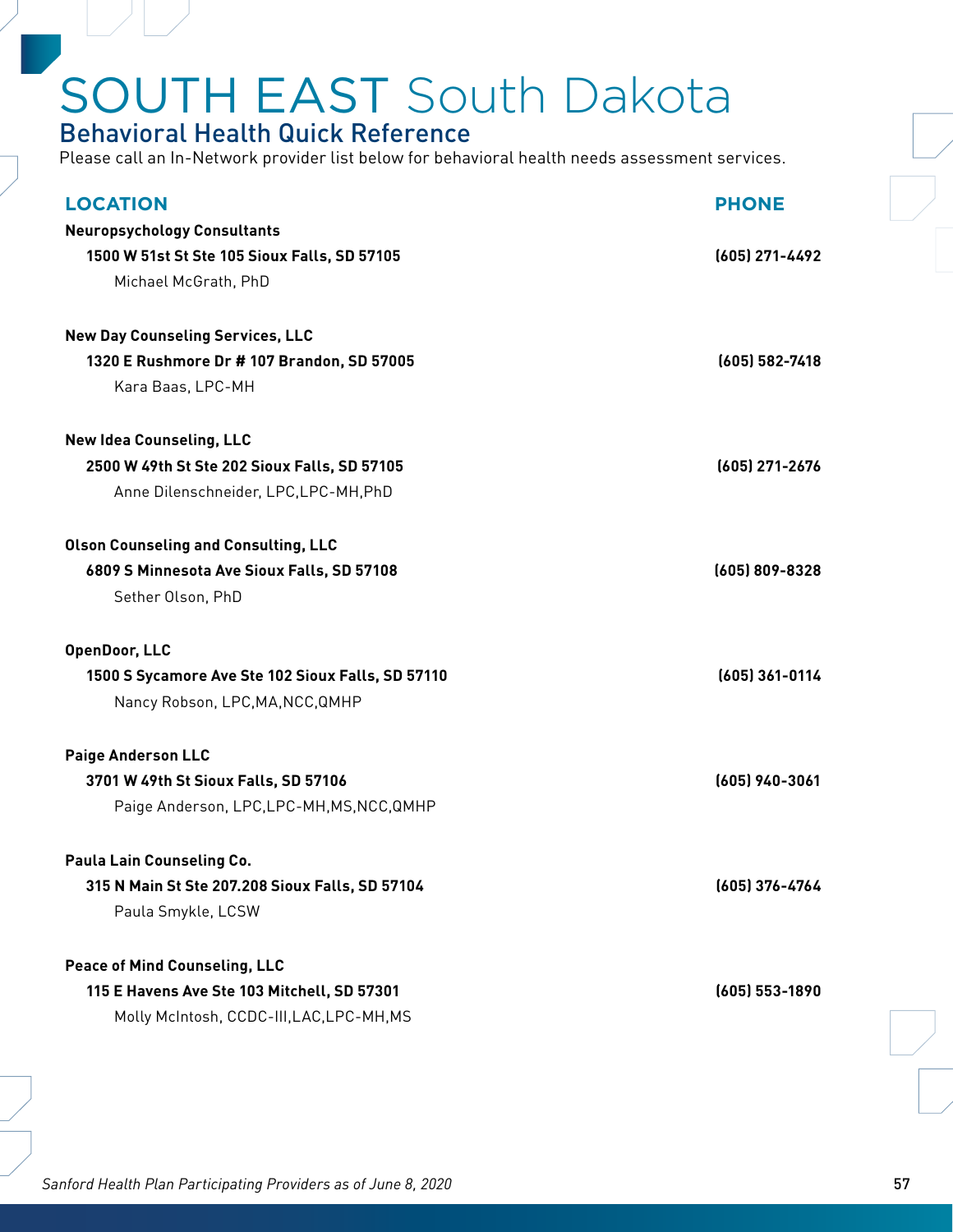#### Behavioral Health Quick Reference

| <b>LOCATION</b>                                              | <b>PHONE</b>       |
|--------------------------------------------------------------|--------------------|
| <b>Psychological Associates of Yankton, LLC</b>              |                    |
| 2703 Fox Run Pkwy Ste 200 Yankton, SD 57078                  | $(605) 665 - 0258$ |
| Alexa Gauer, LCSW-PIP                                        |                    |
| Alexandra Pagel, LPC                                         |                    |
| Dana Larson, LCSW                                            |                    |
| Taryn VanGilder-Pierce, PhD                                  |                    |
| William Pierce, PhD                                          |                    |
| <b>Psychological Solutions of South Dakota</b>               |                    |
| 1601 E 69th St Ste 305 Sioux Falls, SD 57108                 | (605) 274-1119     |
| Ericka Kemper, PsyD                                          |                    |
| 6810 S Lyncrest Ave Ste 201 Sioux Falls, SD 57108            | (605) 274-1119     |
| Stacy White, CSW-PIP                                         |                    |
| Rebecca J. Watson-Miller, PhD LLC                            |                    |
| 3130 W 57th St Ste 108 Sioux Falls, SD 57108                 | (605) 335-5888     |
| Rebecca Watson-Miller, PhD                                   |                    |
|                                                              |                    |
| <b>Rebecca Sather Durr Transition Therapy and Counseling</b> |                    |
| 102 N Krohn Pl Ste 203 Sioux Falls, SD 57103                 | (605) 261-9298     |
| Rebecca Sather Durr, LCSW, MSW                               |                    |
| <b>Resolution Treatment Services, LLC</b>                    |                    |
| 315 N Main Ave Ste 304 Sioux Falls, SD 57104                 | (605) 252-5982     |
| Greg Brostad, LAC, LPC-MH, QMHP                              |                    |
|                                                              |                    |
| Jason VanRuler, LPC                                          |                    |
| <b>Restoration Counseling and Consulting, Inc.</b>           |                    |
| 6809 S Minnesota Ave Ste 103 Sioux Falls, SD 57108           | (605) 838-9655     |
|                                                              |                    |
| Luanna Olthoff, LAC, LPC-MH                                  |                    |
| <b>Restored To New Life LLC</b>                              |                    |
| 225 E 11th St Ste 206 Sioux Falls, SD 57104                  | (605) 274-1556     |
| Johnny Ray, LAC, LCSW-PIP, MSW, QMHP                         |                    |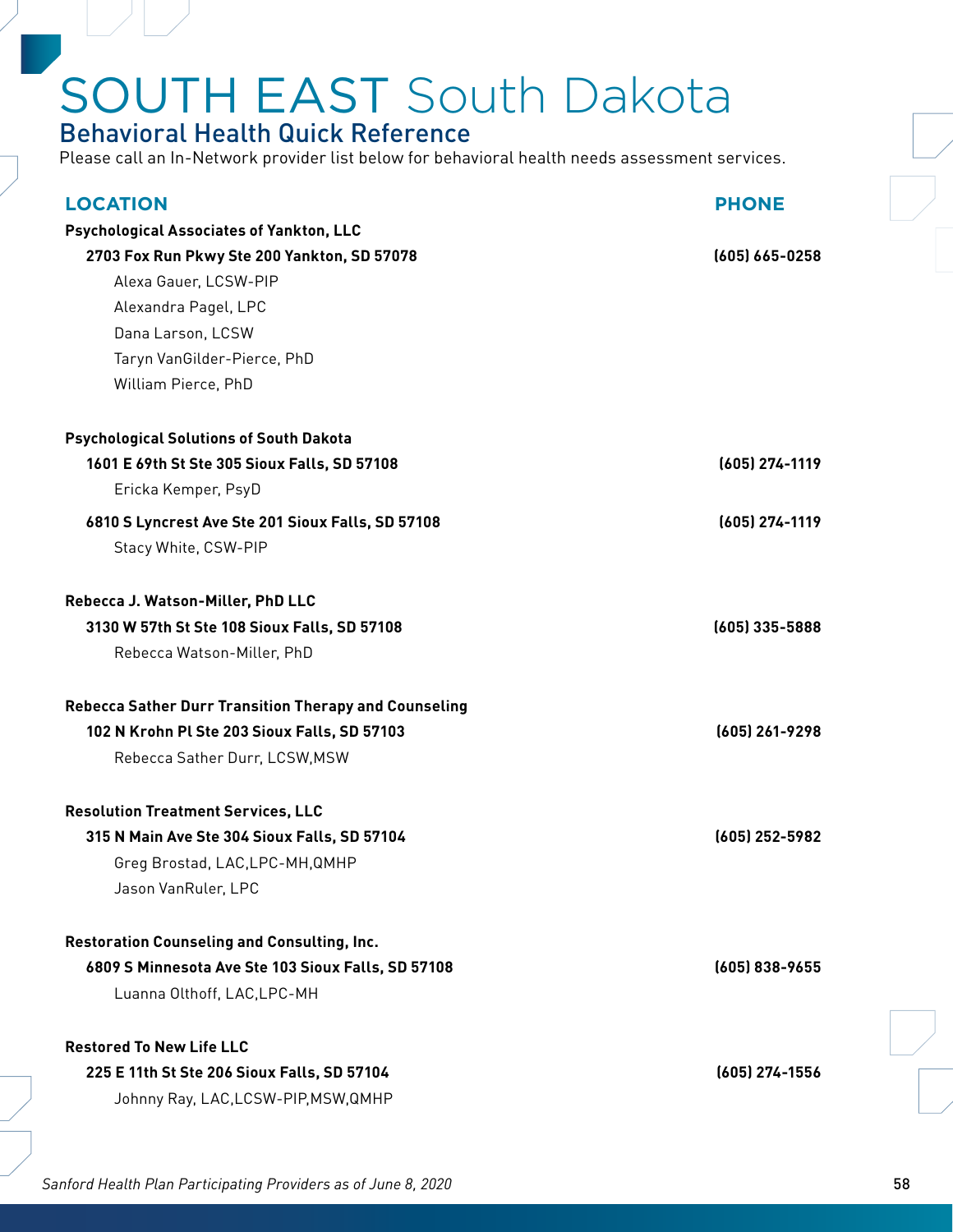### Behavioral Health Quick Reference

Please call an In-Network provider list below for behavioral health needs assessment services.

| <b>LOCATION</b>                                        | <b>PHONE</b>     |
|--------------------------------------------------------|------------------|
| <b>Revival Counseling Services, Inc</b>                |                  |
| 4948 E 57th St Sioux Falls, SD 57108                   | $(605)$ 359-0303 |
| Erin Meyer, CCDC-III, LPC-MH, MS, NCC                  |                  |
| <b>Ritzman Counseling Services, Inc.</b>               |                  |
| 1601 E 69th St Ste 202 Sioux Falls, SD 57108           | (605) 274-1574   |
| Kelly Ritzman, LPC-MH, MS, NCC, RPT                    |                  |
| Ronda J. Maass, MA, LPC-MH, QMHP                       |                  |
| 4410 S Tennis Ln Sioux Falls, SD 57106                 | $(605)$ 275-0075 |
| Ronda Maass, LPC-MH, MA, NCC, QMHP                     |                  |
| <b>Sanford 26th and Sycamore Family Medicine</b>       |                  |
| 4405 E 26th St Sioux Falls, SD 57103                   | (605) 332-2883   |
| Rachel Christopherson, LPC-MH                          |                  |
| <b>Sanford 32nd &amp; Ellis Family Medicine Clinic</b> |                  |
| 2601 S Ellis Rd Sioux Falls, SD 57106                  | (605) 312-3000   |
| Dawn Eckhoff, CSW-PIP                                  |                  |
| <b>Sanford 49th and Oxbow Family Medicine</b>          |                  |
| 3401 W 49th St Sioux Falls, SD 57106                   | $(605)$ 328-1850 |
| Nicole Velgersdyk, LPC, LPC-MH, MS, NCC                |                  |
| <b>Sanford 4th and Sycamore Family Medicine</b>        |                  |
| 600 N Sycamore Ave Sioux Falls, SD 57110               | (605) 328-2999   |
| Kimberly Morgan, LISW                                  |                  |
| <b>Sanford 69th &amp; Louise Family Medicine</b>       |                  |
| 6101 S Louise Ave Sioux Falls, SD 57108                | $(605)$ 312-8000 |
| Joy Parker, CCDC-III, LPC-MH, MS, NCC, QMHP            |                  |
| Shane Hamilton, CSW-PIP                                |                  |
|                                                        |                  |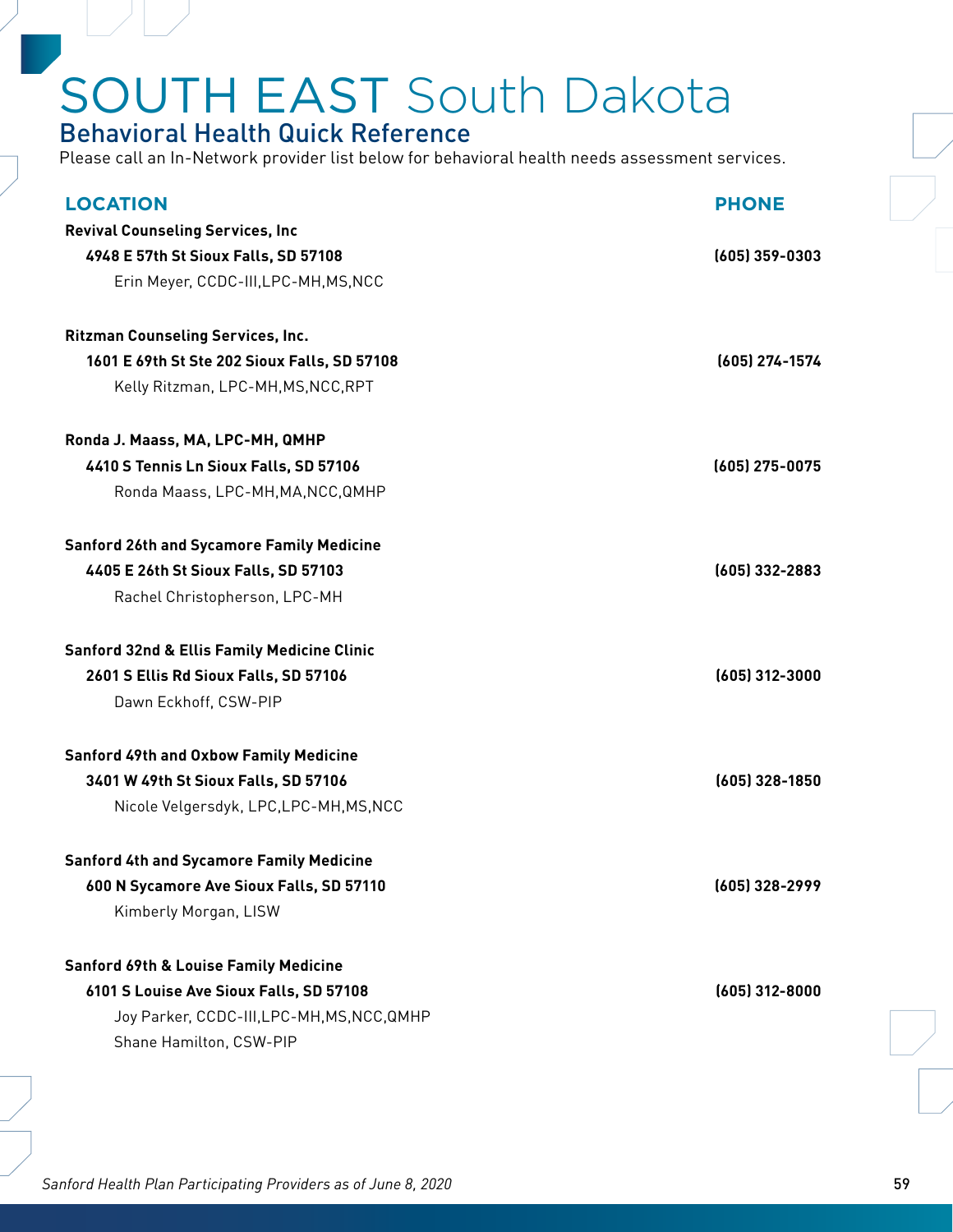### Behavioral Health Quick Reference

Please call an In-Network provider list below for behavioral health needs assessment services.

| <b>LOCATION</b>                                                             | <b>PHONE</b>       |
|-----------------------------------------------------------------------------|--------------------|
| <b>Sanford 69th &amp; Minnesota Family Medicine</b>                         |                    |
| 30291 Main St S Avon, SD 57315                                              | $(605)$ 312-4160   |
| Matthew Eggers, MD                                                          |                    |
|                                                                             |                    |
| Sanford 69th and Minnesota Family Medicine                                  |                    |
| 6110 S Minnesota Ave Sioux Falls, SD 57108                                  | (605) 328-5800     |
| Joy Parker, CCDC-III, LPC-MH, MS, NCC, QMHP                                 |                    |
| Rebecca Palugyay, MSW-PIP                                                   |                    |
| <b>Sanford Acute Care 26th &amp; Sycamore Clinic</b>                        |                    |
| 4405 E 26th St Sioux Falls, SD 57103                                        | (605) 332-2883     |
| Rachel Christopherson, LPC-MH                                               |                    |
|                                                                             |                    |
| Sanford Acute Care 69th & Minnesota Clinic                                  |                    |
| 6110 S Minnesota Ave Sioux Falls, SD 57108                                  | $(605)$ 332-2883   |
| Matthew Eggers, MD                                                          |                    |
| <b>Sanford Brandon Family Medicine</b>                                      |                    |
| 1105 E Holly Blvd Brandon, SD 57005                                         | $(605) 582 - 5820$ |
| Kimberly Morgan, LISW                                                       |                    |
| <b>Sanford Cancer Center Oncology Clinic</b>                                |                    |
|                                                                             |                    |
|                                                                             |                    |
| 1309 W 17th St Ste 101 Sioux Falls, SD 57104<br>Connie Byrne-Olson, LLPC-MH | $(605)$ 328-8000   |
|                                                                             |                    |
| <b>Sanford Canton Clinic</b>                                                |                    |
| 400 N Hiawatha Dr Canton, SD 57013                                          | (605) 764-1500     |
| Rebecca Palugyay, MSW-PIP                                                   |                    |
| Sanford Children's 26th & Sycamore Clinic                                   |                    |
| 4405 E 26th St Sioux Falls, SD 57103                                        | (605) 332-2883     |
|                                                                             |                    |
| Rachel Christopherson, LPC-MH<br>Stacey Bohlmann, LAC, LPC-MH               |                    |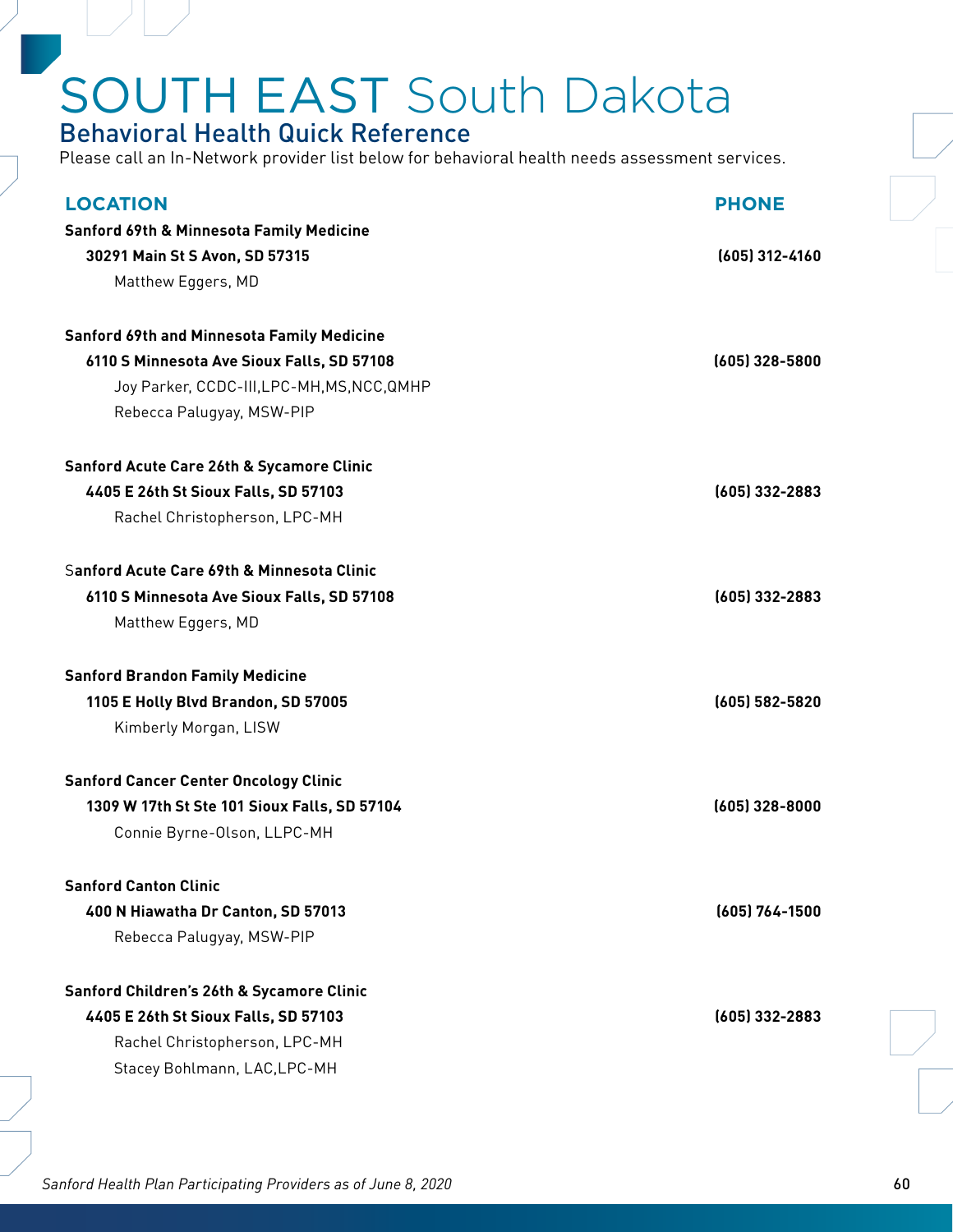### Behavioral Health Quick Reference

| <b>LOCATION</b>                                                 | <b>PHONE</b>     |
|-----------------------------------------------------------------|------------------|
| <b>Sanford Children's Clinic Sanford USD Medical Center MB2</b> |                  |
| 1205 S Grange Ave Ste 307 Sioux Falls, SD 57105                 | $(605)$ 328-7800 |
| Joy Parker, CCDC-III, LPC-MH, MS, NCC, QMHP                     |                  |
| Shane Hamilton, CSW-PIP                                         |                  |
| <b>Sanford Children's Specialty Clinic</b>                      |                  |
| 1600 W 22nd St Sioux Falls, SD 57105                            | $(605)$ 312-1000 |
| Brock Seefeldt, LCSW                                            |                  |
| Carolyn Kippes, MD                                              |                  |
| Mathia Rall, CSW-PIP                                            |                  |
| <b>Sanford Clinic Family Medicine Hartford</b>                  |                  |
| 905 N Oaks Ave Hartford, SD 57033                               | (605) 312-5600   |
| Dawn Eckhoff, CSW-PIP                                           |                  |
| <b>Sanford Clinic Lennox</b>                                    |                  |
| 108 S Main St Lennox, SD 57039                                  | (605) 647-2841   |
| Dawn Eckhoff, CSW-PIP                                           |                  |
| <b>Sanford Clinic Mitchell</b>                                  |                  |
| 2100 Highland Way Ste K Mitchell, SD 57301                      | (605) 996-0400   |
| Eugenio Matos, MD                                               |                  |
| Penny Virchow, LPC-MH                                           |                  |
| <b>Sanford Clinic Neurocritical Care</b>                        |                  |
| 1205 S Grange Ave Ste 201 Sioux Falls, SD 57105                 | $(605)$ 328-8188 |
| Kathryn Florio, DO                                              |                  |
| <b>Sanford Clinic Radiation Oncology</b>                        |                  |
| 1309 W 17th St Sioux Falls, SD 57104                            | $(605)$ 328-6001 |
| Emily Hutchinson, CSW-PIP                                       |                  |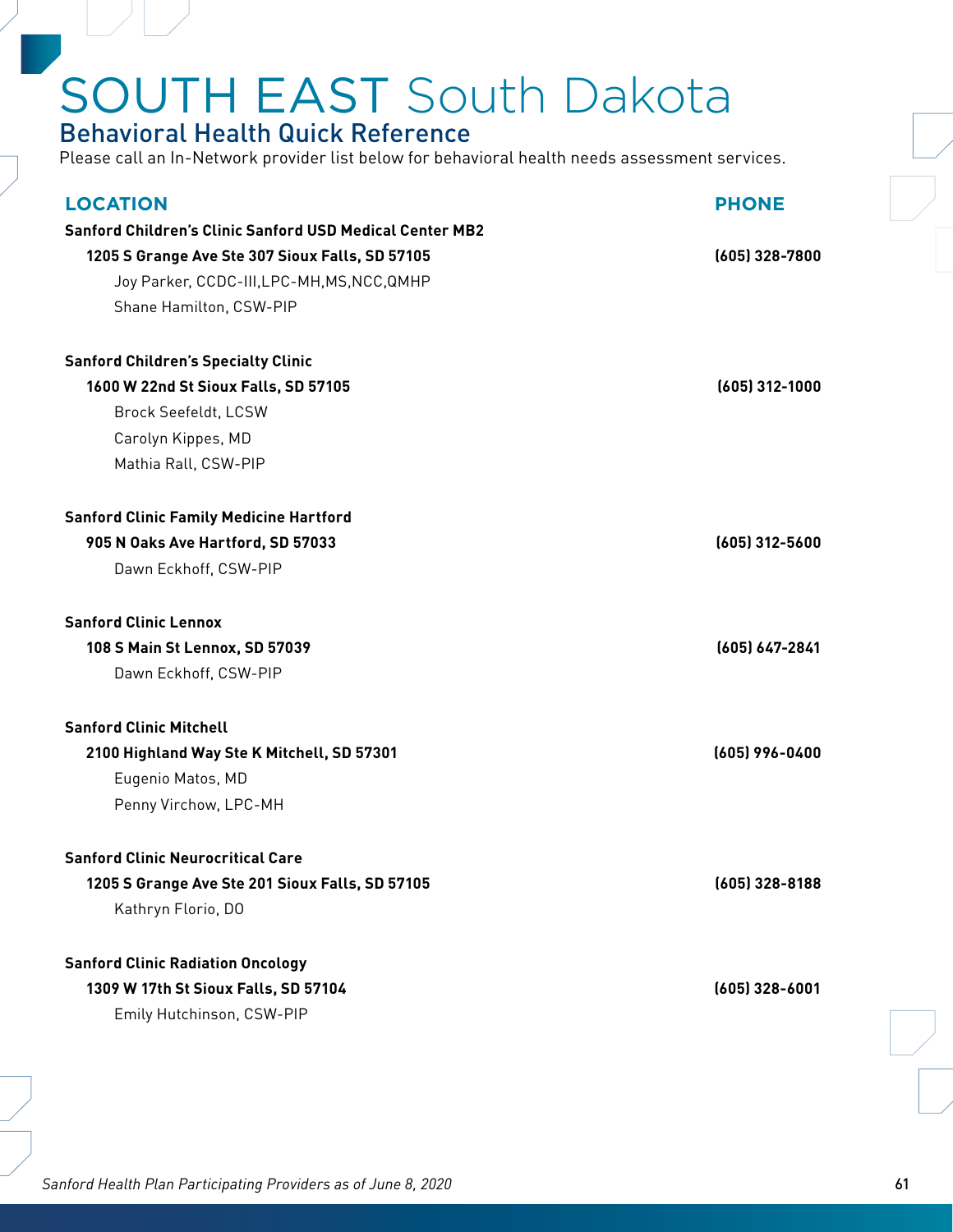### Behavioral Health Quick Reference

Please call an In-Network provider list below for behavioral health needs assessment services.

| <b>LOCATION</b>                                                         | <b>PHONE</b>   |
|-------------------------------------------------------------------------|----------------|
| <b>Sanford Clinic Vermillion</b>                                        |                |
| 20 S Plum St Vermillion, SD 57069                                       | (605) 677-3700 |
| Debra Gapp, LAC, LPC-MH, QMHP                                           |                |
| Mark Daniels, PhD                                                       |                |
| Michelle Hinseth, CSW-PIP, MSW                                          |                |
| Rajesh Singh, MD                                                        |                |
| <b>Sanford Female Pelvic Medicine and Reconstructive Surgery Clinic</b> |                |
| 1500 W 22nd St Ste 402 Sioux Falls, SD 57105                            | (605) 328-8750 |
| Karla Salem, LCSW-PIP, MSW                                              |                |
| <b>Sanford Health Psychiatry &amp; Psychology Clinic</b>                |                |
| 2400 W 49th St Sioux Falls, SD 57105                                    | (605) 312-8700 |
| Barbara Wendell-Schechter, CNP                                          |                |
| Brittany Tennant, LPC, MS, NCC, QMHP                                    |                |
| Clay Pavlis, MD                                                         |                |
| David Ermer, MD                                                         |                |
| Georgiana Nuss, MD                                                      |                |
| Jennifer Prouty, MSW                                                    |                |
| Karen Cordie, CSW, MSW                                                  |                |
| Kate Andal, PhD                                                         |                |
| Kathleen Lemme, LMFT, LPC                                               |                |
| Kelli Willis, CSW,CSW-PIP,MSW                                           |                |
| Kelly Lauck, LPC-MH                                                     |                |
| MacKenzie Mertz, DO                                                     |                |
| Patricia Ramse, CSW-PIP, MSW                                            |                |
| Rajesh Singh, MD                                                        |                |
| Rebecca Palugyay, MSW-PIP                                               |                |
| Rhonda Smith, EdD                                                       |                |
| Sandra Peynado Rojas, MD                                                |                |
| Sarah Konrady, PhD                                                      |                |
| Susan Wicks, CSW-PIP                                                    |                |
| 400 N Hiawatha Dr Canton, SD 57013                                      | (605) 987-4378 |

Rebecca Palugyay, MSW-PIP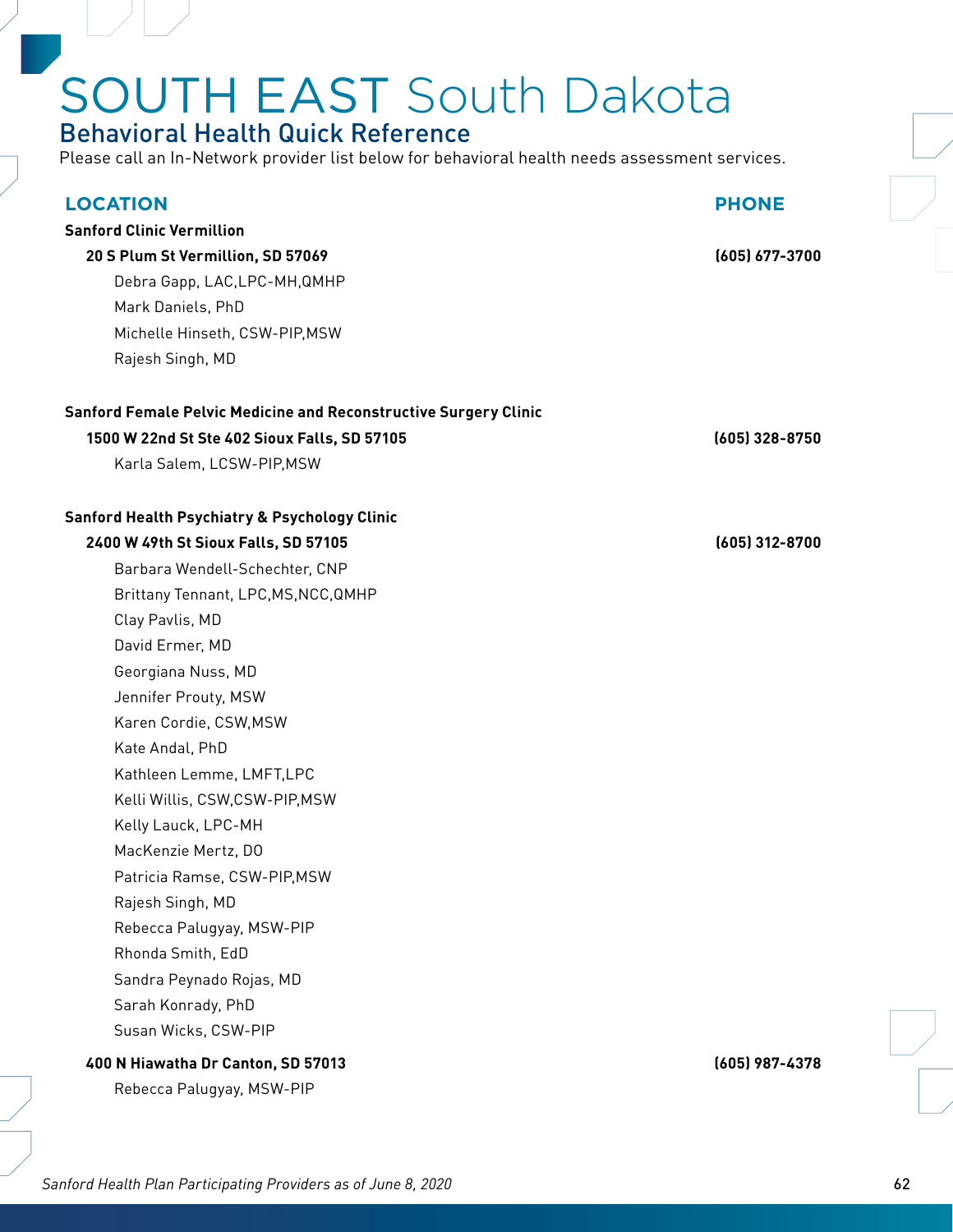### Behavioral Health Quick Reference

Please call an In-Network provider list below for behavioral health needs assessment services.

| <b>LOCATION</b>                              | <b>PHONE</b>     |
|----------------------------------------------|------------------|
| <b>Sanford Internal Medicine Clinic</b>      |                  |
| 1321 W 22nd St Sioux Falls, SD 57105         | $(605)$ 404-4000 |
| David Ermer, MD                              |                  |
| Patricia Ramse, CSW-PIP, MSW                 |                  |
| <b>Sanford Neurology Clinic</b>              |                  |
| 1210 W 18th St Ste 100 Sioux Falls, SD 57104 | $(605)$ 312-8500 |
| Abdul Alchaki, MD                            |                  |
| Alexander Rovner, MD                         |                  |
| Brett Theeler, MD                            |                  |
| Catherine Mamah, MD                          |                  |
| Hunaid Hasan, MD                             |                  |
| Jae Kim, MD                                  |                  |
| Pramit Bhasin, MD                            |                  |
| Rebecca Fasano, MD                           |                  |
| 1210 W 18th St Ste 101 Sioux Falls, SD 57104 | $(605)$ 312-8500 |
| Abdallah Hamdallah, MD                       |                  |
| Efrat Feldman, MD                            |                  |
| Eugenio Matos, MD                            |                  |
| Fanny Jaquez, MD                             |                  |
| Jerome Freeman, MD                           |                  |
| 20 S Plum St Vermillion, SD 57069            | (605) 624-9111   |
| Fanny Jaquez, MD                             |                  |
| Jerome Freeman, MD                           |                  |
| Valentina Joseph, MD                         |                  |
| <b>Sanford Neurosurgery and Spine Clinic</b> |                  |
| 1210 W 18th St Ste 100 Sioux Falls, SD 57104 | (605) 328-8660   |
| Divyajot Sandhu, MD                          |                  |
| Kathryn Florio, DO                           |                  |
| Muammad Mustafa, MD                          |                  |
| Nessim Amin, MD                              |                  |
| Nnamdi Uhegwu, MD                            |                  |
| Valentina Joseph, MD                         |                  |
| 708 E Kay Ave Mitchell, SD 57301             | (605) 292-0792   |
| Eugenio Matos, MD                            |                  |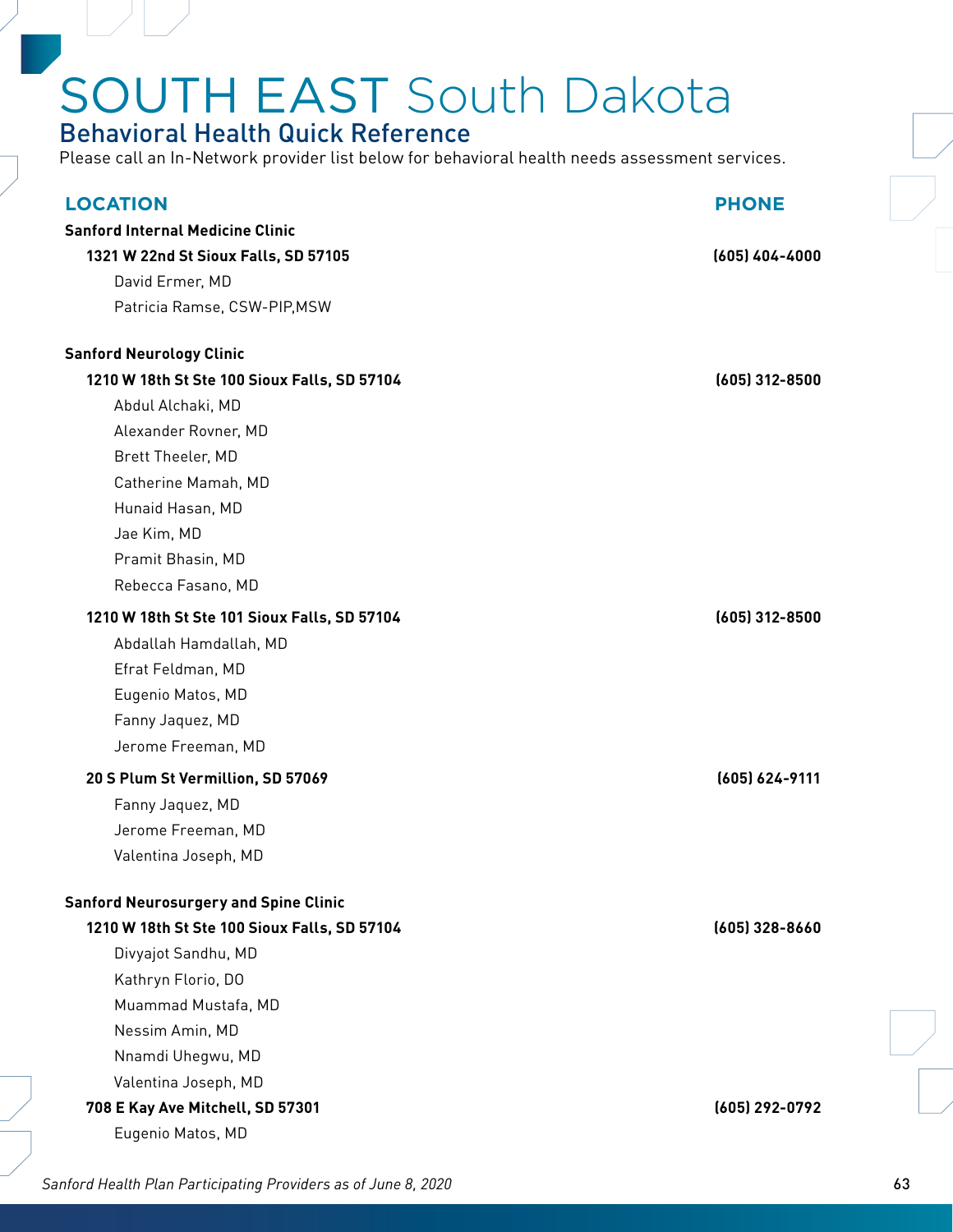#### Behavioral Health Quick Reference

Please call an In-Network provider list below for behavioral health needs assessment services.

| <b>LOCATION</b><br><b>Sanford Obstetrics and Gynecology Clinic</b> | <b>PHONE</b>     |
|--------------------------------------------------------------------|------------------|
| 1500 W 22nd St Ste 301 Sioux Falls, SD 57105                       | (605) 328-7700   |
|                                                                    |                  |
| Karla Salem, LCSW-PIP, MSW                                         |                  |
| <b>Sanford Orthopedics and Sports Medicine</b>                     |                  |
| 1210 W 18th St Ste G01 Sioux Falls, SD 57104                       | $(605)$ 328-2663 |
| Josefine Combs, PsyD                                               |                  |
| <b>Sanford Psychiatry &amp; Psychology Clinic</b>                  |                  |
| 2400 W 49th St Sioux Falls, SD 57105                               | (605) 312-8700   |
| Barbara Wendell-Schechter, CNP                                     |                  |
| Brittany Tennant, LPC, MS, NCC, QMHP                               |                  |
| David Ermer, MD                                                    |                  |
| Georgiana Nuss, MD                                                 |                  |
| Karen Cordie, CSW, MSW                                             |                  |
| Kate Andal, PhD                                                    |                  |
| Kathleen Lemme, LMFT, LPC                                          |                  |
| Kelli Willis, CSW,CSW-PIP,MSW                                      |                  |
| Kelly Lauck, LPC-MH                                                |                  |
| MacKenzie Mertz, DO                                                |                  |
| Rajesh Singh, MD                                                   |                  |
| Rebecca Palugyay, MSW-PIP                                          |                  |
| Rhonda Smith, EdD                                                  |                  |
| Sandra Peynado Rojas, MD                                           |                  |
| Sarah Konrady, PhD                                                 |                  |
| Susan Wicks, CSW-PIP                                               |                  |
|                                                                    |                  |

#### **Sanford USD 34th and Kiwanis Family Medicine Clinic**

#### **2701 S Kiwanis Ave Sioux Falls, SD 57105 (605) 328-9100**

Sarah Konrady, PhD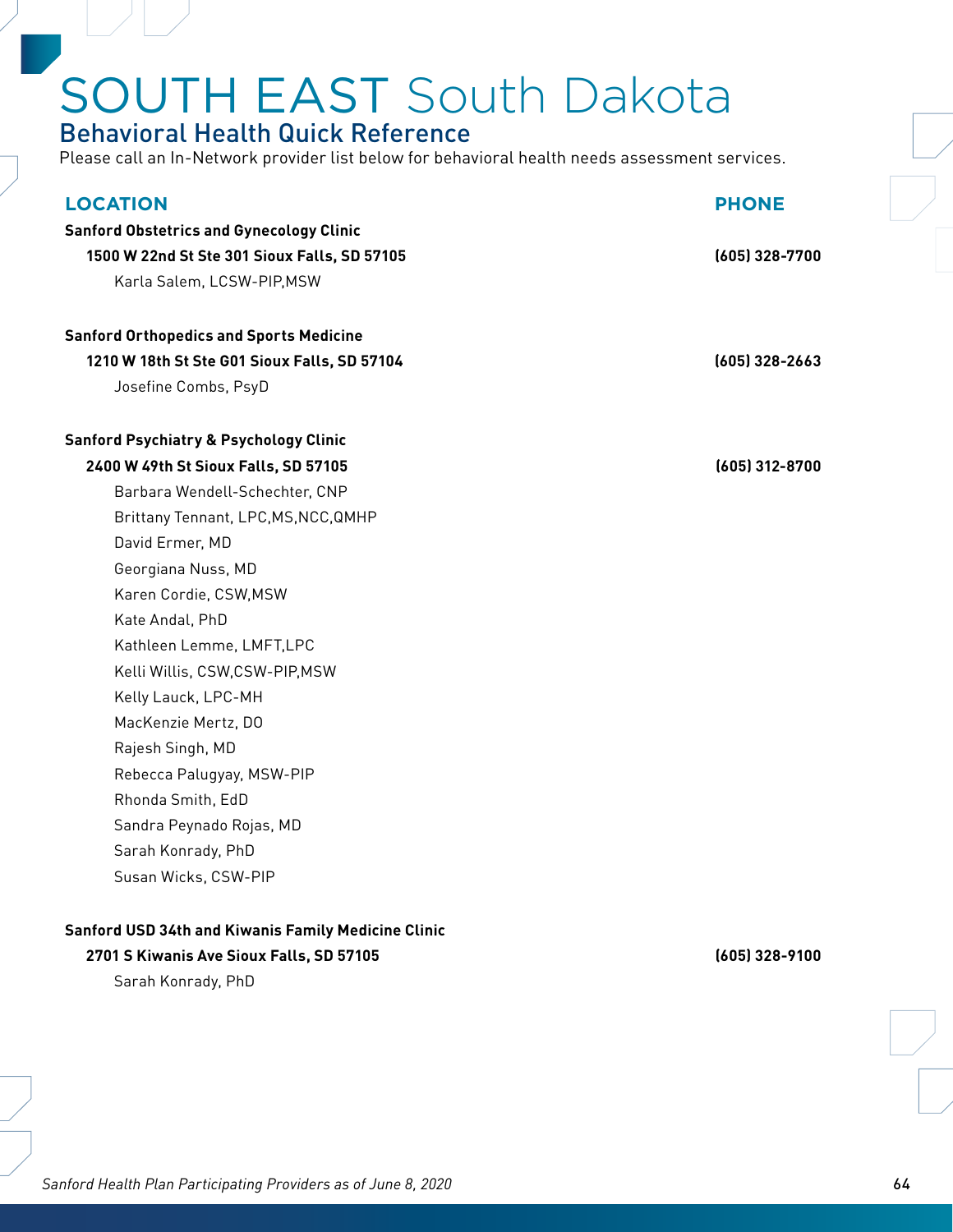#### Behavioral Health Quick Reference

Please call an In-Network provider list below for behavioral health needs assessment services.

| <b>LOCATION</b>                                   | <b>PHONE</b>     |
|---------------------------------------------------|------------------|
| <b>Sanford USD Medical Center</b>                 |                  |
| 1305 W 18th St Sioux Falls, SD 57105              | $(605)$ 333-1000 |
| Abdallah Hamdallah, MD                            |                  |
| Diane Johnson-Mitchell, LPC-MH                    |                  |
| Jaclyn Schaap, DO                                 |                  |
| Jae Kim, MD                                       |                  |
| Kelly Lauck, LPC-MH                               |                  |
| Muammad Mustafa, MD                               |                  |
| Nicole Velgersdyk, LPC, LPC-MH, MS, NCC           |                  |
| Rebecca Fasano, MD                                |                  |
|                                                   |                  |
| <b>Sanford Women's Internal Medicine Clinic</b>   |                  |
| 5019 S Western Ave Ste 200 Sioux Falls, SD 57108  | (605) 328-9700   |
| Karla Salem, LCSW-PIP, MSW                        |                  |
| <b>Schramm Counseling</b>                         |                  |
| 4948 E 57th St Sioux Falls, SD 57108              | (605) 857-0714   |
| Jennifer Schramm, MSW                             |                  |
| <b>Scott Moeller</b>                              |                  |
| 2505 S Kiwanis Ave Ste 247 Sioux Falls, SD 57105  | (605) 977-2055   |
| Scott Moeller, LMFT, LPC-MH                       |                  |
| <b>Sioux Empire Christian Counseling, Inc.</b>    |                  |
| 2000 S Sycamore Ave Ste 101 Sioux Falls, SD 57110 | (605) 271-0261   |
| Anthony Boer, MSW                                 |                  |
| <b>Sioux Falls Psychological Services</b>         |                  |
| 2109 S Norton Ave Sioux Falls, SD 57105           | (605) 334-2696   |
| Aimee Peterson, CSW                               |                  |
| Amy Marschall, PsyD                               |                  |
| Bethany Eggers, LPC                               |                  |
| Caitlin Borges, CSW, MSW                          |                  |
| Caitlin Talbert, LPC, MA                          |                  |
| Deloros Wacker, LPC, MA, RN                       |                  |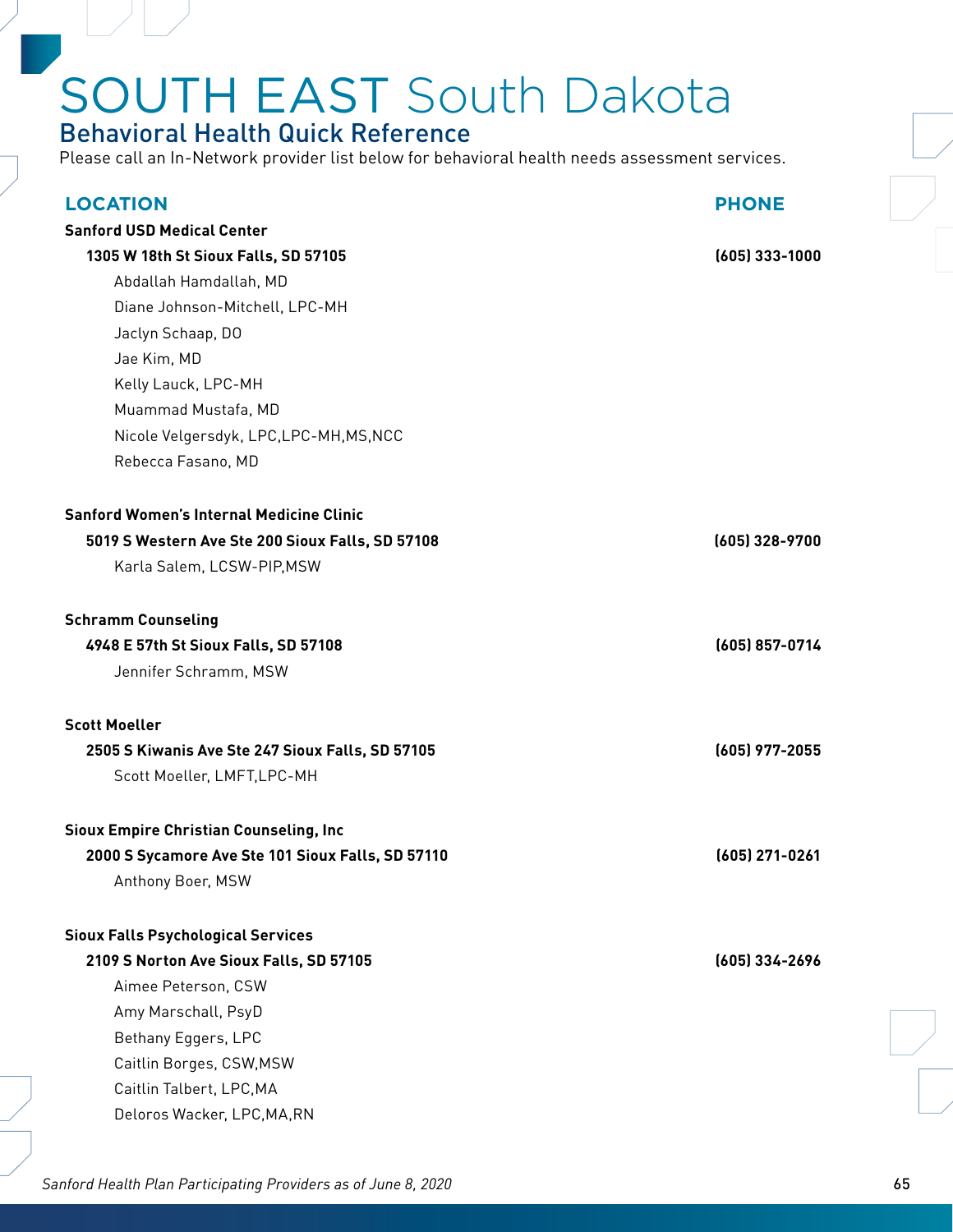### Behavioral Health Quick Reference

Please call an In-Network provider list below for behavioral health needs assessment services.

| <b>LOCATION</b>                                    | <b>PHONE</b>   |
|----------------------------------------------------|----------------|
| Douglas Anderson, PsyD                             |                |
| Jennifer Helkenn, PhD                              |                |
| Jerome VanderLee, LMFT                             |                |
| Kerry Koerselman, LPC, MA                          |                |
| Kristi Miller, MS                                  |                |
| Maggie Blaylock, LCSW                              |                |
| Melanie Vanderpol-Bailey, CSW-PIP                  |                |
| Robyn Shores-Foster, CSW-PIP                       |                |
| Stephanie Strickland, LPC                          |                |
| Tara Knobloch, CSW-PIP                             |                |
| Zane Peterson, LPC                                 |                |
| <b>Sioux Falls Wellness Counseling Inc</b>         |                |
| 5201 S Western Ave Ste 104 Sioux Falls, SD 57108   | (605) 610-9228 |
| Rita Hansen, LAC, LPC, QMHP                        |                |
| <b>Sioux River Mental Health Services, LLC</b>     |                |
| 6809 S Minnesota Ave Ste 103 Sioux Falls, SD 57108 | (605) 413-6957 |
| Justin Falon, LPC                                  |                |
| South Dakota Urban Indian Health Clinic            |                |
| 1200 N West Ave Sioux Falls, SD 57104              | (605) 339-0420 |
| Stacia Nissen, LPC, LPC-MH, NCC                    |                |
| Southeastern Behavioral HealthCare                 |                |
| 100 W 5th St Sioux Falls, SD 57104                 | (605) 336-0510 |
| Danielle Kruger, LCSW                              |                |
| Dustin Rhoades, LCSW, MSW, QMHP                    |                |
| James Chiu, MD                                     |                |
| Kelsey Theesfeld, LAC, LCSW, MSW, QMHP             |                |
| Melissa Tauer, LPC, LPC-MH, NCC, QMHP              |                |
| 2000 S Summit Ave Sioux Falls, SD 57105            | (605) 336-0510 |
| Adam Wolthulzen, LPC, MS, NCC, QMHP                |                |
| Afton Artz, PMHNP                                  |                |
| Alicia Meinzer, LSW                                |                |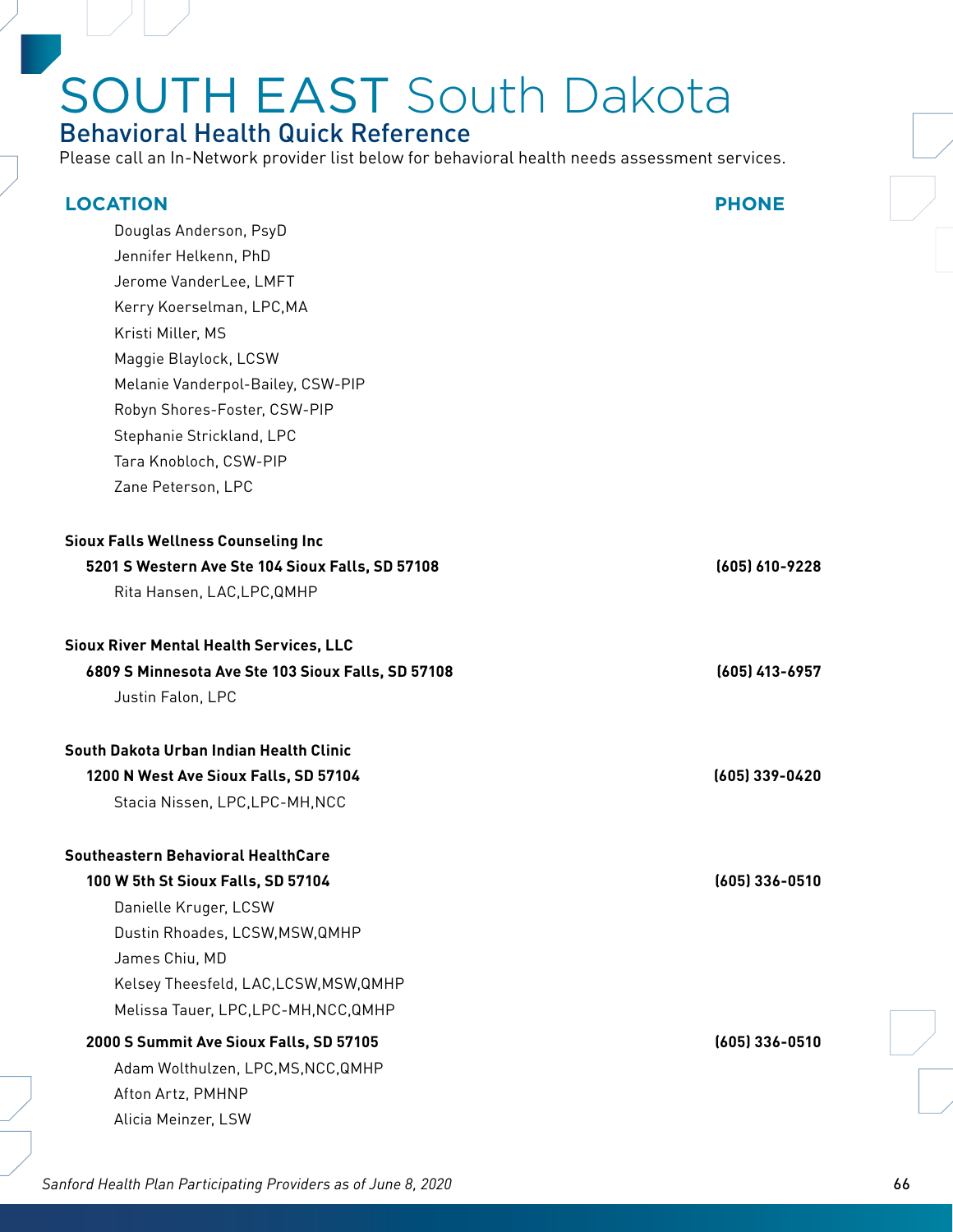### Behavioral Health Quick Reference

Please call an In-Network provider list below for behavioral health needs assessment services.

#### **LOCATION PHONE**

#### **2000 S Summit Ave Sioux Falls, SD 57105 (605) 336-0510**

Allison Steinwand, LPC Brittany Tennant, LPC,MS,NCC,QMHP Caroline Beebe, LPC-MH,QMHP Chad Cooper, LCSW Christine Lueth, CSW,LMSW,QMHP David Ermer, MD Dustin Rhoades, LCSW,MSW,QMHP Erika Detweiler, CSW,MSW Holly Ahlers, CNP James Chiu, MD Jessica Grueneich, LCSW,MSW,QMHP Jordan Brockhoff, CSW,MSW Joy Parker, CCDC-III,LPC-MH,MS,NCC,QMHP Karen Chesley, LCSW-PIP Kathryn Thompson, LCSW,QMHP Kelly Bass, DSW,LCSW-PIP Kelsey Theesfeld, LAC,LCSW,MSW,QMHP Kristi Graham, LPC,MS,QMHP Krysta Winter, LPC,NCC,QMHP Marquette Bratsch, LPC,MS,QMHP Melissa Tauer, LPC,LPC-MH,NCC,QMHP Nicole Robideau, LCSW Robert Nuss, MD Sarah Thoms, LPC,MS,NCC,QMHP Shawn VanGerpen, MD Trisha Callaghan, LCSW,QMHP

#### **Sozo Counseling Care, LLC**

Vinod Bhatara, MD

#### **3500 S Phillips Ave Ste 121 Sioux Falls, SD 57105 (605) 360-2613** Dianne Heynen, LPC-MH,MS,QMHP

#### **Sprout Play Therapy and Counseling Services**

#### **6209 E Silver Maple Circle Ste 102 Sioux Falls, SD 57110 (605) 799-6182** Emily Gislason, LPC-MH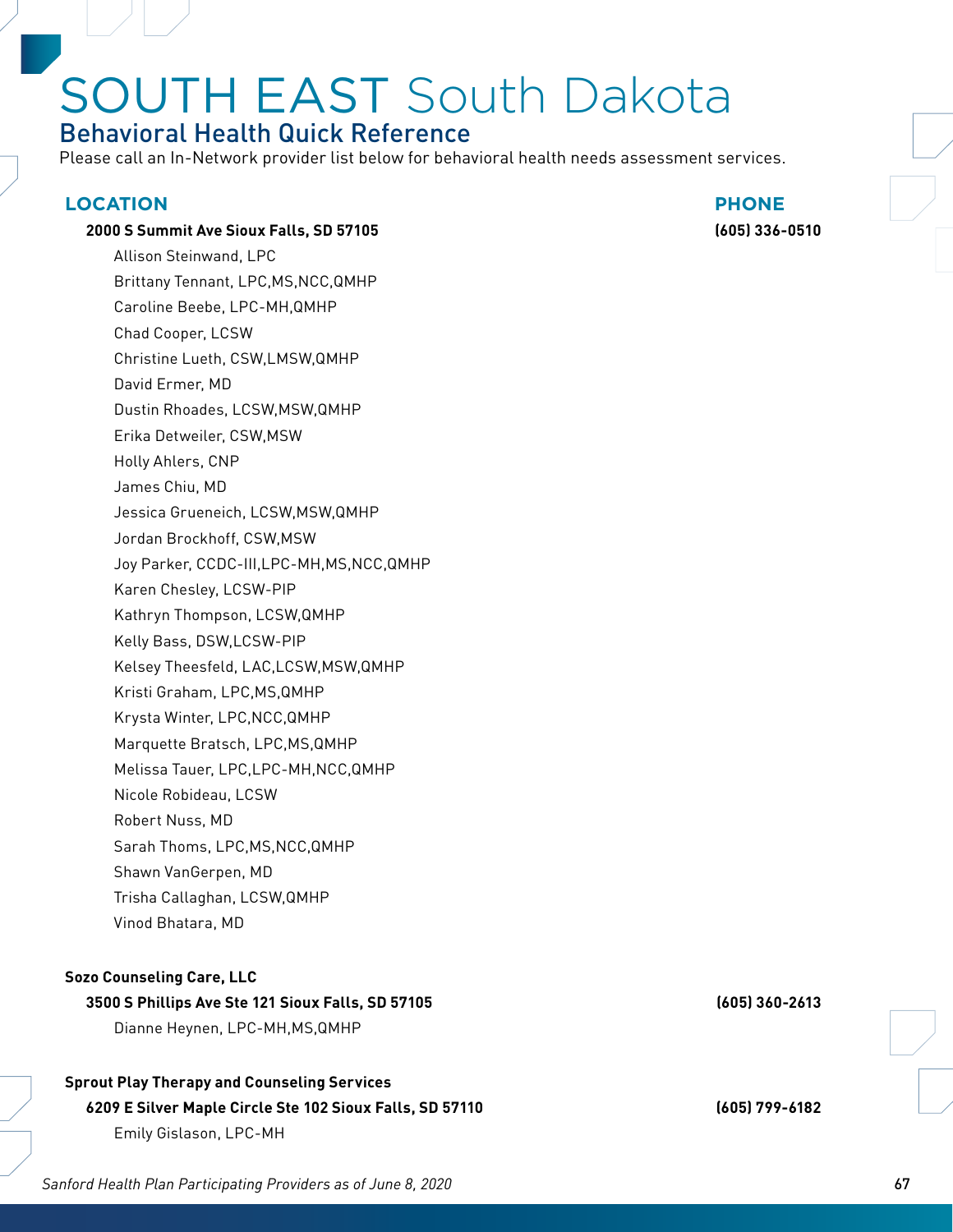#### Behavioral Health Quick Reference

| <b>LOCATION</b>                                                                             | <b>PHONE</b>   |  |
|---------------------------------------------------------------------------------------------|----------------|--|
| <b>Stacey L. Hauck</b><br>1601 E 69th St Ste 202 Sioux Falls, SD 57108<br>Stacey Hauck, LPC | (605) 271-9890 |  |
| <b>Stacy Gorman, LPC</b>                                                                    |                |  |
| 6809 S Minnesota Ave Ste 103 Sioux Falls, SD 57108                                          | (605) 640-6422 |  |
| Stacy Gorman, CCDC-III, LPC-MH, NCC, QMHP                                                   |                |  |
| <b>Storm Clinic Prof, LLC</b>                                                               |                |  |
| 7600 S Minnesota Ave Ste 201 Sioux Falls, SD 57108                                          | (605) 271-5441 |  |
| Ami Garrigan, MD                                                                            |                |  |
| Jennifer Keating, MD                                                                        |                |  |
| <b>Stronghold Counseling Services, Inc.</b>                                                 |                |  |
| 4300 S Louise Ave Ste 201 Sioux Falls, SD 57106                                             | (605) 334-7713 |  |
| Amanda Briggs Davis, LCSW                                                                   |                |  |
| Brennan Thompson, CSW, MSW, QMHP                                                            |                |  |
| Constance Spicero, EdD                                                                      |                |  |
| Earl Witt, LMFT, MA                                                                         |                |  |
| Eleanor Larsen, LMFT                                                                        |                |  |
| Gary Hofman, EdD                                                                            |                |  |
| Jan Sanford, LPC-MH                                                                         |                |  |
| Jodi Merritt, LAC, NCC                                                                      |                |  |
| Kerry Ford, LGSW, MSW                                                                       |                |  |
| Larry Dancler, LPC-MH                                                                       |                |  |
| Linnea Grosz, LPC                                                                           |                |  |
| Nicholas Buus, LMFT                                                                         |                |  |
| Susan Terveen, LAC, LPC-MH, MS, QMHP                                                        |                |  |
| Zachary Seefeldt, ACNP-BC, LPC, QMHP                                                        |                |  |
| 610 W 23rd Ste 10 Yankton, SD 57078                                                         | (605) 334-7713 |  |
| Constance Birgen, EdS, LAC, LLPC-MH, QMHP                                                   |                |  |
| Teresa Henrickson, LPC                                                                      |                |  |
| Tiffany Browder, LPC                                                                        |                |  |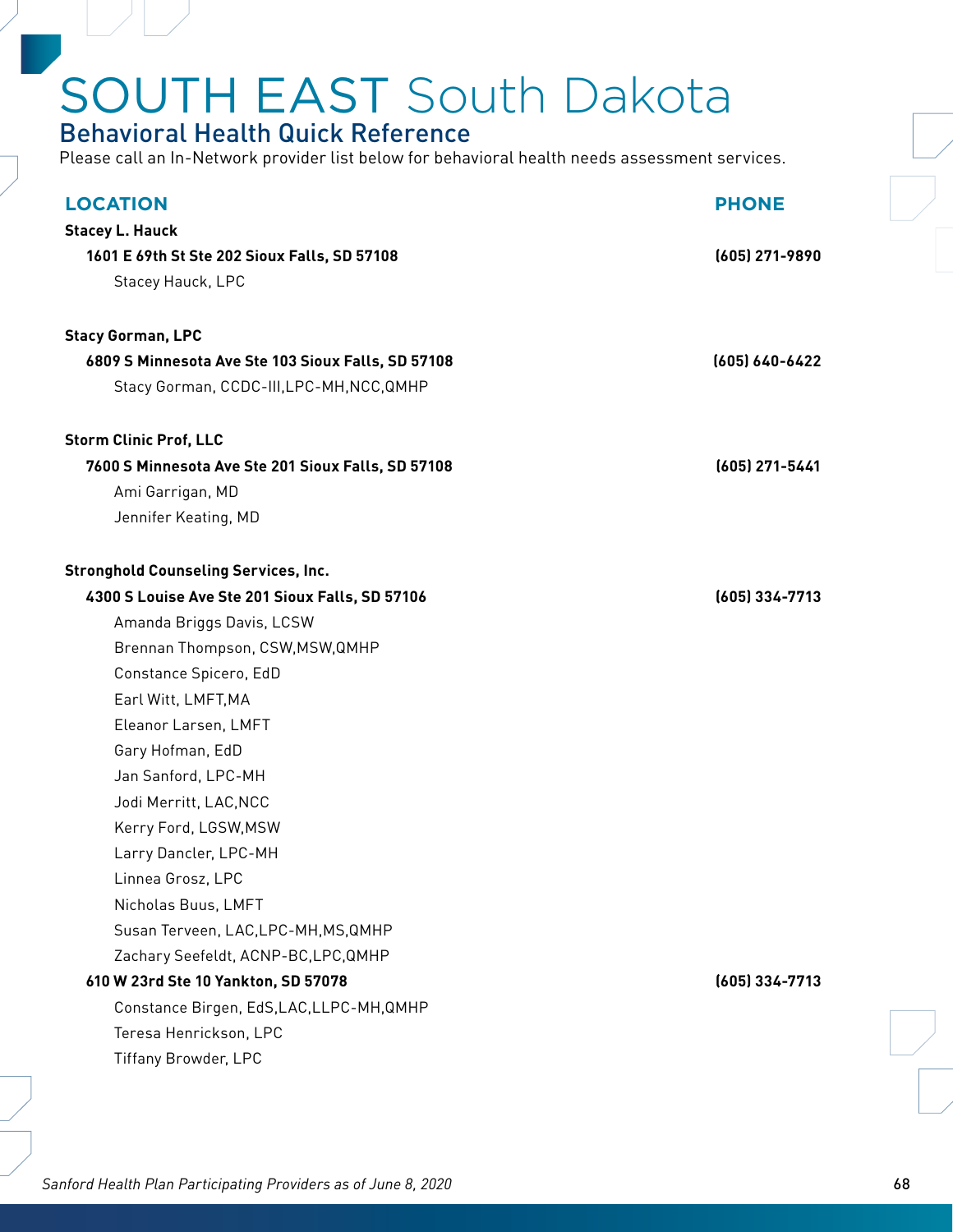#### Behavioral Health Quick Reference

Please call an In-Network provider list below for behavioral health needs assessment services.

| <b>LOCATION</b>                                      | <b>PHONE</b>   |
|------------------------------------------------------|----------------|
| Susan K. Eleeson Inc                                 |                |
| 5000 Broadband Ln Ste 107 Sioux Falls, SD 57108      | (605) 275-2277 |
| Susan Eleeson, PhD                                   |                |
| <b>Tapestry of Wellness</b>                          |                |
| 5708 S Remington Pl Ste 400 Sioux Falls, SD 57108    | (605) 530-2968 |
| Tandra Baker, CCDC-III, LPC-MH                       |                |
| The Life Counseling LLC                              |                |
| 526 Main St Lower Level PMB #116 Spearfish, SD 57783 | (605) 639-5641 |
| Tracy Hunt, LPC-MH, QMHP                             |                |
| The Wellness Collective, LLC                         |                |
| 7(605) W 15th St Sioux Falls, SD 57106               | (605) 201-1599 |
| Amanda Briggs Davis, LCSW                            |                |
| <b>Therapy Paige, LLC</b>                            |                |
| 330 N Main Sioux Falls, SD 57104                     | (605) 202-2420 |
| Alexis Meyer, MA                                     |                |
| Thomas L. Price, Inc.                                |                |
| 5032 S Bur Oak Pl Ste 210 Sioux Falls, SD 57108      | (605) 274-1119 |
| Thomas Price, PhD                                    |                |
| <b>Thrive Counseling and Evaluation, LLC</b>         |                |
| 3701 W 49th St Sioux Falls, SD 57106                 | (605) 271-6584 |
| Elizabeth Clayborne-Moeller, CCDC-III,LPC            |                |
| Jessica Snedeker, LPC-MH, QMHP                       |                |
| Vanessa Dykstra, CSW-PIP                             |                |
| Tina Harp, Counselor, Inc.                           |                |
| 5024 S Bur Oak Pl Ste 113B Sioux Falls, SD 57108     | (605) 759-3074 |
| Tina Harp, LPC-MH                                    |                |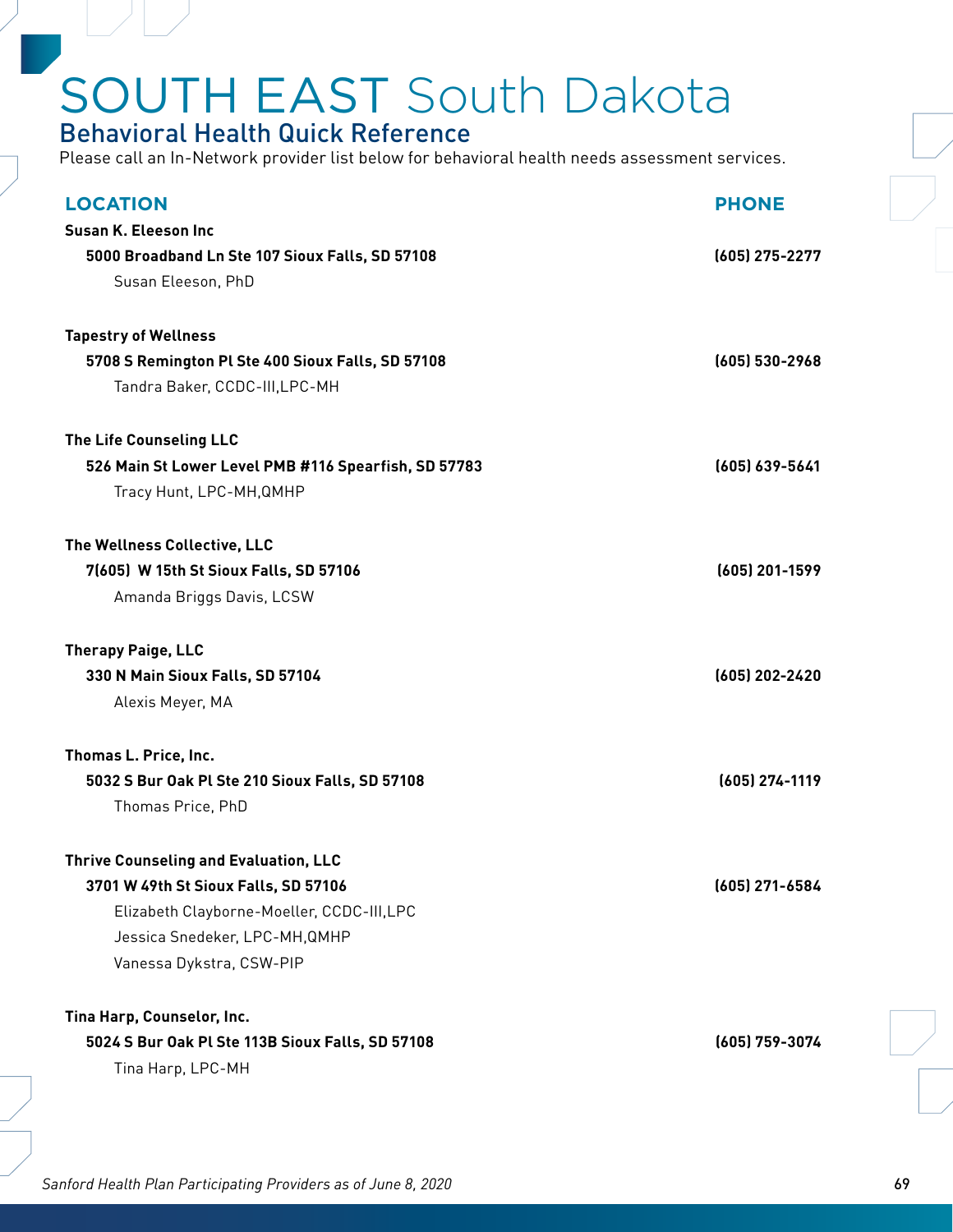#### Behavioral Health Quick Reference

| <b>LOCATION</b>                                    | <b>PHONE</b>     |
|----------------------------------------------------|------------------|
| <b>Truth &amp; Grace Counseling</b>                |                  |
| 125 W 1st St Tea, SD 57064                         | (605) 777-1898   |
| Bonnie Haack, LLPC-MH                              |                  |
| <b>UNMC Physicians Neurology CNOS</b>              |                  |
| 575 Sioux Point Rd Dakota Dunes, SD 57049          | (402) 559-8600   |
| Aditya Vuppala, MBBS                               |                  |
| <b>Vitality Psychological Services, LLC</b>        |                  |
| 4900 S Minnesota Ave Ste 103 Sioux Falls, SD 57108 | $(605)$ 370-5665 |
| Jaime Hudson, PhD                                  |                  |
| Robin Carter-Visscher, PhD                         |                  |
| <b>Volunteers of America, Dakotas</b>              |                  |
| 1401 W 51st St Sioux Falls, SD 57105               | (605) 332-6128   |
| Bruce Fogas, PhD                                   |                  |
| Dawn Soulek, LCSW                                  |                  |
| Gretchen Starnes, LPC, QMHP                        |                  |
| Irina Goubanova, LPC, MS                           |                  |
| Michelle McClintic, LCSW-PIP                       |                  |
| Rajesh Singh, MD                                   |                  |
| Sarah Thoms, LPC, MS, NCC, QMHP                    |                  |
| Shawn VanGerpen, MD                                |                  |
| Timothy Soundy, MD                                 |                  |
| Volunteers of America, Lifemarks Behavioral Health |                  |
| 1310 W 52st St Sioux Falls, SD 57105               | (605) 334-1414   |
| Bruce Fogas, PhD                                   |                  |
| Erica Gloor, LPC                                   |                  |
| Nicole Burger, LAC                                 |                  |
| Shawn VanGerpen, MD                                |                  |
| <b>Wagner Community Clinic Avera</b>               |                  |
| 513 3rd St SW Wagner, SD 57380                     | (605) 384-3611   |
| Amanda Reed, PhD                                   |                  |
| Tiffany Browder, LPC                               |                  |